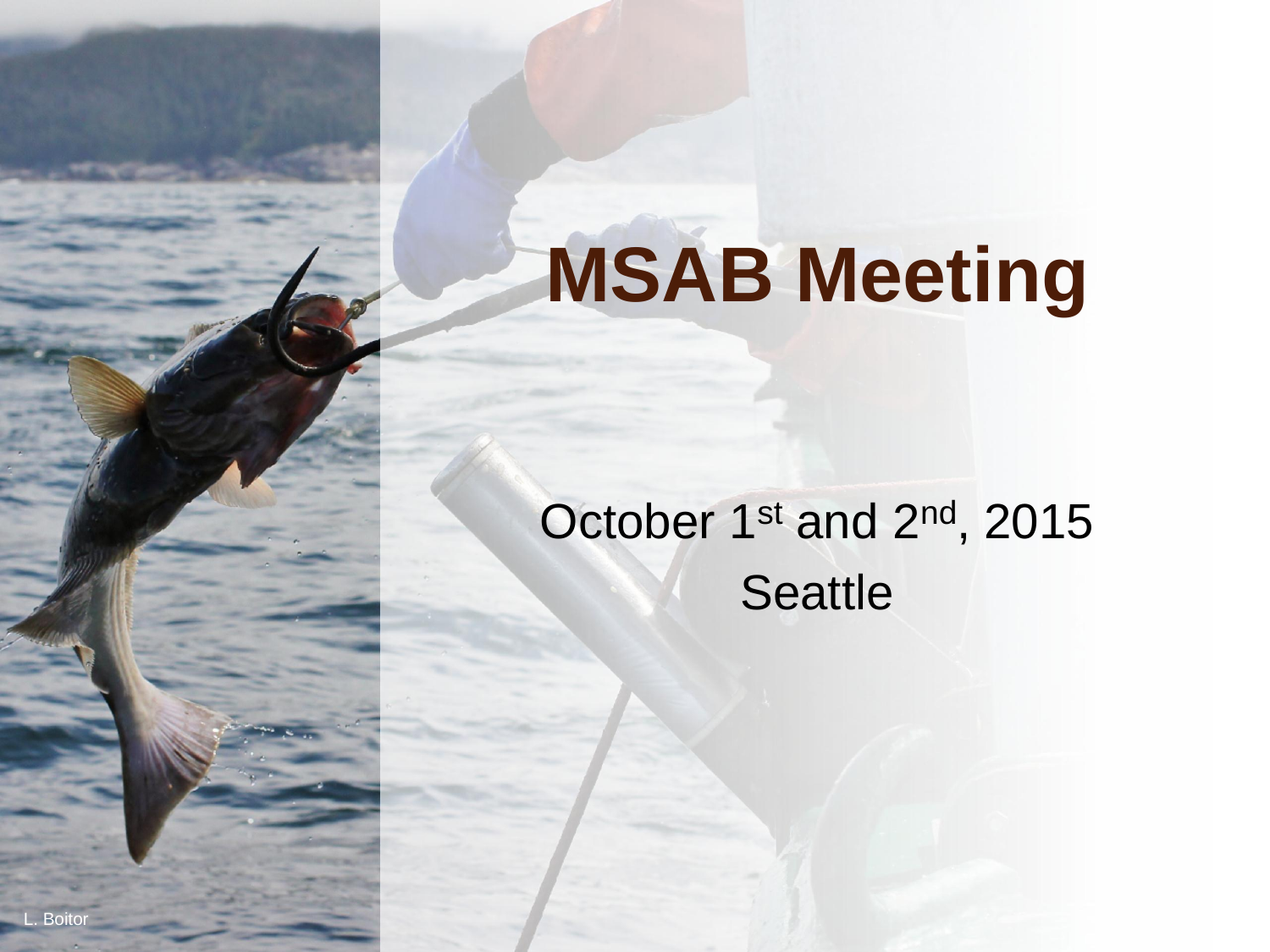## **Roles of Co-chairs, Agenda Committee, Facilitators, IPHC Staff for this Meeting**

| <b>Role Title (Persons)</b>                                              | <b>Before This Meeting</b>                                       | <b>This Meeting</b>                                                                                                            |
|--------------------------------------------------------------------------|------------------------------------------------------------------|--------------------------------------------------------------------------------------------------------------------------------|
| Co-chairs<br>(Adam Keizer, Michele<br>Culver)                            | Role didn't exist                                                | Agenda design, lead<br>some discussions,<br>content facilitation                                                               |
| <b>Agenda Committee</b><br>(Peggy Parker, Chris<br>Sporer, Rachel Baker) | Role didn't exist                                                | Agenda design                                                                                                                  |
| <b>IPHC</b> staff<br>(Bruce Leaman, Steve<br>Martell, Steve Keith)       | Agenda design, lead<br>discussions, analysis,<br>meeting summary | Agenda design,<br>lead some discussions                                                                                        |
| <b>Facilitators</b><br>(Chris Joseph, David<br>Angus)                    | none                                                             | Agenda design and<br>coordination, lead some<br>discussions, process<br>facilitation, outreach<br>strategy, meeting<br>summary |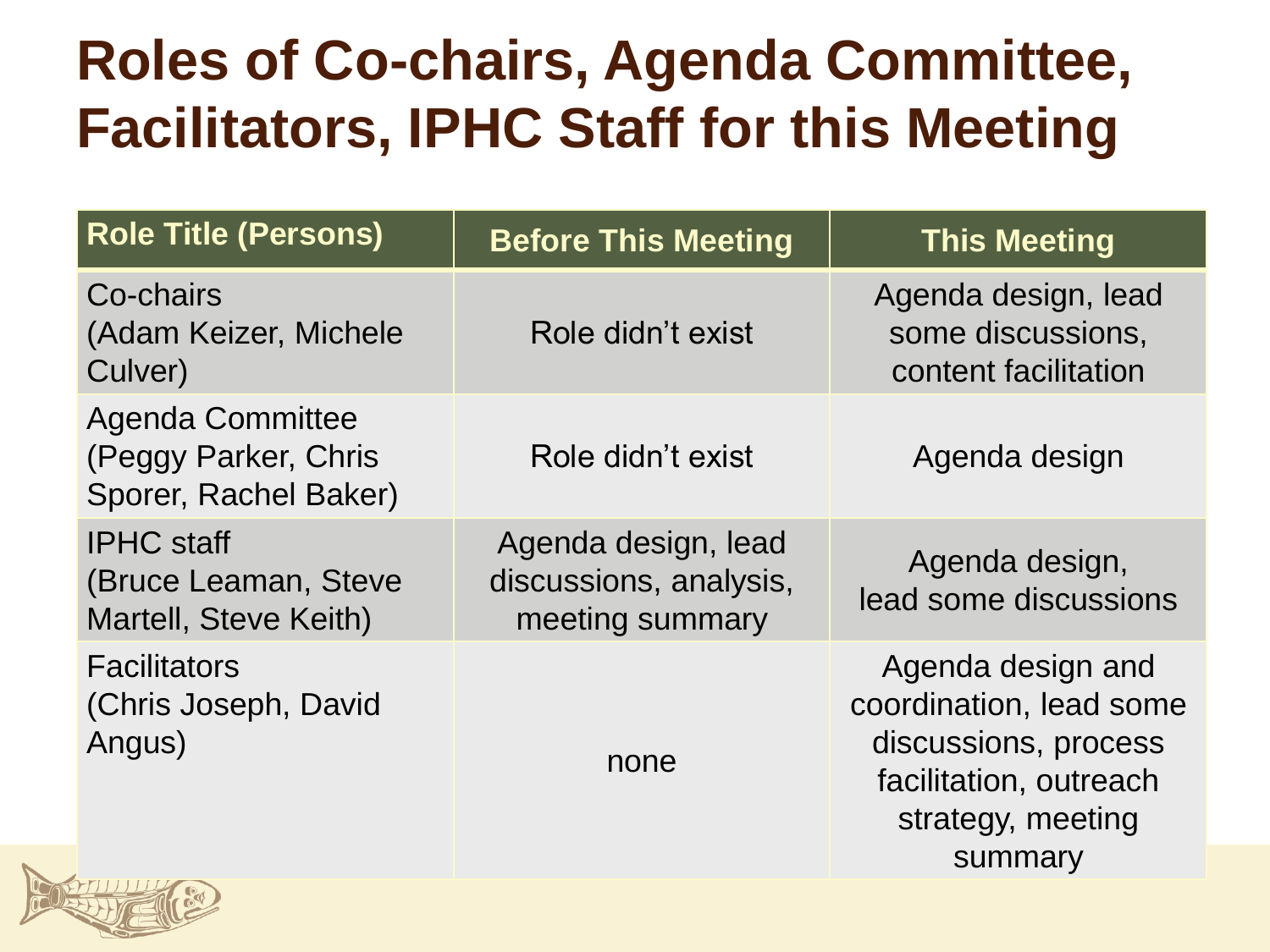# **Meeting Etiquette**

- Focus on issues, not people
- Be open to new ideas
- Be brief and share the floor
- Use the 'parking lot'
- Put your phone away

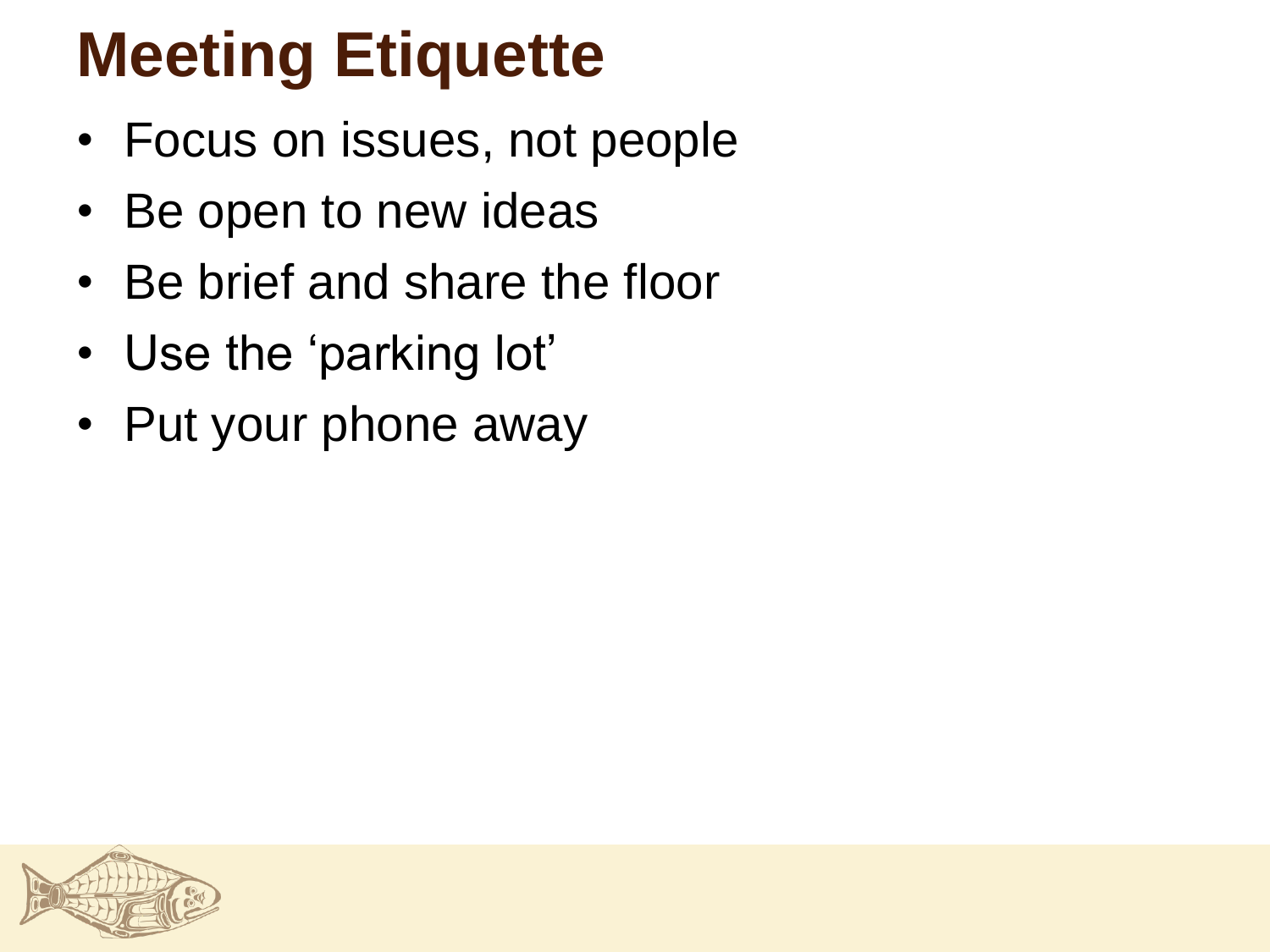# **Meeting Objectives**

- 1. Ensure a common understanding among MSAB members of MSAB governance, roles and responsibilities of MSAB participants, the MSE process, and MSAB outreach activities, and reach agreement on how to go forward on these topics.
- 2. Ensure that MSAB members share a common understanding of meeting discussions and outcomes and have sufficient opportunity to contribute.
- 3. Establish working capability among MSAB members with the "Shiny tool" and associated models, and achieve measurable progress in the MSE for the Pacific Halibut fishery.
- 4. Provide time for the MSAB to discuss its needs for future facilitation services.

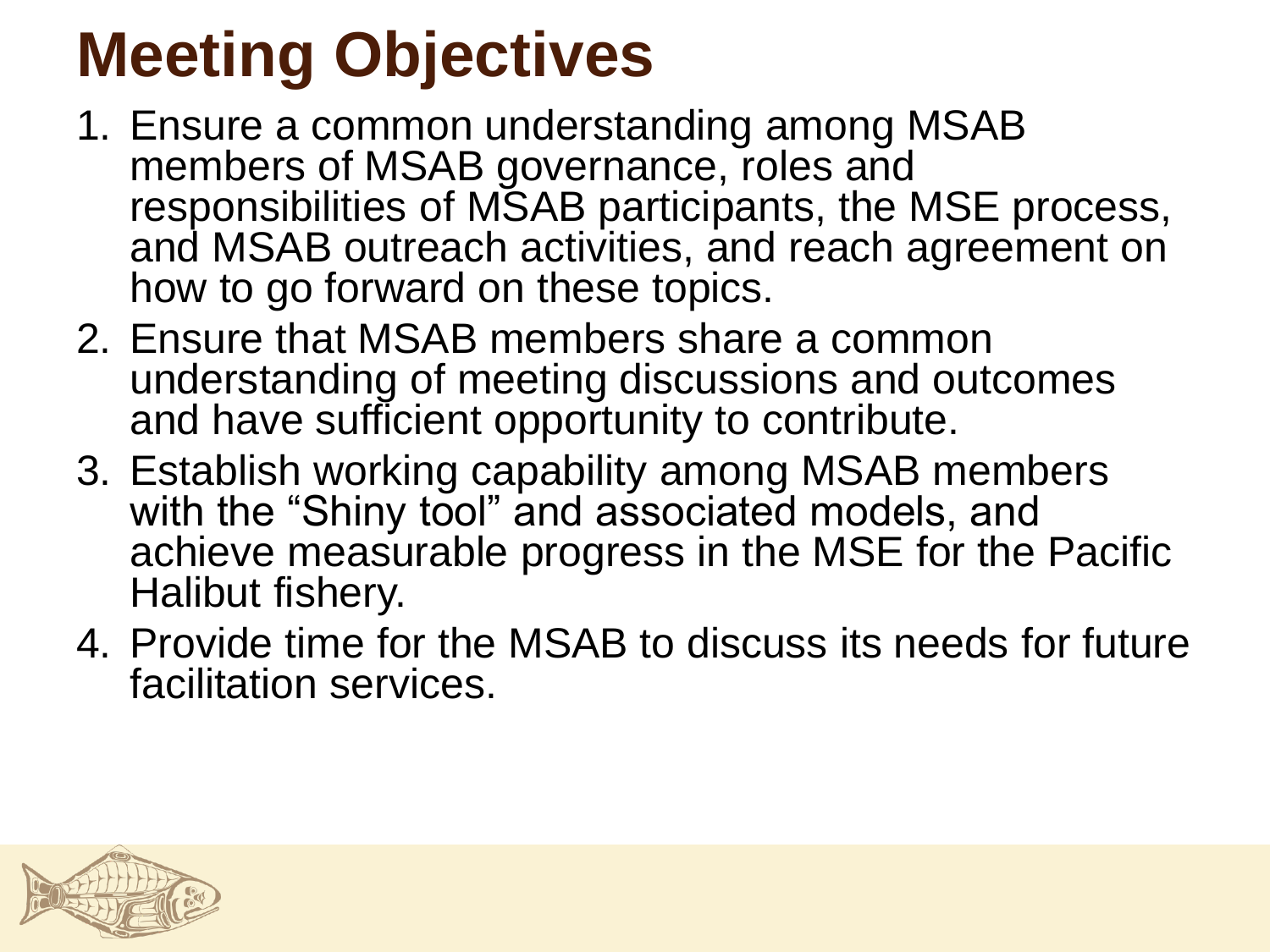# **Draft Agenda for This Meeting**

#### **Thursday, October 1**

- **Introductions**
- MSE and MSAB process
- Progress to date
- Coastwide vs. spatiallyexplicit models
- Management Procedure evaluation with the Shiny Tool

#### **Friday, October 2**

- Recap of Day 1
- Management Procedure evaluation with Shiny Tool and debrief
- Possible management metrics  *Lunch*
- Outreach
- Next steps
- Review our success in terms of meeting objectives
- Future facilitation needs

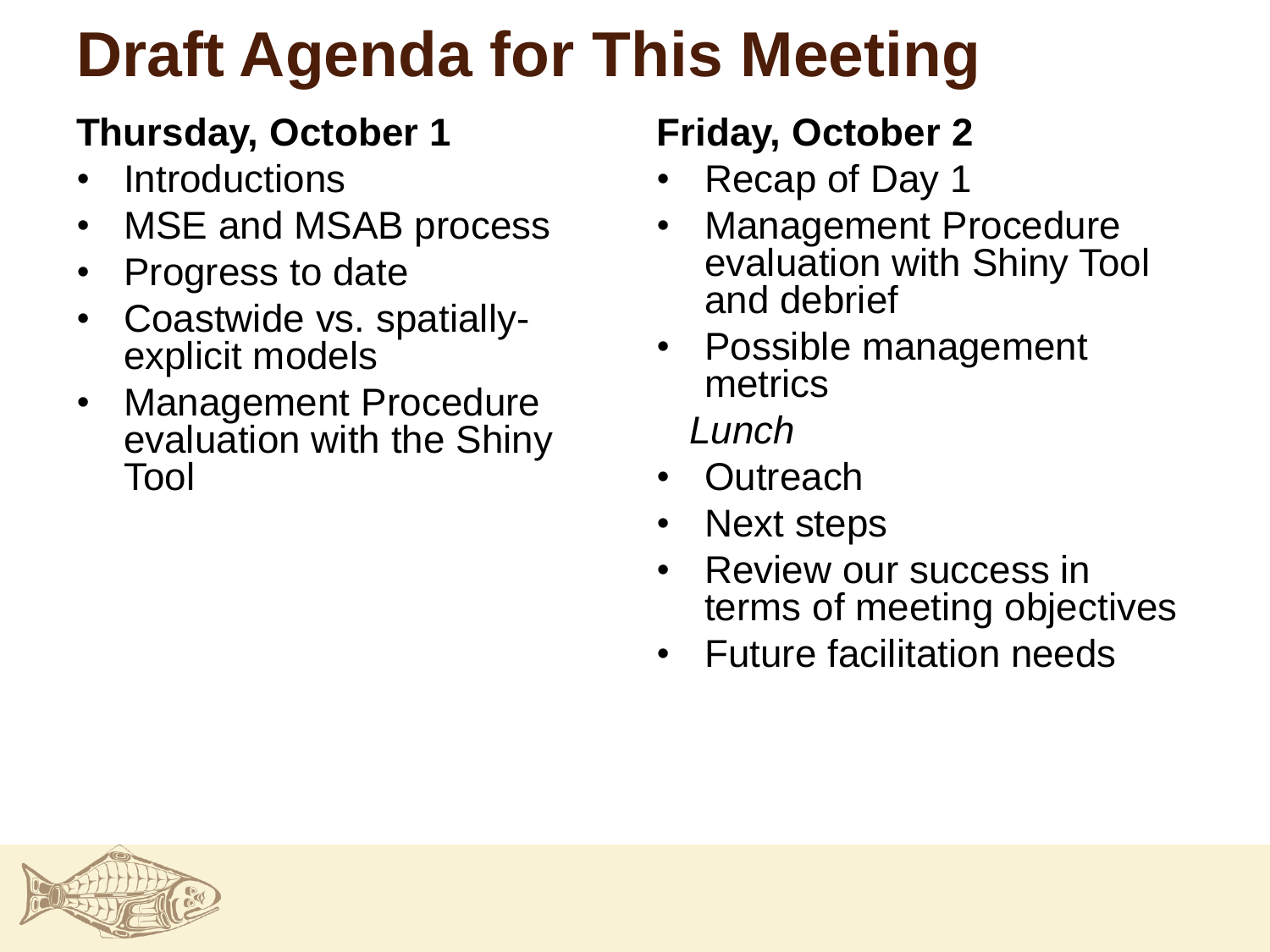# **Pacific Halibut MSE Process**

Objectives of Session:

- 1. Ensure common understanding of the purpose of the Pacific halibut MSE process, including as it relates to other IPHC processes
- 2. Achieve agreement on the appropriate role of MSAB members, IPHC staff, and stakeholder constituents within the MSE process

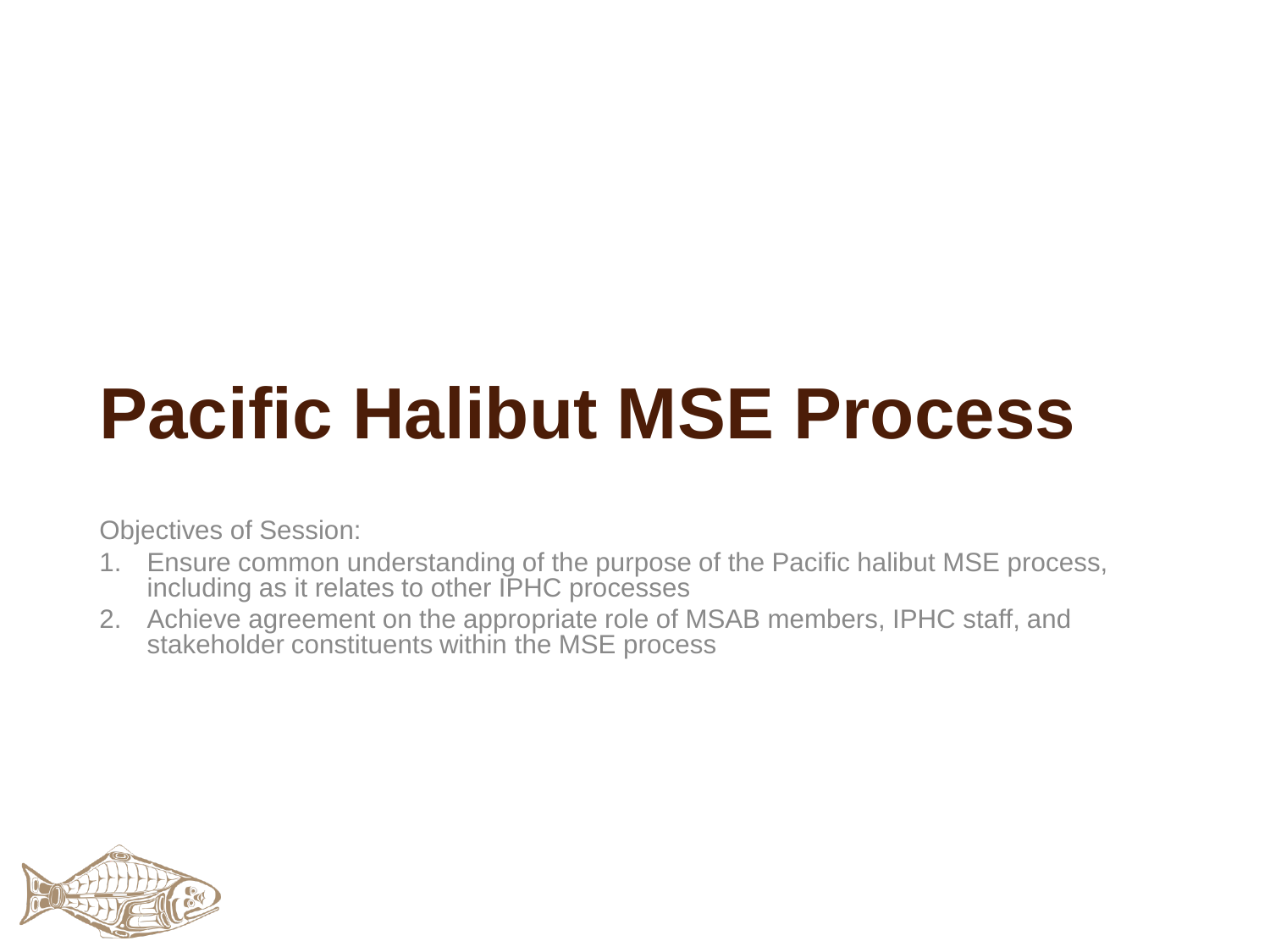# **IPHC Advisory Bodies**

- **Conference Board (CB)**: Harvesters from directed fisheries, including commercial, sport, personal use. Provides advice to the Commission.
- **Processors Advisory Group (PAG)**: Halibut processors. Provides advice to the Commission.
- **Scientific Review Board (SRB)**. External scientists. Provides advice to the Commission and peer review of Commission science programs, products, as well as advice on research direction.
- **Management Strategy Advisory Board (MSAB):** Formulates and evaluates management objectives and the management procedures to achieve those objectives. Reports on evaluations to the Commission, the CB and the PAG.

#### **>>>>>>>>>>>>>>>>>>>>>>**

• **Research Advisory Board (RAB)**: A separate and informal body composed of harvesters and processors that provides advice to the Staff on research.

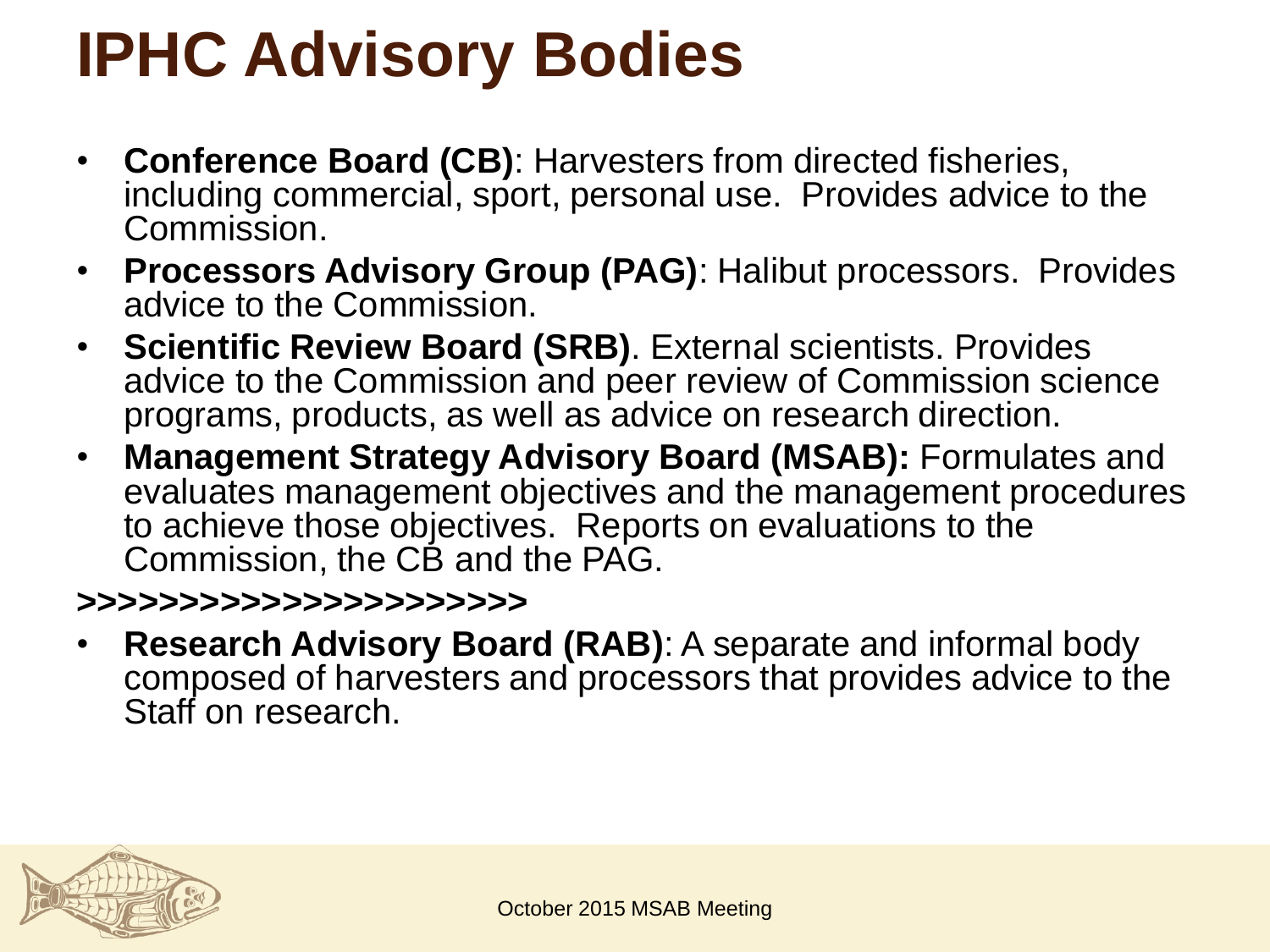### **Relationship of IPHC Advisory Bodies**



Note: all advisory body reports are shared among all advisory bodies

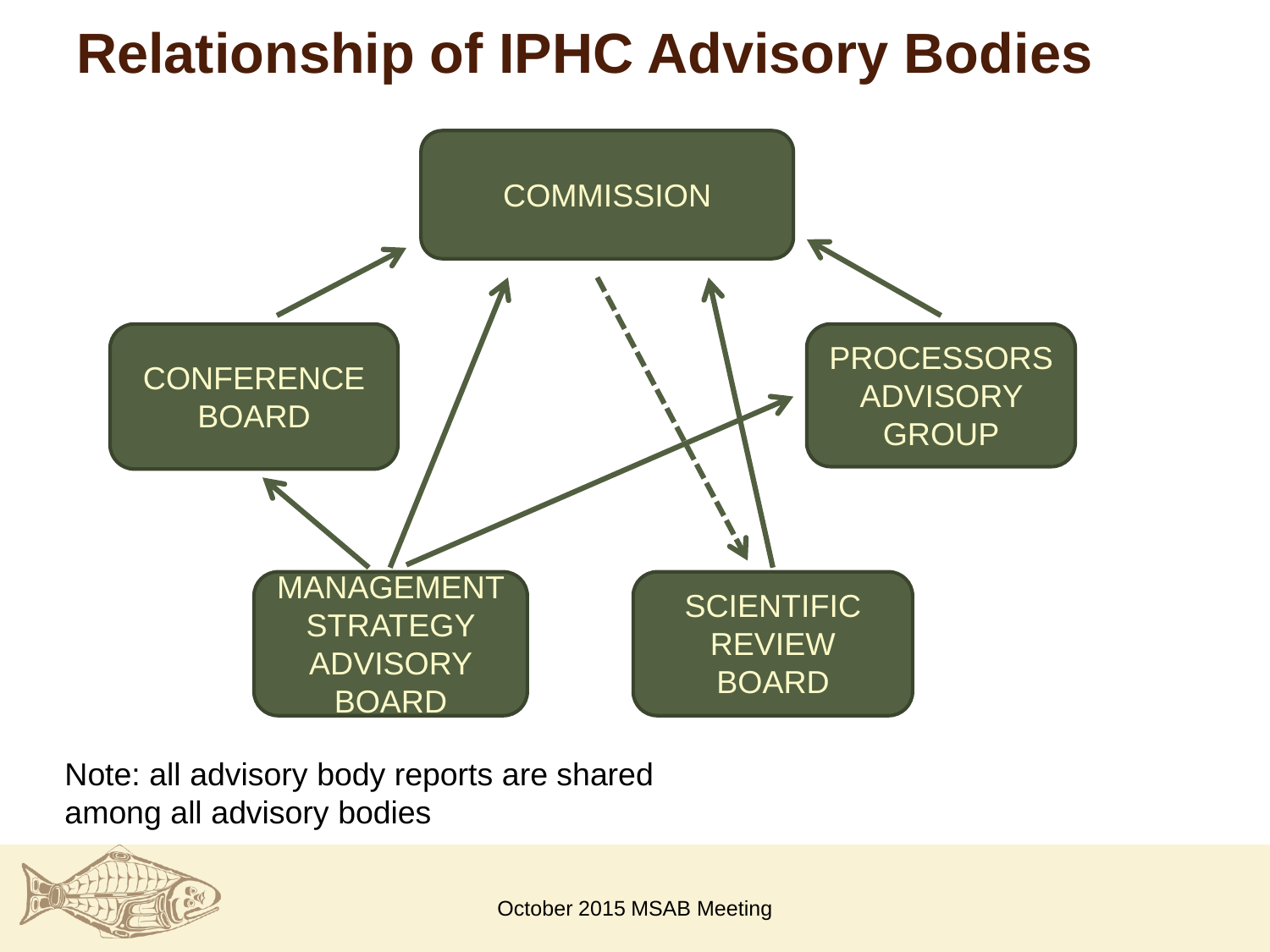### **Roles of MSAB Members, IPHC Staff, and Stakeholder Constituents**

| <b>People</b>               | <b>Roles at MSAB</b><br><b>Meetings</b> | <b>Roles Between</b><br><b>MSAB Meetings</b> |
|-----------------------------|-----------------------------------------|----------------------------------------------|
| <b>MSAB</b> members         |                                         |                                              |
| <b>IPHC</b> staff           |                                         |                                              |
| Stakeholder<br>constituents |                                         |                                              |

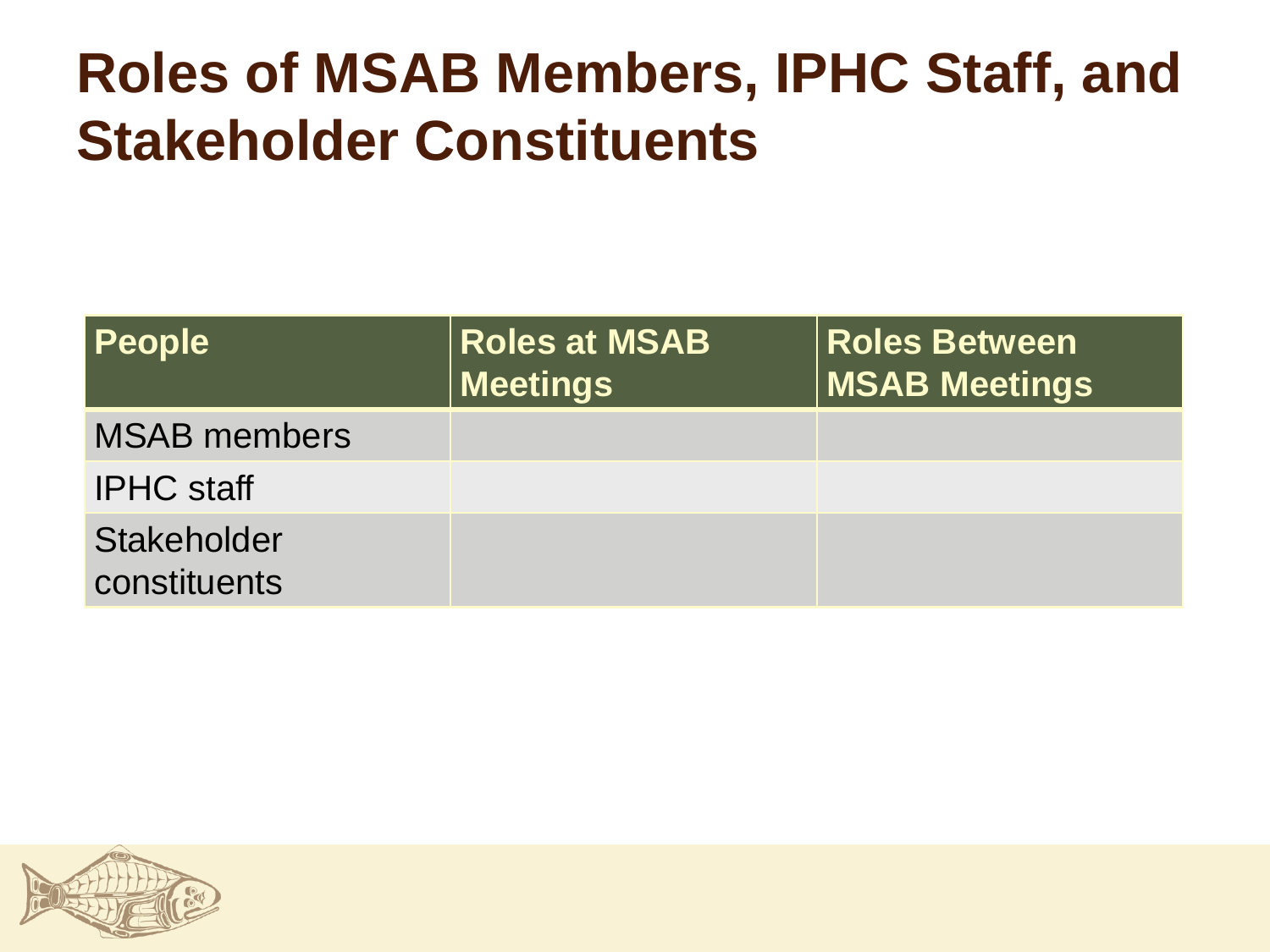# **Progress to Date**

Objectives of Session:

- 1. Provide an opportunity for IPHC staff to share their perspective on progress to date
- 2. Provide an opportunity for rest of meeting participants to share their perspective on progress to date
- 3. Gather feedback on what progress looks like to board members

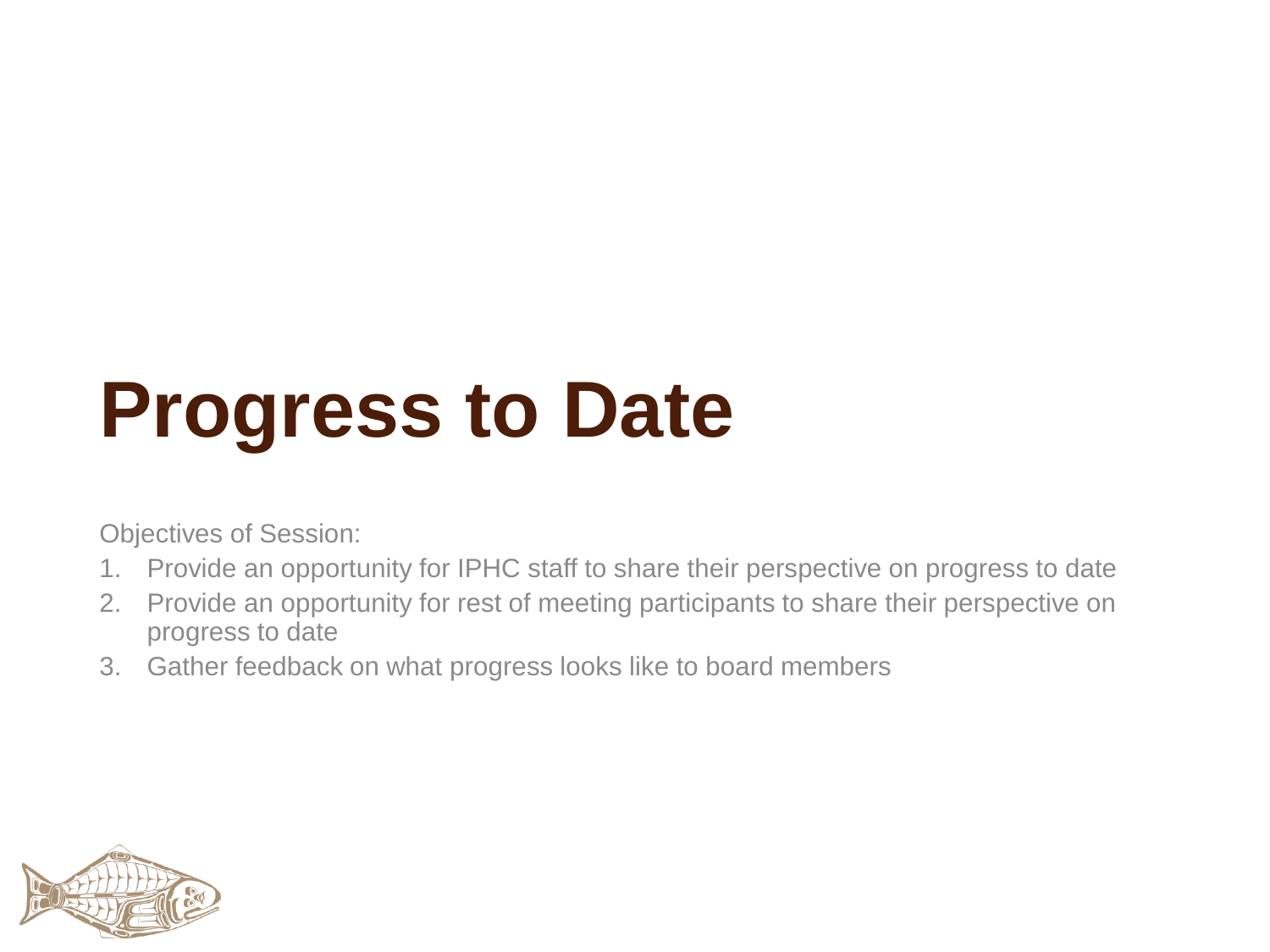## **IPHC Perspectives…**



2015 IPHC Work Meeting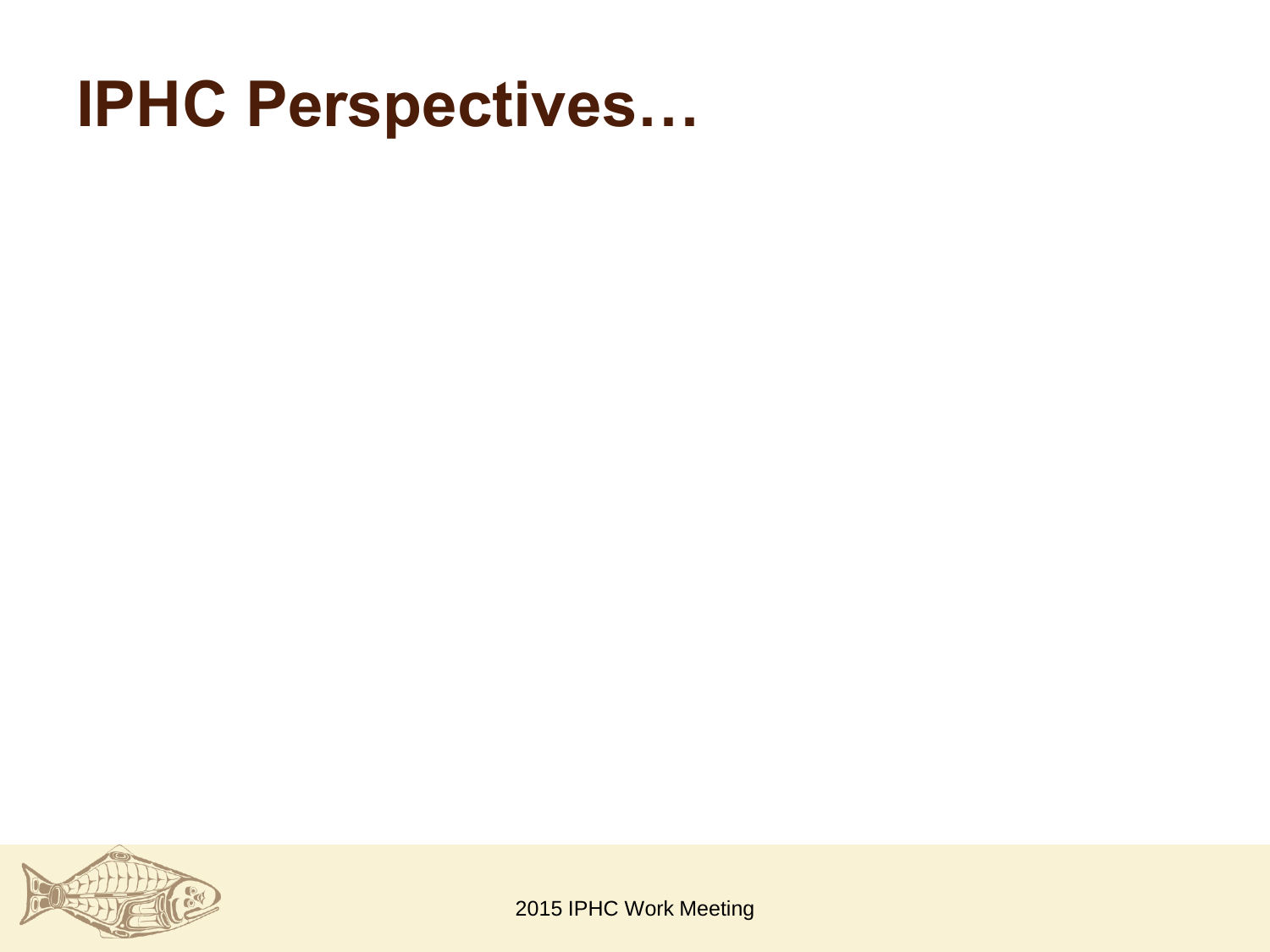### **How do you feel about progress to date?**

Exercise:

#### **One minute each on:**

- 1. How you think the MSE process has progressed to date
- 2. Where you'd like the process to be in a year's time

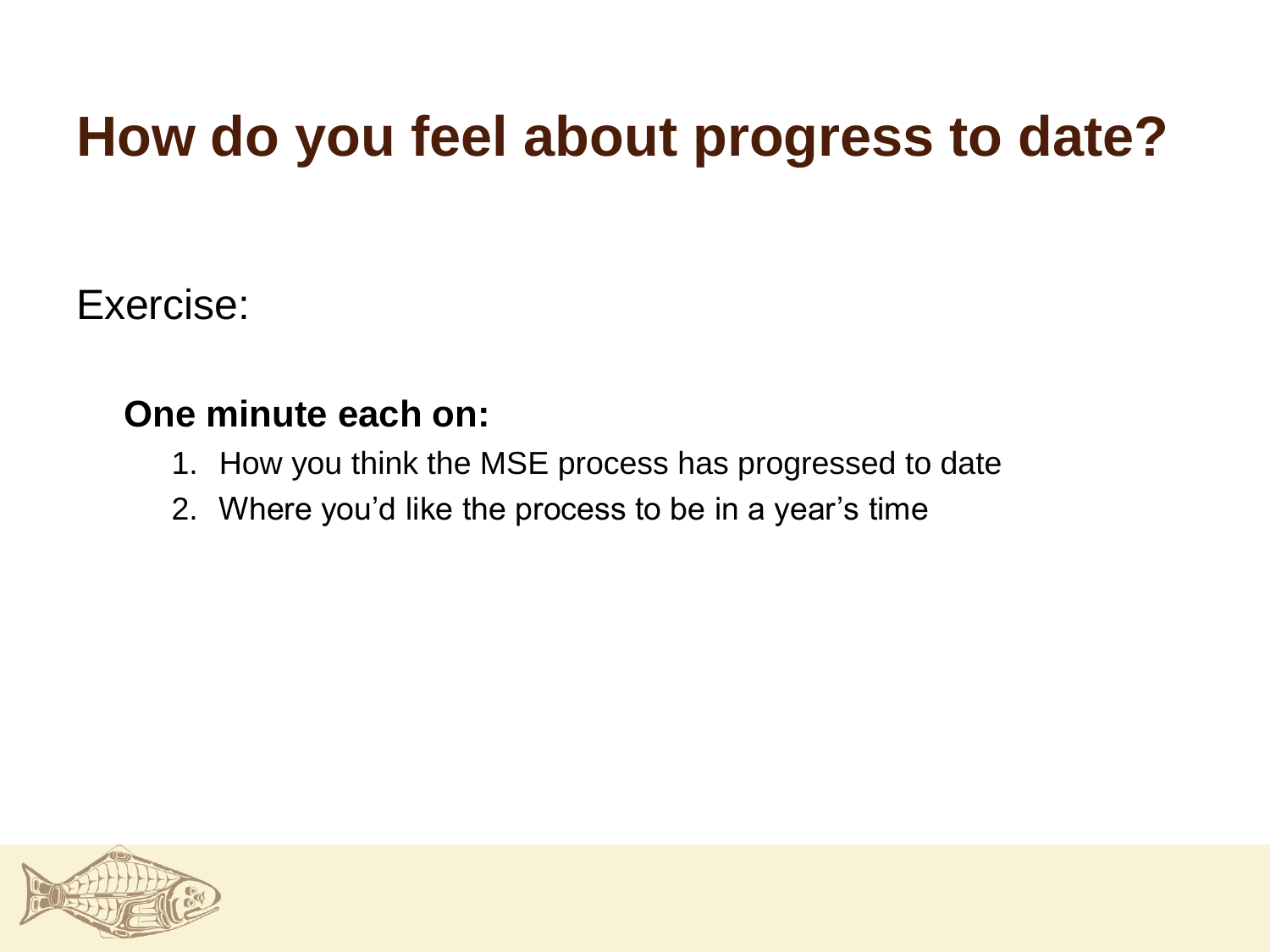# **Coastwide vs. Spatially-Explicit Operating Models**

Objectives of Session:

- 1. Achieve common understanding of the relative utility of the two different operating models
- 2. Achieve agreement on way forward and achieve a shared sense of responsibility for the path taken

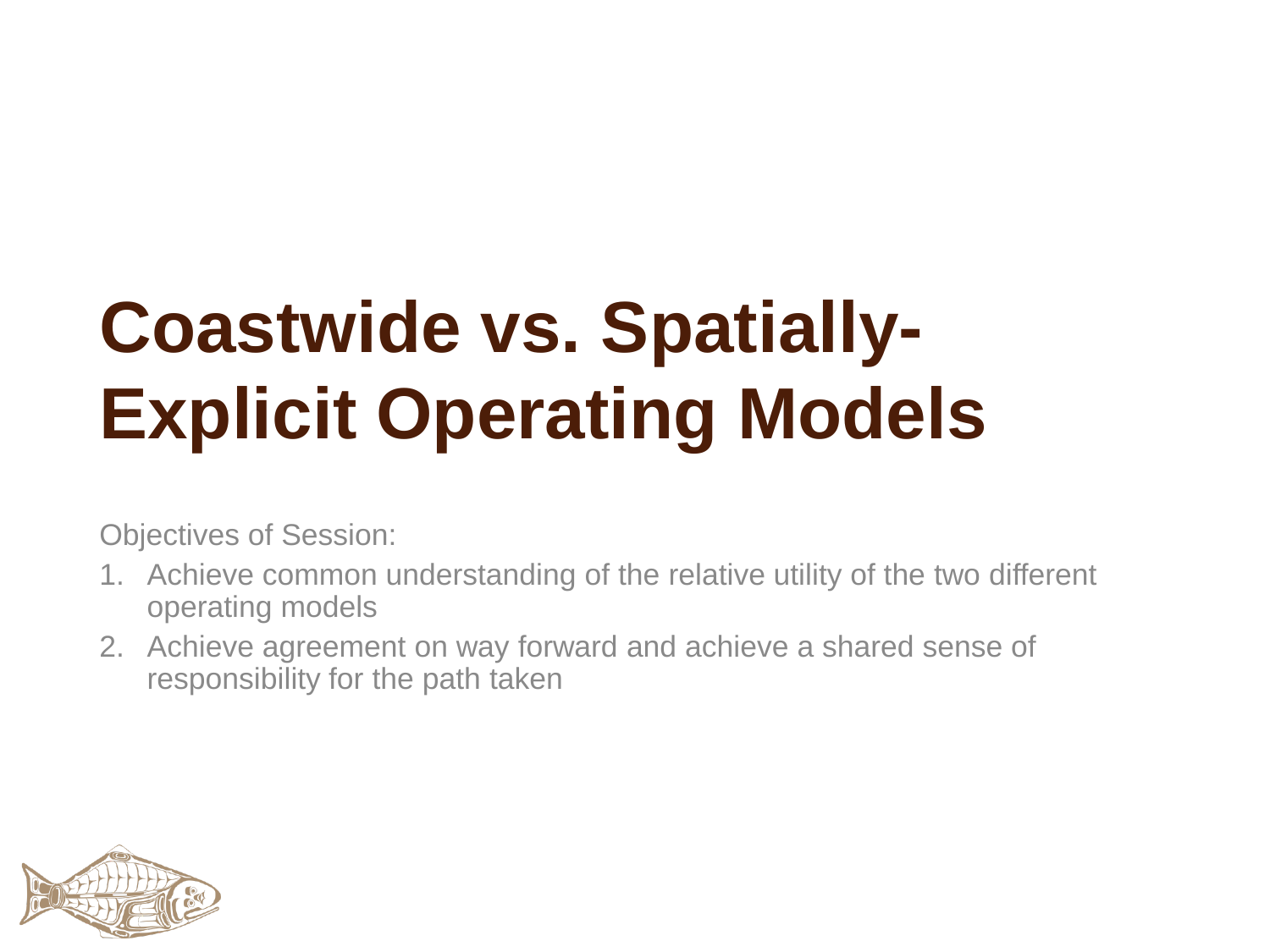# **Management Procedure Evaluation using the IPHC MSE Tool**

Objectives of Session:

- 1. Get group refreshed on the fundamentals of the Tool
- 2. Achieve working capability among board members with Tool
- 3. Achieve a sense of progress among board members that the Tool is useful and that the MSAB is getting somewhere in terms of evaluation

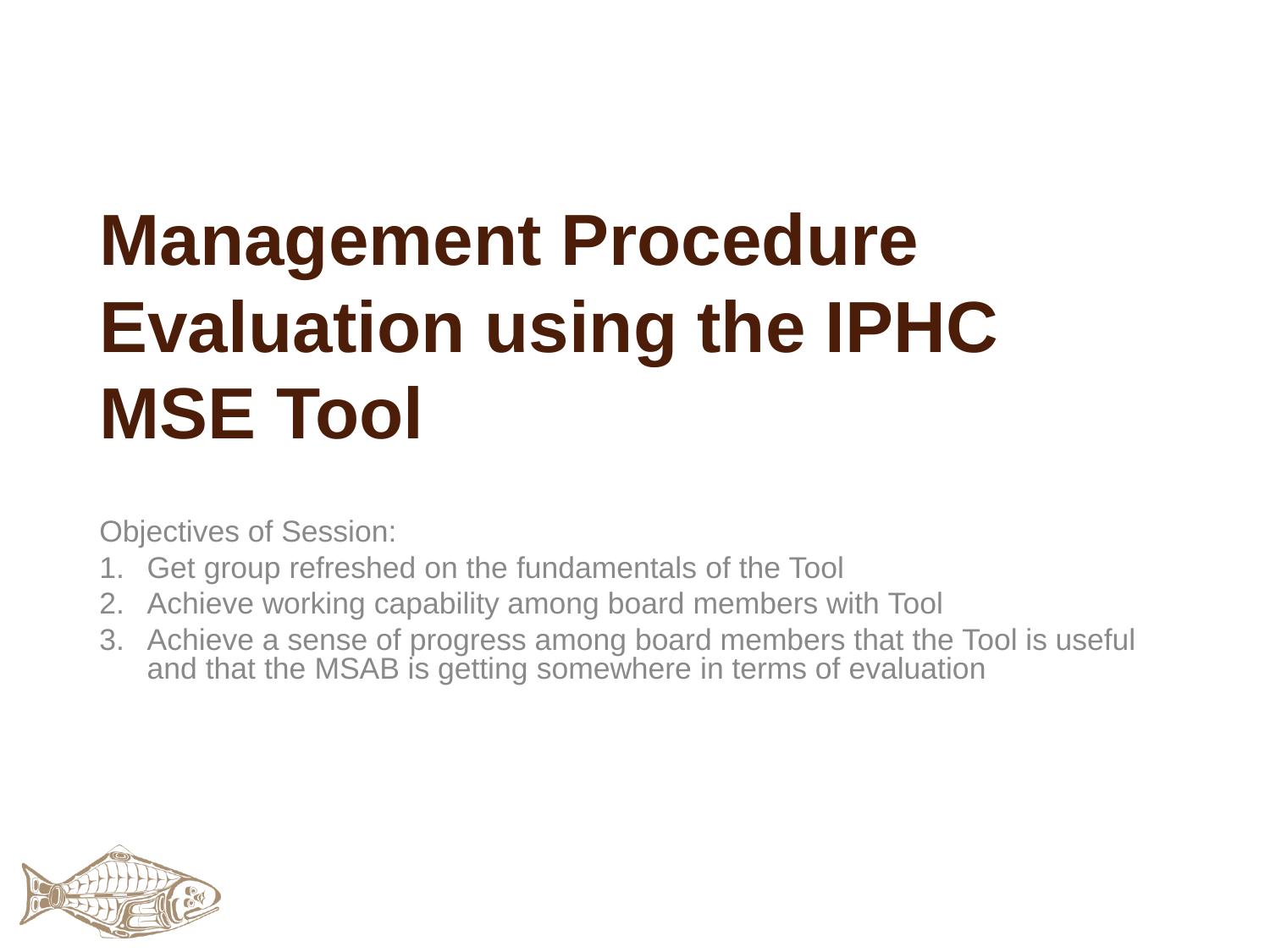# **MSAB Meeting**

### October 2nd, 2015 **Seattle**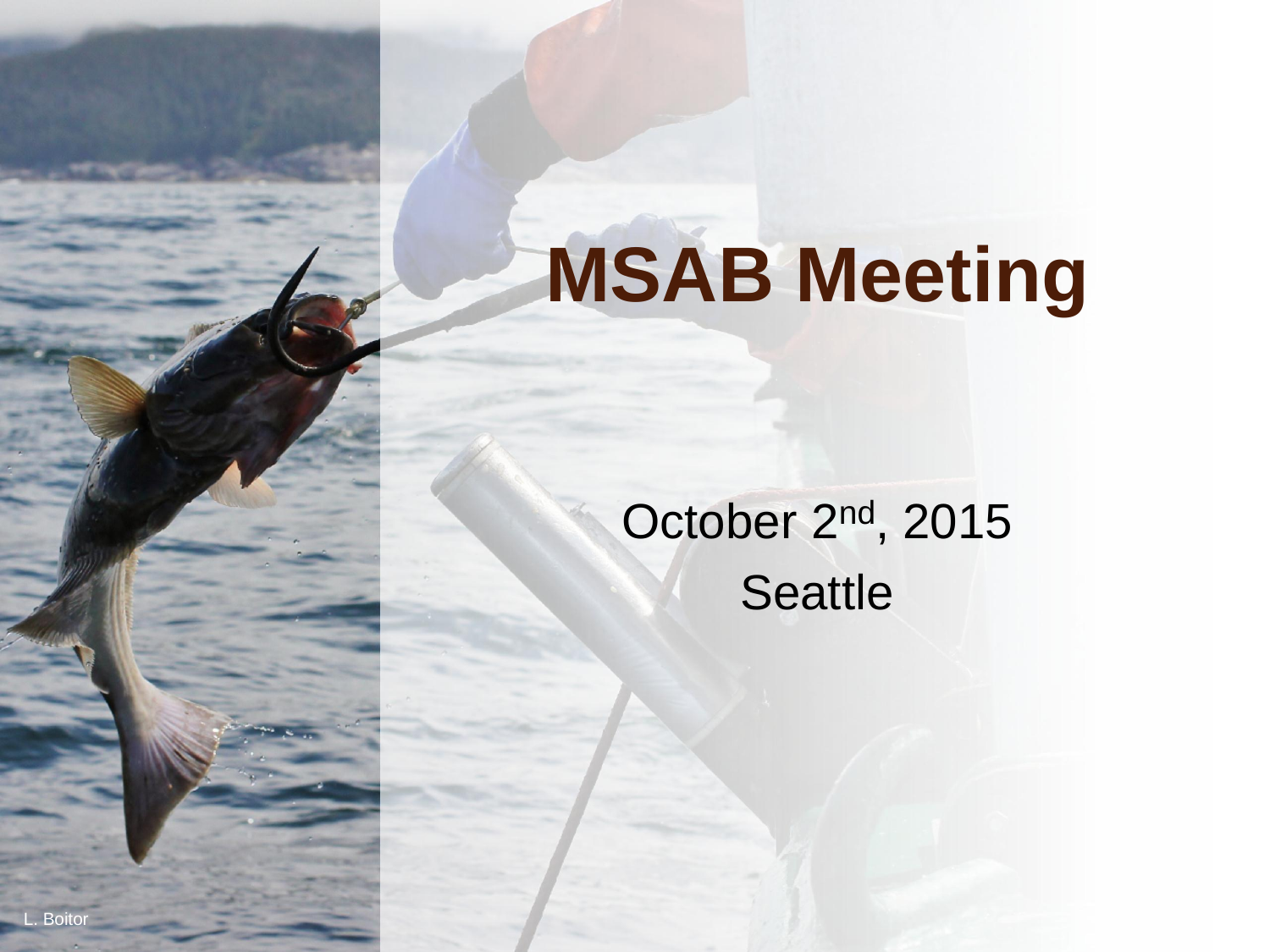# **Management Procedure Evaluation using the IPHC MSE Tool**

Objectives of Session:

- 1. Achieve working capability among board members with Tool
- 2. Achieve a sense of progress among board members that the Tool is useful and that the MSAB is getting somewhere in terms of evaluation

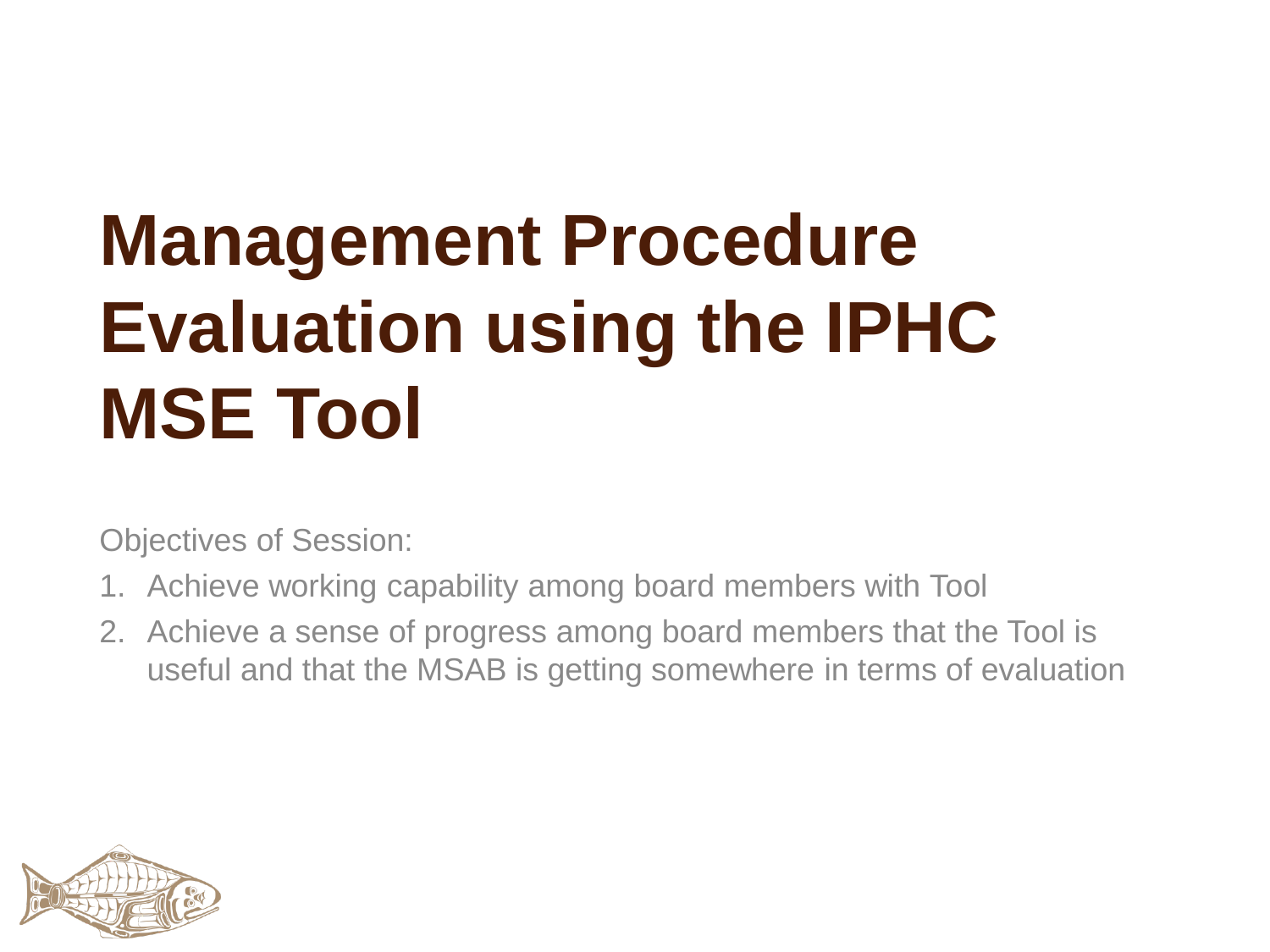# **Management Procedure Evaluation using the IPHC MSE Tool: Debrief**

Objectives of Session:

- 1. Provide an opportunity for the group to reflect on what they learned and where the group got to in the evaluation
- 2. Identify a tentative way forward with respect to structuring future evaluation exercises

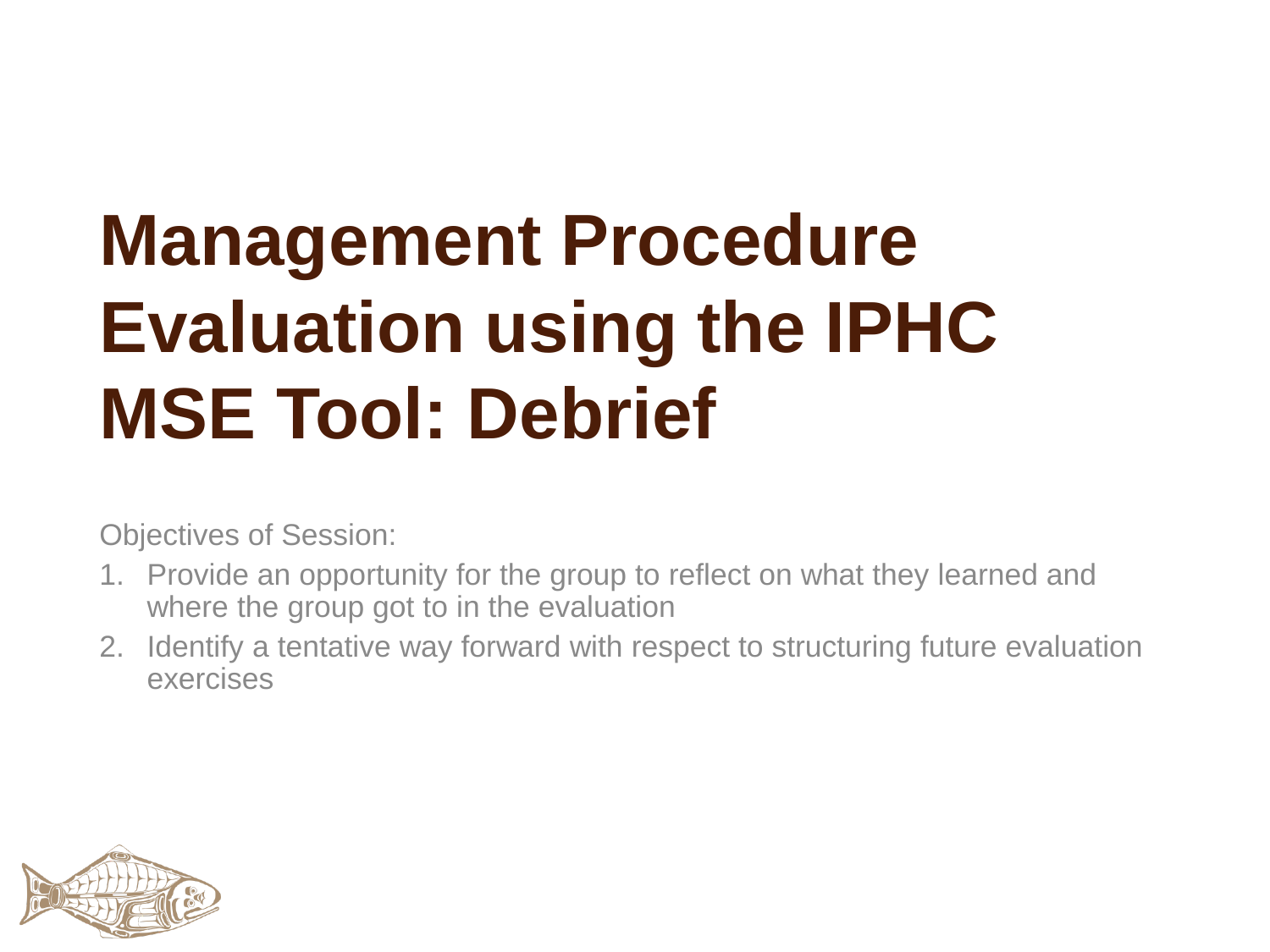## **How to Identify Ideal Management Procedures?**

- 1. Chase the latest idea
- 2. Random selection
- 3. Hone in systematically on the optimal

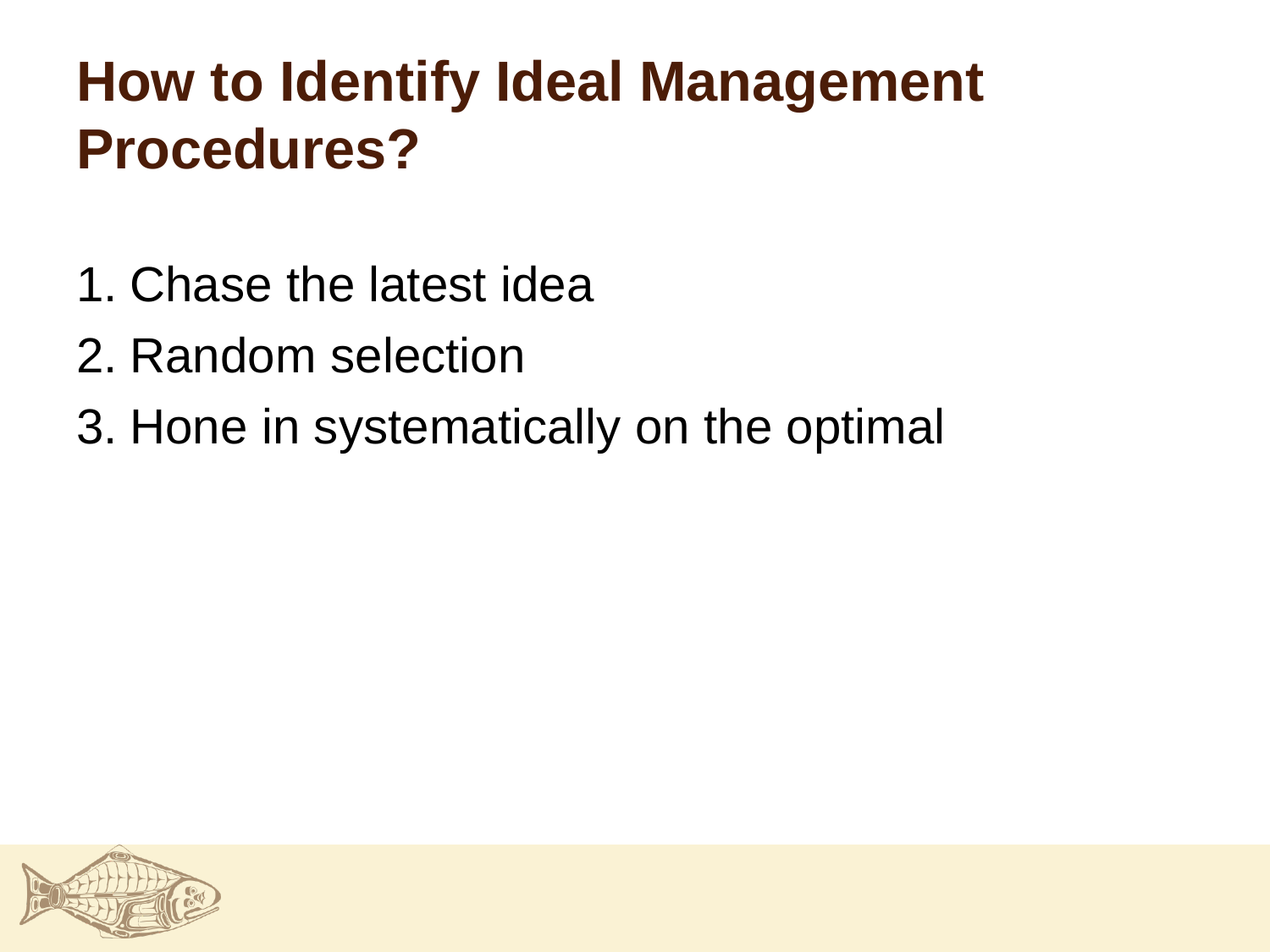# **Structuring the Evaluation**



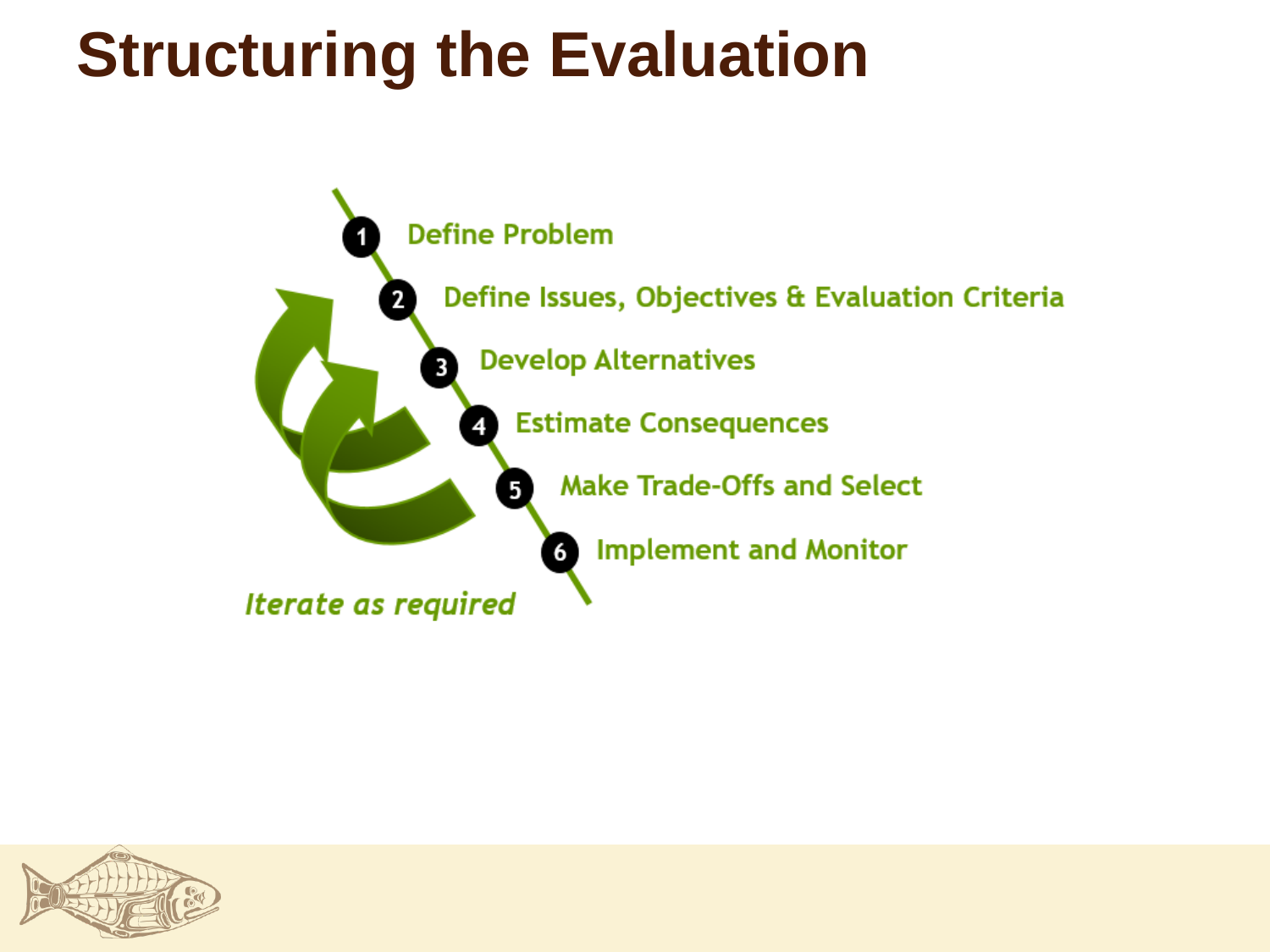## **Example Case Study: Cultus Lake Sockeye**

- Cultus Lake near Vancouver, with a salmon management problem
- Objectives (and performance measures)
	- Conservation of stock
	- Cost
	- Catch
	- Jobs
- Management alternatives
	- Suites of actions related to exploitation rate, stock enhancement, and freshwater habitat enhancement
- Went through an iterative process of estimating the consequences and trade-offs of management alternatives, then refining alternatives and even objectives and performance measures

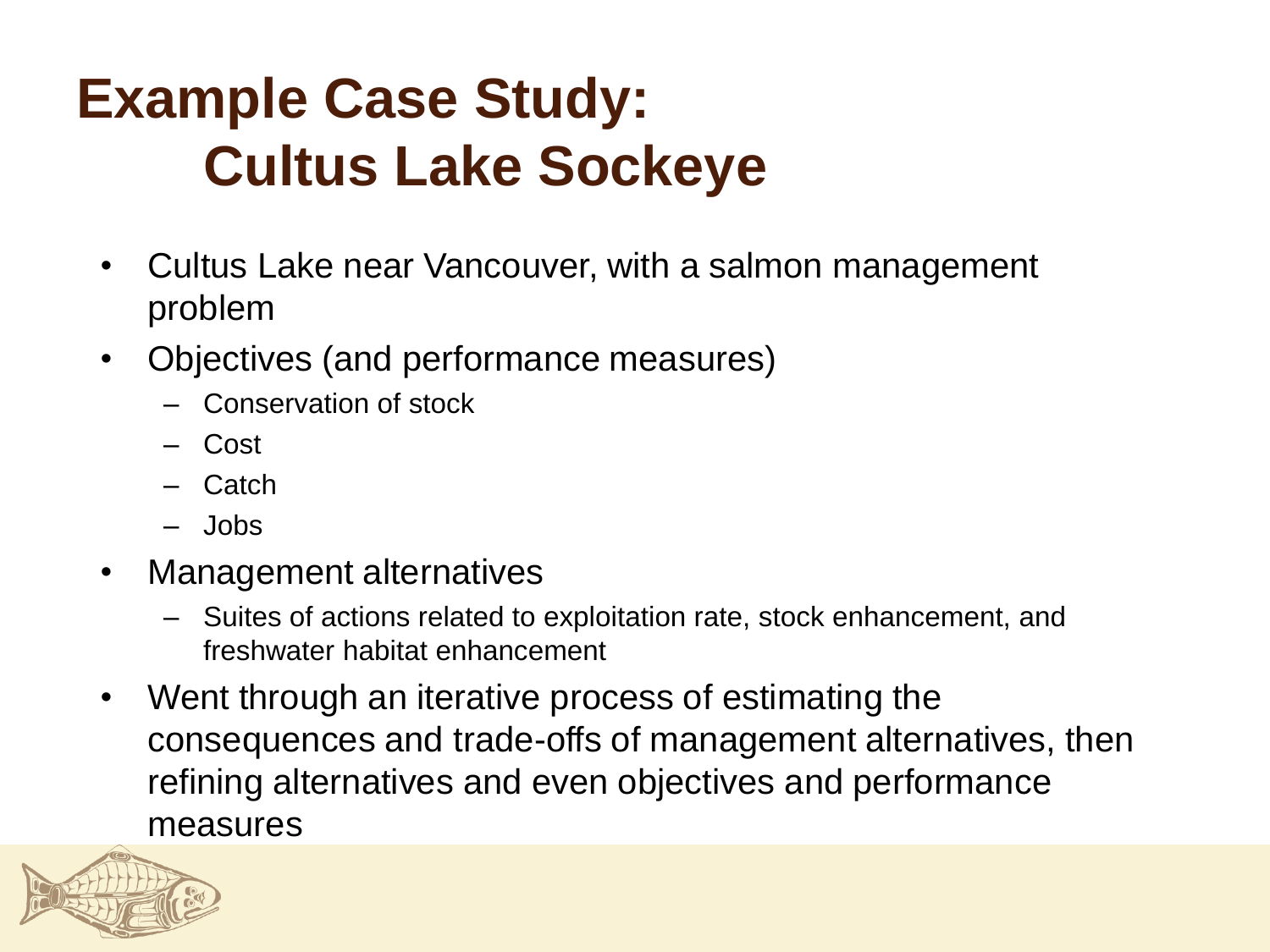# **Alternative 1: "Status Quo 2005"**



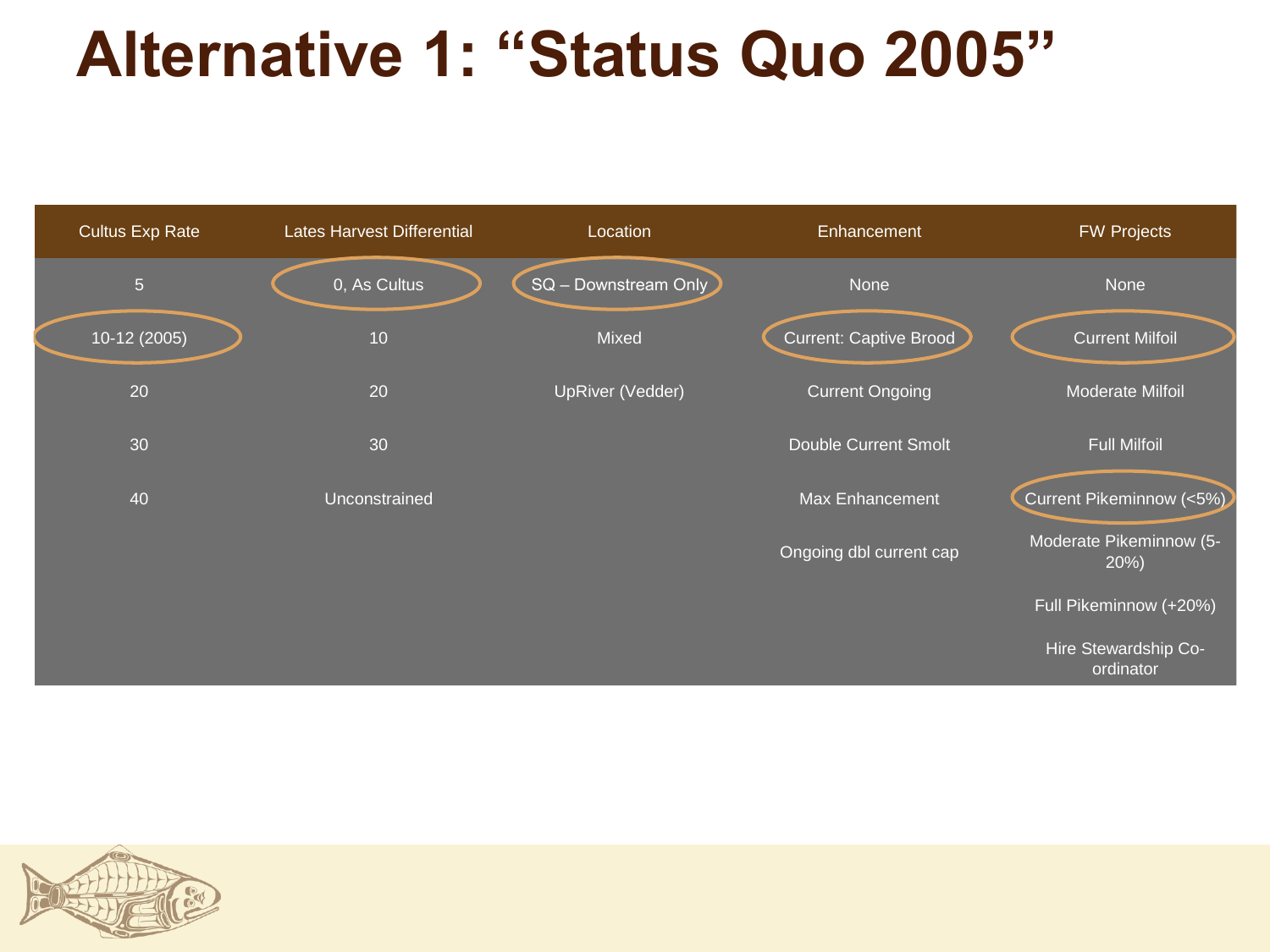# **Alternative 6: "Spread the Pain 2"**



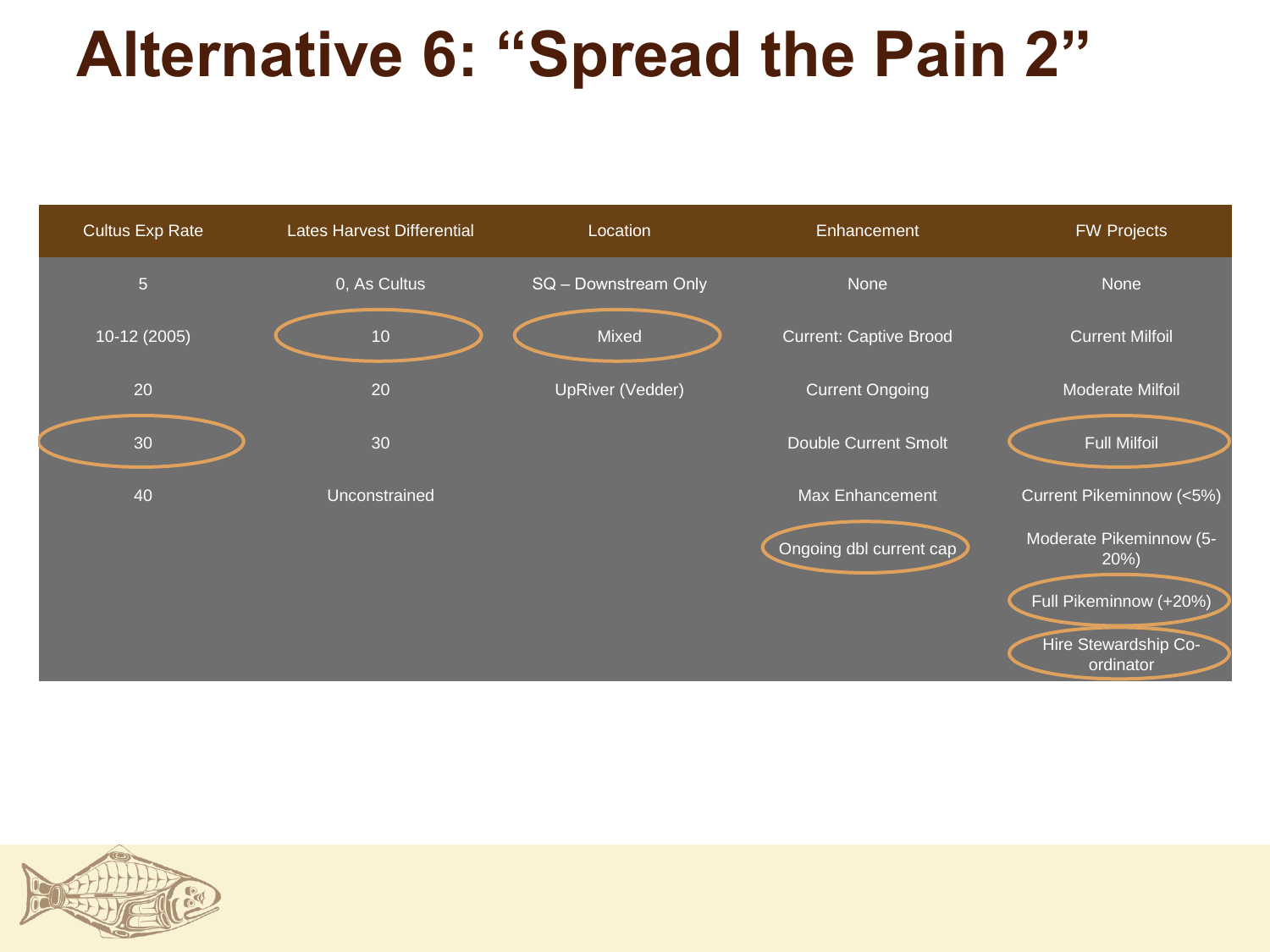### **Then the consequences were estimated**

| Objective    | Attribute                         | Direction<br><b>S</b><br>S | Status Quo  | Presentation | Commercial |           | Stread the Pain<br>Yornwal Benefits | Sysage the Pain 2 | Mar Rebuilding |       | Spire Componie<br>Sylvantite Pain's |  |
|--------------|-----------------------------------|----------------------------|-------------|--------------|------------|-----------|-------------------------------------|-------------------|----------------|-------|-------------------------------------|--|
| Conservation | % meeting Rec Plan Objective 1    | z.                         | 73%         | 76%          | 82%        | 80%       | 72%                                 | 80%               | 84%            | 79%   | 81%                                 |  |
| Conservation | % meeting Rec Plan Objective 2    | ×.                         | 32%         | 33%          | 33%        | 34%       | 31%                                 | 35%               | 34%            | 33%   | 34%                                 |  |
| Conservation | No of returns in 2010             | 2000                       | 6.3         | 7.8          | 12.5       | 8.7       | 6.5                                 | 8.6               | 13.2           | 8.0   | 8.9                                 |  |
| Conservation | No of returns in 2016-2019 (ave)  | 2000                       | 16.9        | 24.3         | 47.7       | 31.1      | 16.8                                | 30.1              | 53.8           | 28.7  | 35.7                                |  |
| Conservation | Probability of extinction         | ×.                         | 2.4%        | 1.1%         | 0.0%       | 0.3%      | 3.4%                                | 0.2%              | 0.0%           | 0.4%  | 0.2%                                |  |
| Conservation | % Enhanced fish 2010              | z.                         | 27%         | 21%          | 56%        | 34%       | 26%                                 | 35%               | 52%            | 37%   | 46%                                 |  |
| Conservation | % Enhanced ave fish 2016-2019     | z.                         | 33%         | 29%          | 45%        | 41%       | 32%                                 | 42%               | 41%            | 45%   | 46%                                 |  |
| Costs        | Total Costs                       | !Yr As Ave \$00            | 171<br>- \$ | 309<br>F     | 588<br>\$. | 488<br>\$ | 171<br>$\mathfrak{P}$               | 523<br>\$         | 588<br>F       | \$328 | 440<br>\$.                          |  |
| Catch        | Traditional Commercial            | #000                       | 1,298       | 72           | 5,877      | 3,088     | 3,088                               | 4,588             | 1,298          | 3,878 | 4,588                               |  |
| Catch        | Available Comm TAC Above Vedder H | 2000                       | 4,710       | 5,936        | 131        | 2,920     | 2,920                               | 1,420             | 4,710          | 2,130 | 1,420                               |  |
| Catch        | Total First Nations FSC           | 2000                       | 1,048       | 842          | 1,030      | 1,150     | 1,150                               | 1,073             | 1,048          | 1,115 | 1,073                               |  |
| Jobs         | Total FTEs                        | FTEs                       | 1.60        | 2.80         | 4.10       | 3.70      | 1.60                                | 3.30              | 4.10           | 2.50  | 4.10                                |  |

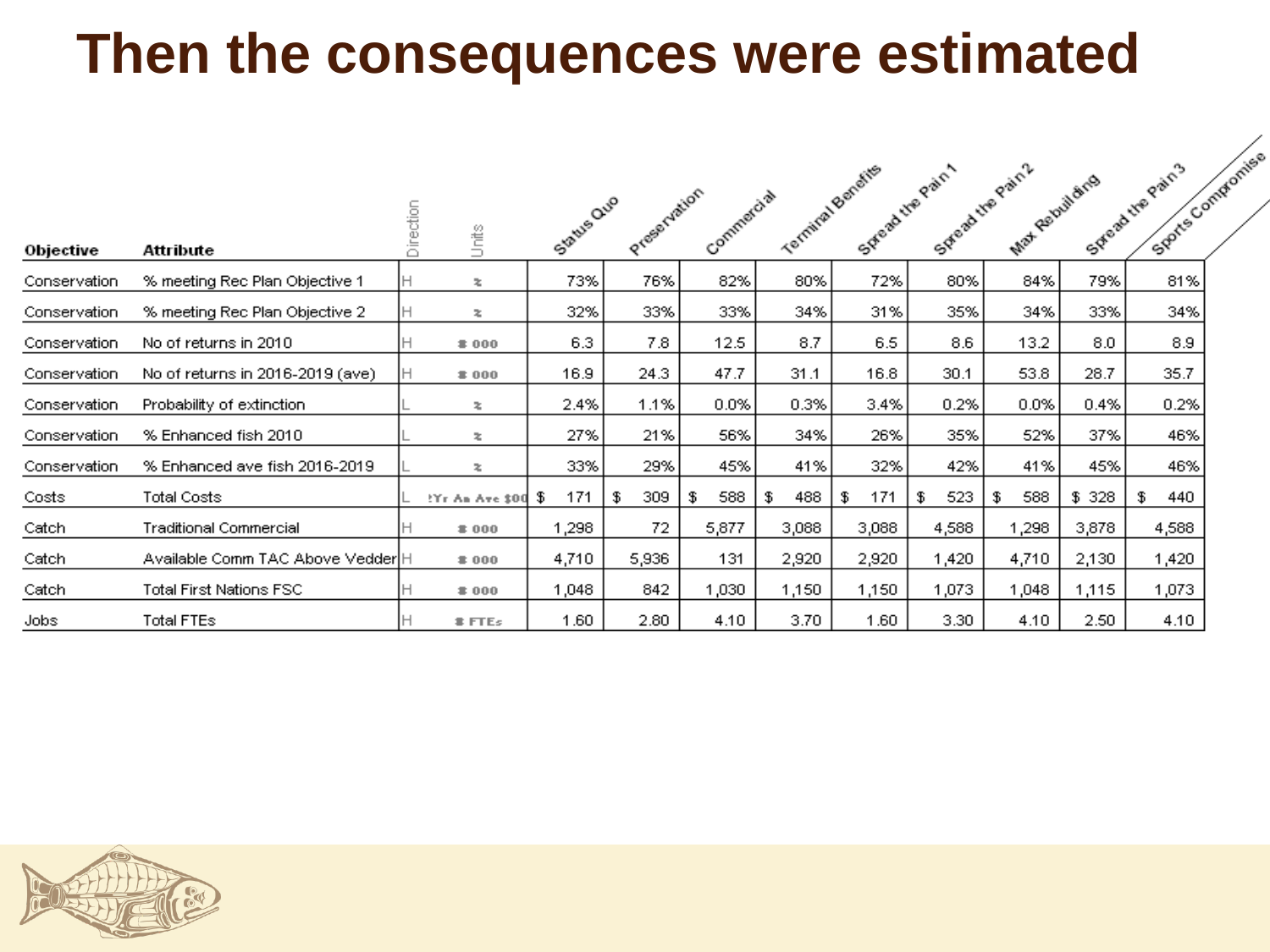# **Then the alternatives were evaluated**

- Participants examined the 'trade-offs' between alternatives
- Participants eliminated alternatives through exploring areas of
	- redundancy where performance measures do not vary across alternatives
	- dominance where one alternative is better than or equal to all (or, by collective agreement, most) aspects of another

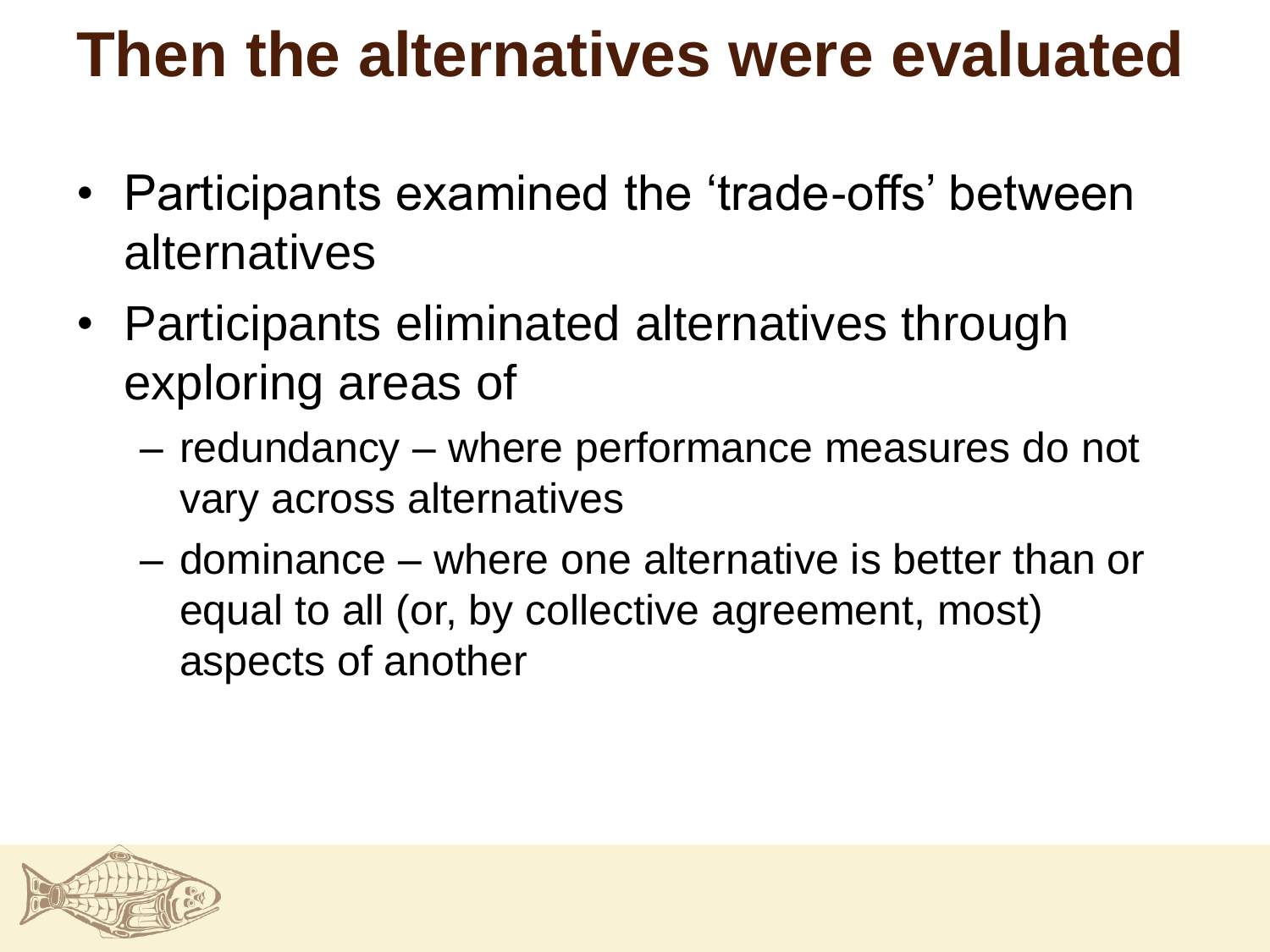|                                                                                  | Microsoft Excel - ViSTA-NH-V1.00-Cultus Meeting3.xls   |                                                                           |                                                                                                                                                                                                                                                                                                                                        |           |            |                                             |          |                 |                            |                 |                                       | $\Box$<br>$\sim$ |
|----------------------------------------------------------------------------------|--------------------------------------------------------|---------------------------------------------------------------------------|----------------------------------------------------------------------------------------------------------------------------------------------------------------------------------------------------------------------------------------------------------------------------------------------------------------------------------------|-----------|------------|---------------------------------------------|----------|-----------------|----------------------------|-----------------|---------------------------------------|------------------|
| <u>니레.</u><br>File Edit View Insert Format Tools Data PUP v5 Compass Window Help |                                                        |                                                                           |                                                                                                                                                                                                                                                                                                                                        |           |            |                                             |          |                 |                            |                 |                                       |                  |
| ▯空<br>Н                                                                          | 人名尼戈<br>@Q°                                            | е<br>$\mathbf{K} \mathbf{D} \ \neq \ \mathbf{C} \mathbf{M} \ \neq \qquad$ | $\Sigma$ $f_*$ $\frac{1}{2}$ $\frac{1}{2}$ $\left \frac{1}{2}$ $\frac{1}{2}$ $\left \frac{1}{2}$ $\frac{1}{2}$ $\frac{1}{2}$ $\left \frac{1}{2}$ $\frac{1}{2}$ $\frac{1}{2}$ $\frac{1}{2}$ $\left \frac{1}{2}$ $\frac{1}{2}$ $\frac{1}{2}$ $\frac{1}{2}$ $\frac{1}{2}$ $\frac{1}{2}$ $\frac{1}{2}$ $\frac{1}{2}$ $\frac{1}{2}$ $\frac$ |           |            |                                             |          |                 | 国                          | - ≫   ĝ≽  <br>E | ∹‰ ∹‰                                 | 海<br>Ą.          |
| Normal_IEP - Works - Arial                                                       | $-8$                                                   | $\bar{\phantom{a}}$<br>$\, {\bf B}$<br>$\mathbf{u}$                       | 青青青                                                                                                                                                                                                                                                                                                                                    | $$ \%$ ,  |            | $^{\ast.0}_{-00}$ + $^{\circ.0}_{0}$  <br>拝 |          | ⊟・ঠ・▲・?│齒       |                            | 凶               |                                       | 御や図              |
| Q2                                                                               | $\overline{\phantom{a}}$<br>$=$                        |                                                                           |                                                                                                                                                                                                                                                                                                                                        |           |            |                                             |          |                 |                            |                 |                                       |                  |
|                                                                                  | Focus Alternative (Click cell to Change)<br>Status Quo |                                                                           |                                                                                                                                                                                                                                                                                                                                        |           |            |                                             |          |                 |                            |                 |                                       |                  |
| Objective                                                                        | <b>Attribute</b>                                       | Direction<br>Units                                                        | Statisoup                                                                                                                                                                                                                                                                                                                              | President | Commercial | Terminal Benefits                           |          | Stead the Pain' | Speak the Paint, a withing |                 | Sprits Comptomise<br>Speak the Pain's |                  |
| Conservation                                                                     | % meeting Rec Plan Objective 1                         | Н<br>z.                                                                   | 73%                                                                                                                                                                                                                                                                                                                                    | 76%       | 82%        | 80%                                         | 72%      | 80%             | 84%                        | 79%             | 81%                                   |                  |
| Conservation                                                                     | % meeting Rec Plan Objective 2                         | Η<br>z.                                                                   | 32%                                                                                                                                                                                                                                                                                                                                    | 33%       | 33%        | 34%                                         | 31%      | 35%             | 34%                        | 33%             | 34%                                   |                  |
| Conservation                                                                     | No of returns in 2010                                  | н<br>2000                                                                 | 6.3                                                                                                                                                                                                                                                                                                                                    | 7.8       | 12.5       | 8.7                                         | 6.5      | 8.6             | 13.2                       | 8.0             | 8.9                                   |                  |
| Conservation                                                                     | No of returns in 2016-2019 (ave)                       | 2000                                                                      | 16.9                                                                                                                                                                                                                                                                                                                                   | 24.3      | 47.7       | 31.1                                        | 16.8     | 30.1            | 53.8                       | 28.7            | 35.7                                  |                  |
| Conservation                                                                     | Probability of extinction                              | z.                                                                        | 2.4%                                                                                                                                                                                                                                                                                                                                   | 1.1%      | 0.0%       | 0.3%                                        | 3.4%     | 0.2%            | 0.0%                       | 0.4%            | 0.2%                                  |                  |
| Conservation                                                                     | % Enhanced fish 2010                                   | z.                                                                        | 27%                                                                                                                                                                                                                                                                                                                                    | 21%       | 56%        | 34%                                         | 26%      | 35%             | 52%                        | 37%             | 46%                                   |                  |
| Conservation                                                                     | % Enhanced ave fish 2016-2019                          | ż.                                                                        | 33%                                                                                                                                                                                                                                                                                                                                    | 29%       | 45%        | 41%                                         | 32%      | 42%             | 41%                        | 45%             | 46%                                   |                  |
| Costs                                                                            | <b>Total Costs</b>                                     | !Yr An Ave \$00                                                           | $\mathcal{S}$<br>171                                                                                                                                                                                                                                                                                                                   | 309<br>s  | 588<br>-S  | 488<br>s                                    | s<br>171 | 523<br>s        | 588<br>s                   | \$ 328          | 500<br>s.                             |                  |
| Catch                                                                            | <b>Total Downstream</b>                                | 2000                                                                      | 1,925                                                                                                                                                                                                                                                                                                                                  | 304       | 6,601      | 3,391                                       | 3,391    | 4,642           | 1,925                      | 4,618           | 4,642                                 |                  |
| Catch                                                                            | <b>Total Upstream</b>                                  | 2000                                                                      | 637                                                                                                                                                                                                                                                                                                                                    | 2,884     | 504        | 2,365                                       | 2,365    | 2,335           | 3,054                      | 2,131           | 2,335                                 |                  |
| Catch                                                                            | <b>Total First Nations</b>                             | Н<br>2000                                                                 | 777                                                                                                                                                                                                                                                                                                                                    | 739       | 769        | 796                                         | 796      | 768             | 797                        | 768             | 768                                   |                  |
| Jobs                                                                             | <b>Total FTEs</b>                                      | Н<br>FTEs                                                                 | 1.60                                                                                                                                                                                                                                                                                                                                   | 2.80      | 4.10       | 3.70                                        | 1.60     | 3.30            | 4.10                       | 2.50            | 4.10                                  |                  |

| Ready |  |  | <b>NUM</b> |  |
|-------|--|--|------------|--|

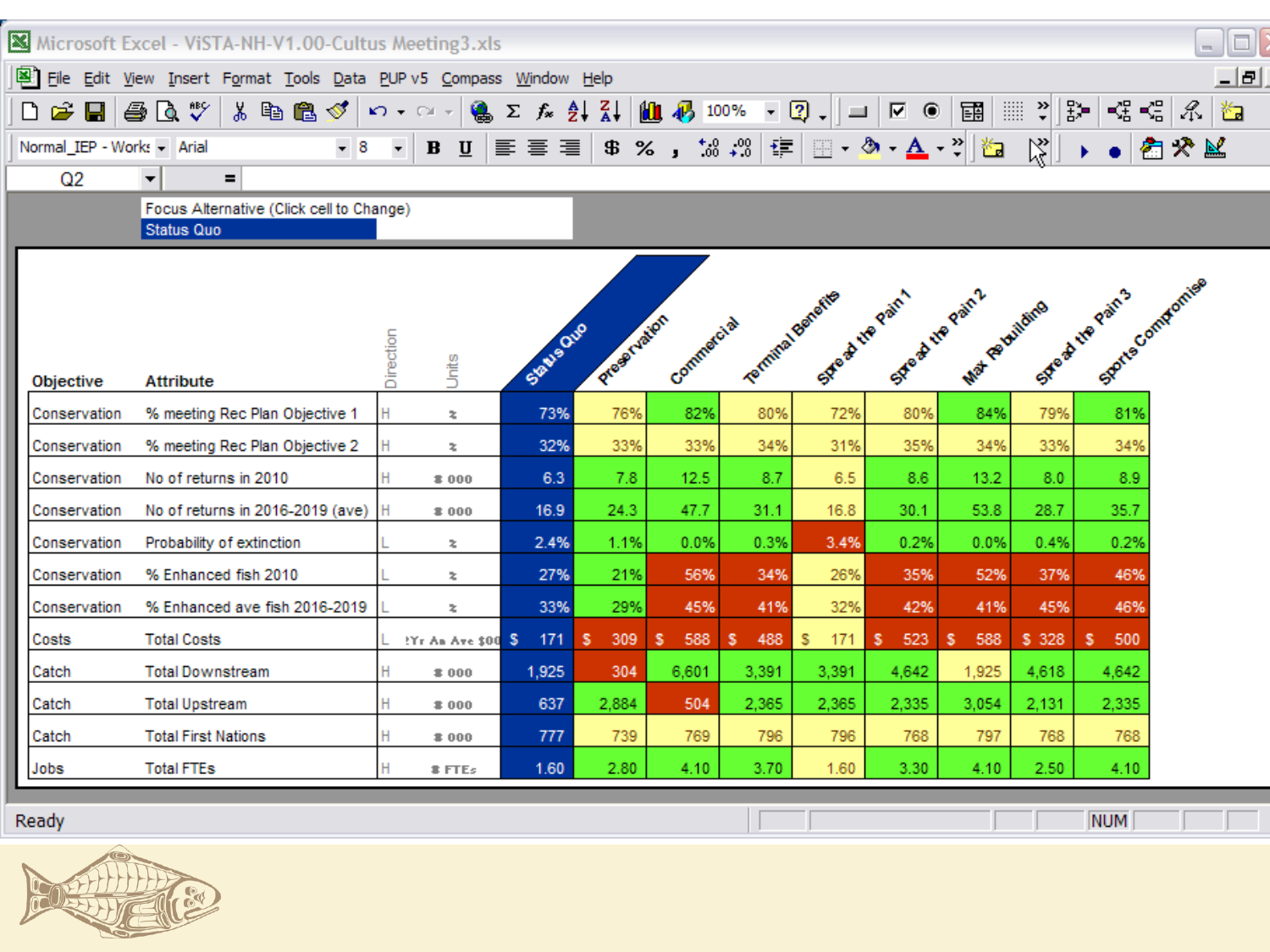### **They landed upon three alternatives as likely the way to go**

| <b>Objective</b>    | <b>Attribute</b>                  | Direction | 貨气              |    | Commercial |    |       | System Realis<br>STRO 20 1/18 Pain' |  |
|---------------------|-----------------------------------|-----------|-----------------|----|------------|----|-------|-------------------------------------|--|
| Conservation        | % meeting Rec Plan Objective 1    | H         | 看               |    | 82%        |    | 72%   | 79%                                 |  |
| <b>Conservation</b> | No of returns in 2016-2019 (ave)  | H         | # 000           |    | 47.7       |    | 16.8  | 28.7                                |  |
| Conservation        | Probability of extinction         |           | 宯               |    | $0.0\%$    |    | 3.4%  | 0.4%                                |  |
| Conservation        | % Enhanced fish 2010              |           | 看               |    | 56%        |    | 26%   | 37%                                 |  |
| Conservation        | % Enhanced ave fish 2016-2019     |           | 看               |    | 45%        |    | 32%   | 45%                                 |  |
| Costs               | <b>Total Costs</b>                |           | I'm An Ave \$00 | S. | 588        | S. | 171   | \$328                               |  |
| Catch               | <b>Traditional Commercial</b>     | н         | <b>#000</b>     |    | 5,877      |    | 3,088 | 3,878                               |  |
| Catch               | Available Comm TAC Above Vedder H |           | <b>#000</b>     |    | 131        |    | 2,920 | 2,130                               |  |
| Jobs                | <b>Total FTEs</b>                 | н         | $\equiv$ FTEs.  |    | 4.10       |    | 1.60  | 2.50                                |  |

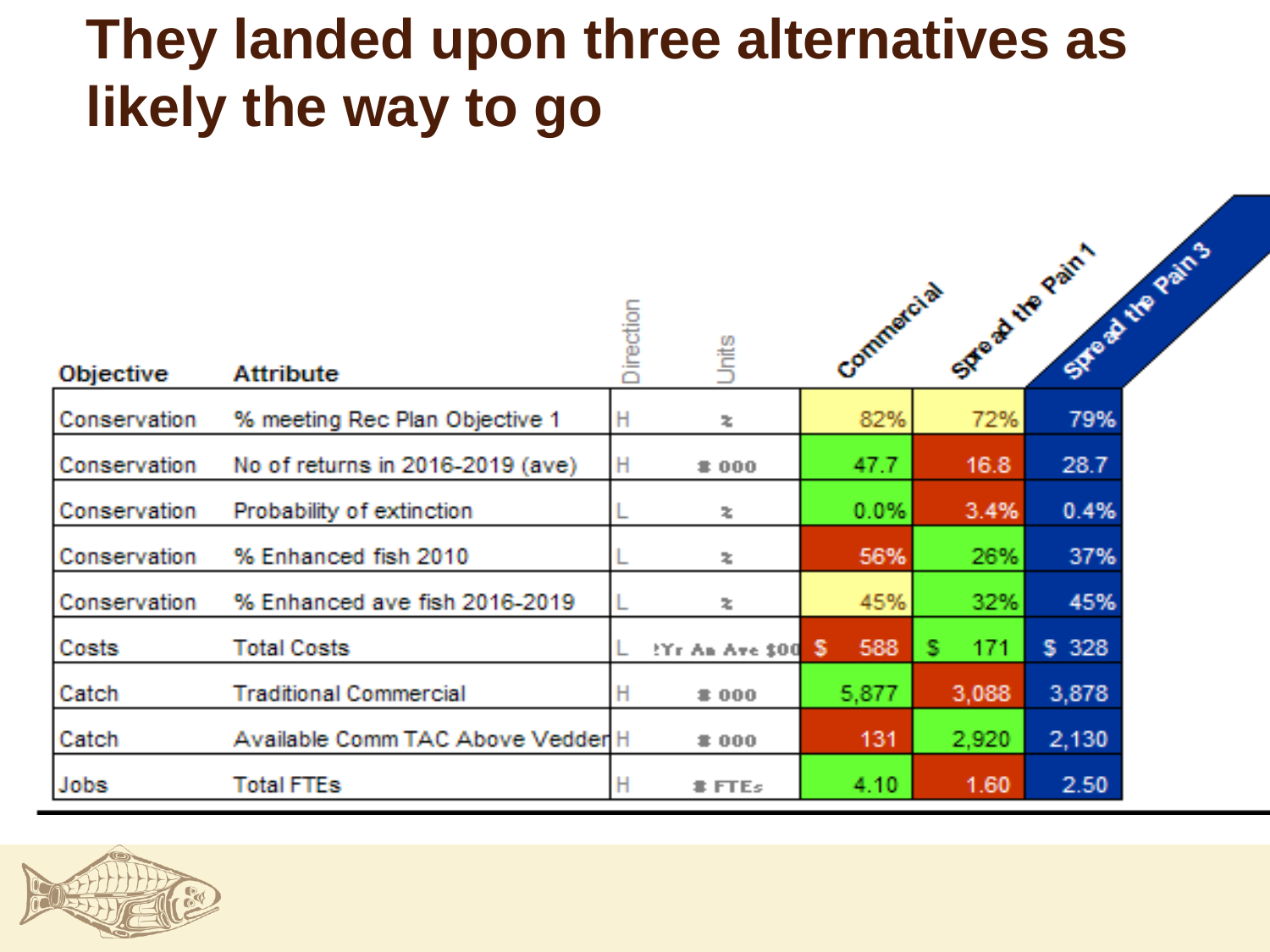### **They reflected and came to some conclusions**

- Given the interest expressed in one alternative, *Alternative 8,* the sub-committee agreed on the following features of a good compromise solution:
	- It should include a full-scale pikeminnow removal program
	- It should include the continuation of the current milfoil removal program
	- It should include the employment of a "habitat stewardship co-ordinator" to help implement Recovery Plan activities
- The committee then wished to then see variations of *Alternative 8 with these factors held constant in each case, but with varying:*
	- Degree of enhancement (100 or 150 k smolts)
	- Cultus exploitation rate (20% 40%)

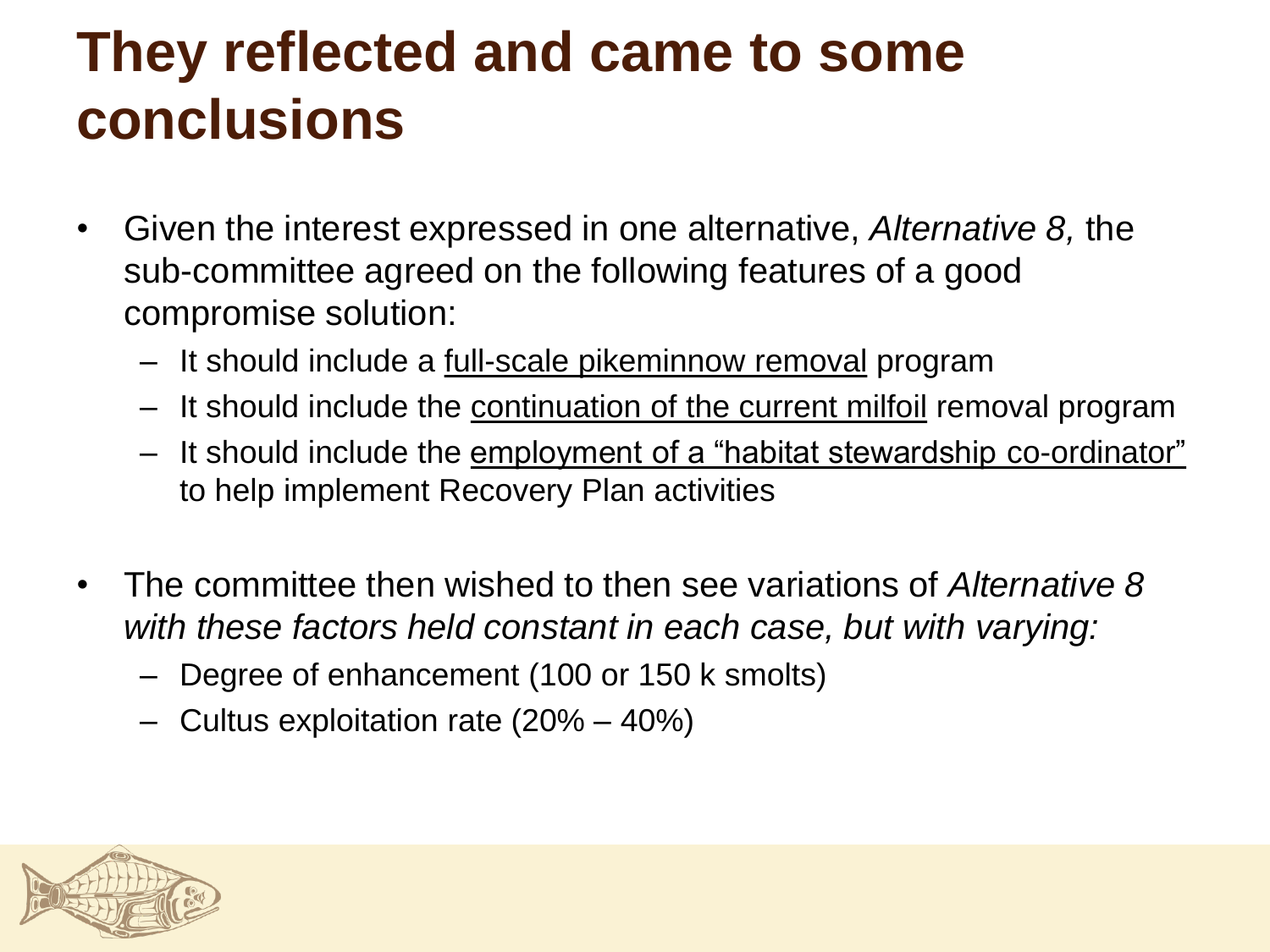### **A Possible Way Forward for the Pacific Halibut MSE…**

… might be to refine a set of management alternatives based upon various themes…

… then to identify a single scenario to start with – perhaps the 'most likely' scenario…

… then using a combination of your models, additional analysis, and expert judgement if necessary, estimate consequences…

… then assemble results in a way that allows you to hone in on management alternatives that best meet your objectives…

… then repeat for other scenarios, but also iterate alternatives to mix and match specific management actions

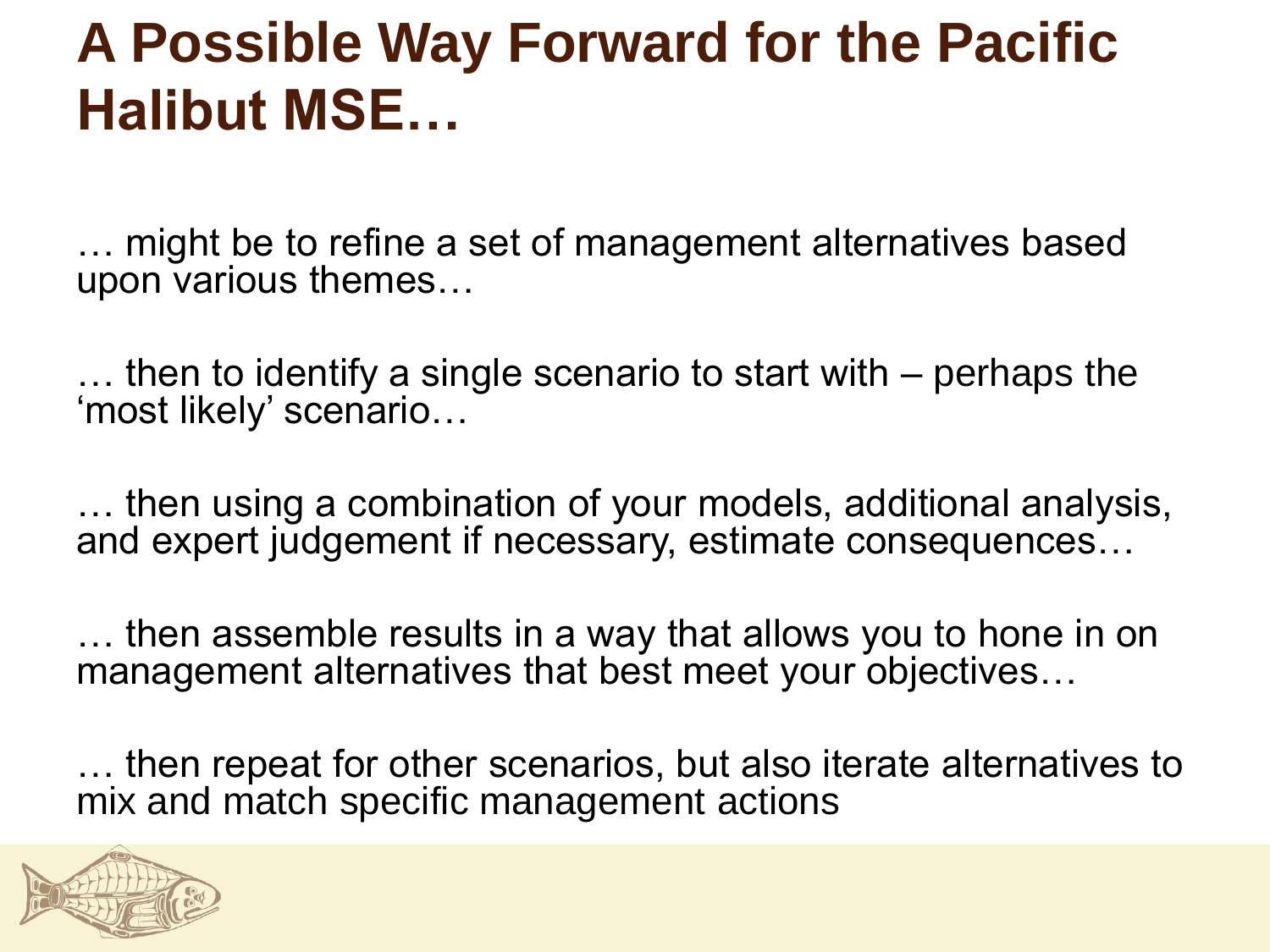# **Possible Management Metrics**

Objectives of Session:

- 1. Provide board with an introduction to the key issues with bycatch
- 2. Provide board with an opportunity to discuss this important issue and related issues

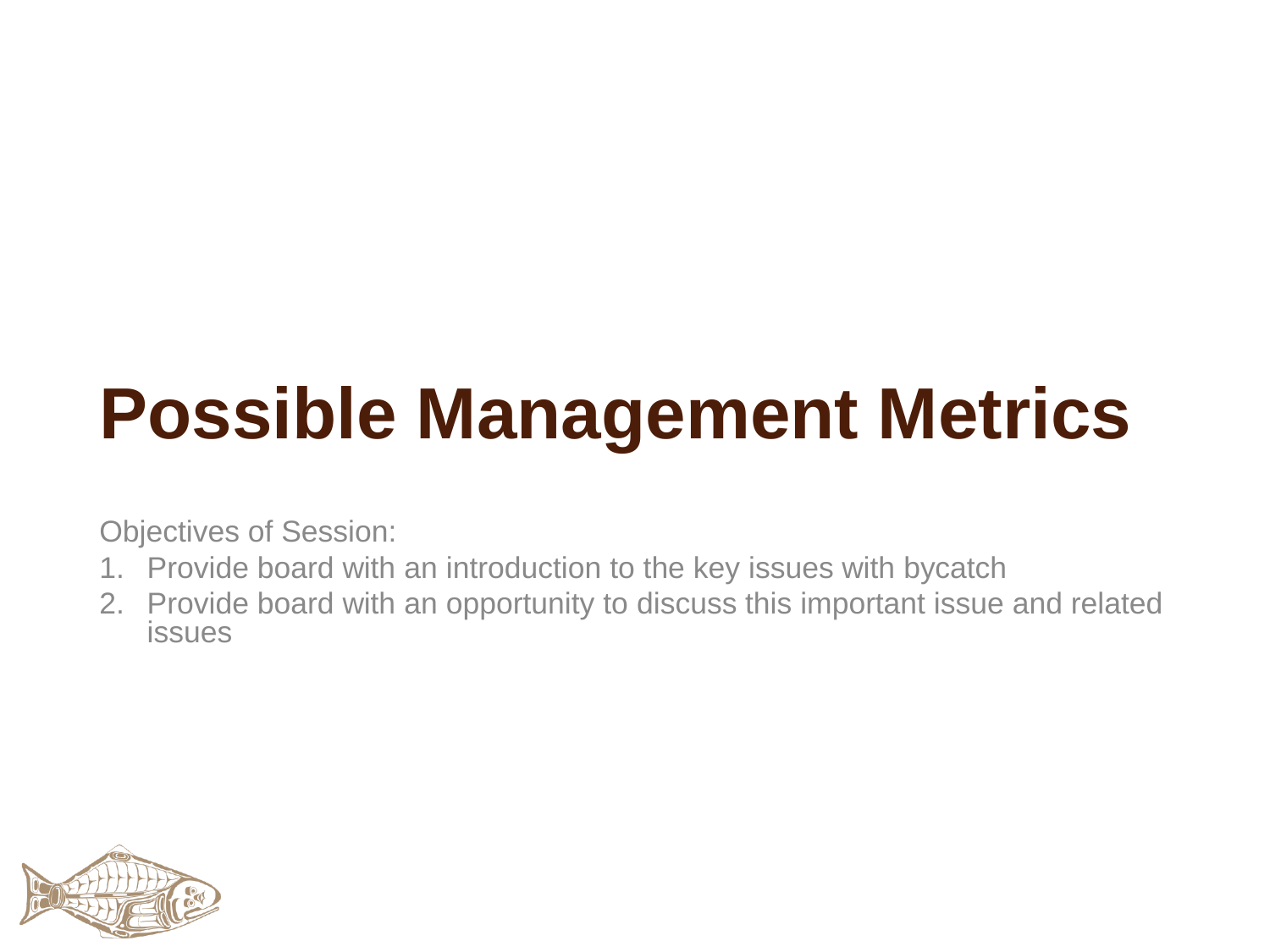### **Steve Martell and fishery footprint, etc.**

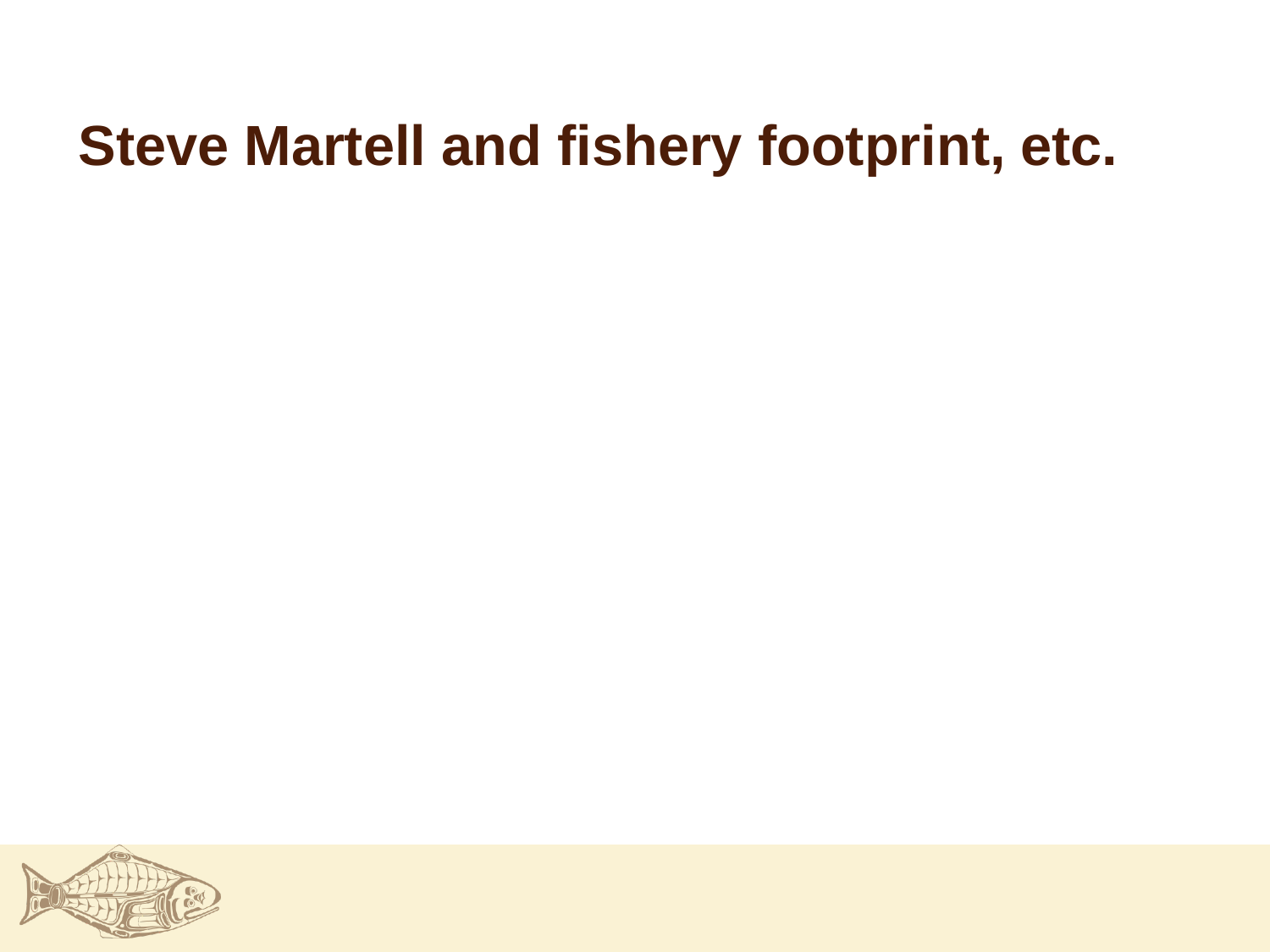# **Outreach**

Objectives of Session:

- 1. Summarize current outreach activities
- 2. Reach agreement on target audience and outreach
- 3. Confirm a tentative outreach strategy

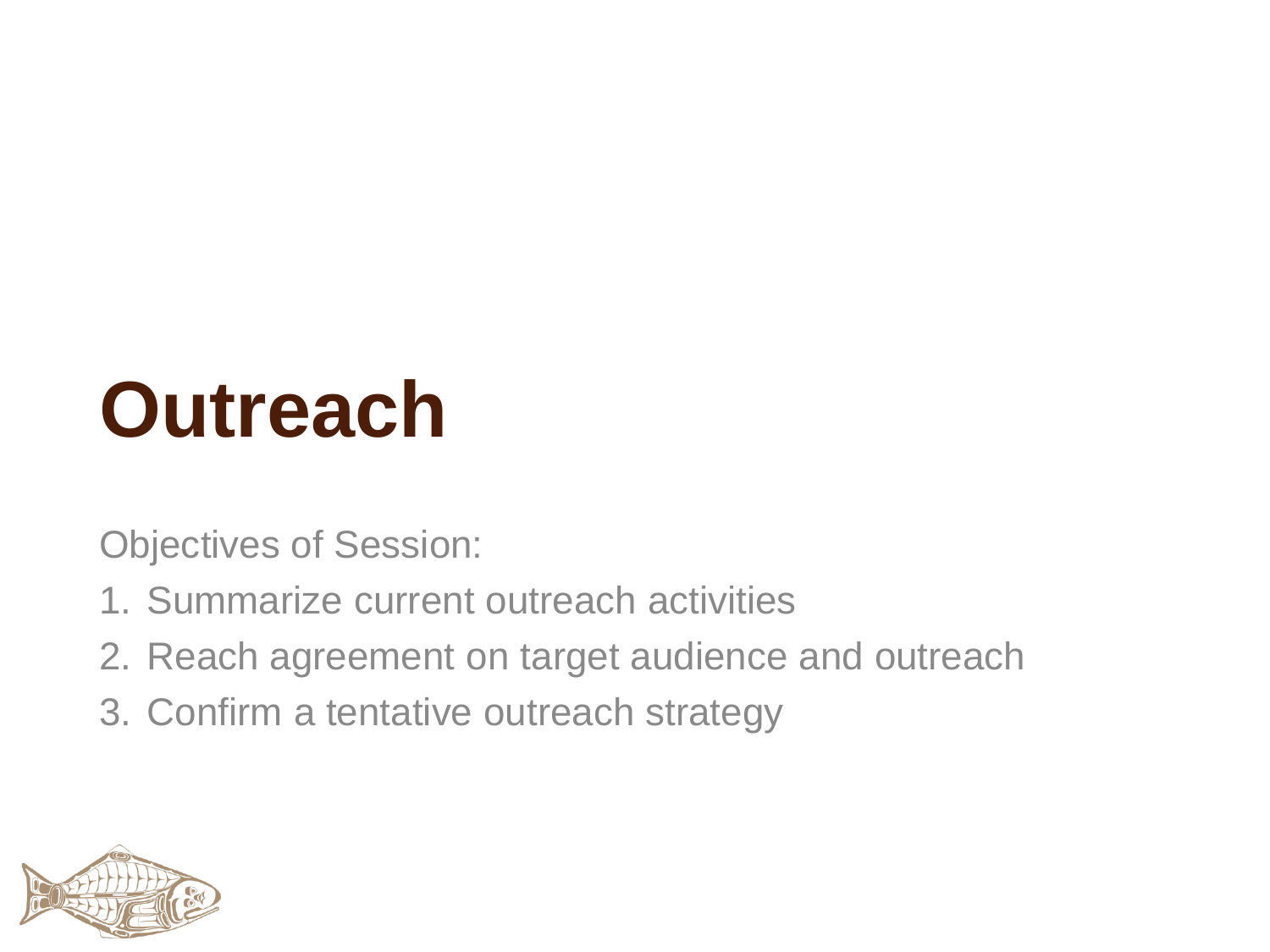# **Session Outline**

- Review results of our interviews with you on MSAB outreach
- Review results of our research on an appropriate outreach strategy for the MSAB
- Highlight key elements of our draft outreach strategy
- Gather feedback from you!

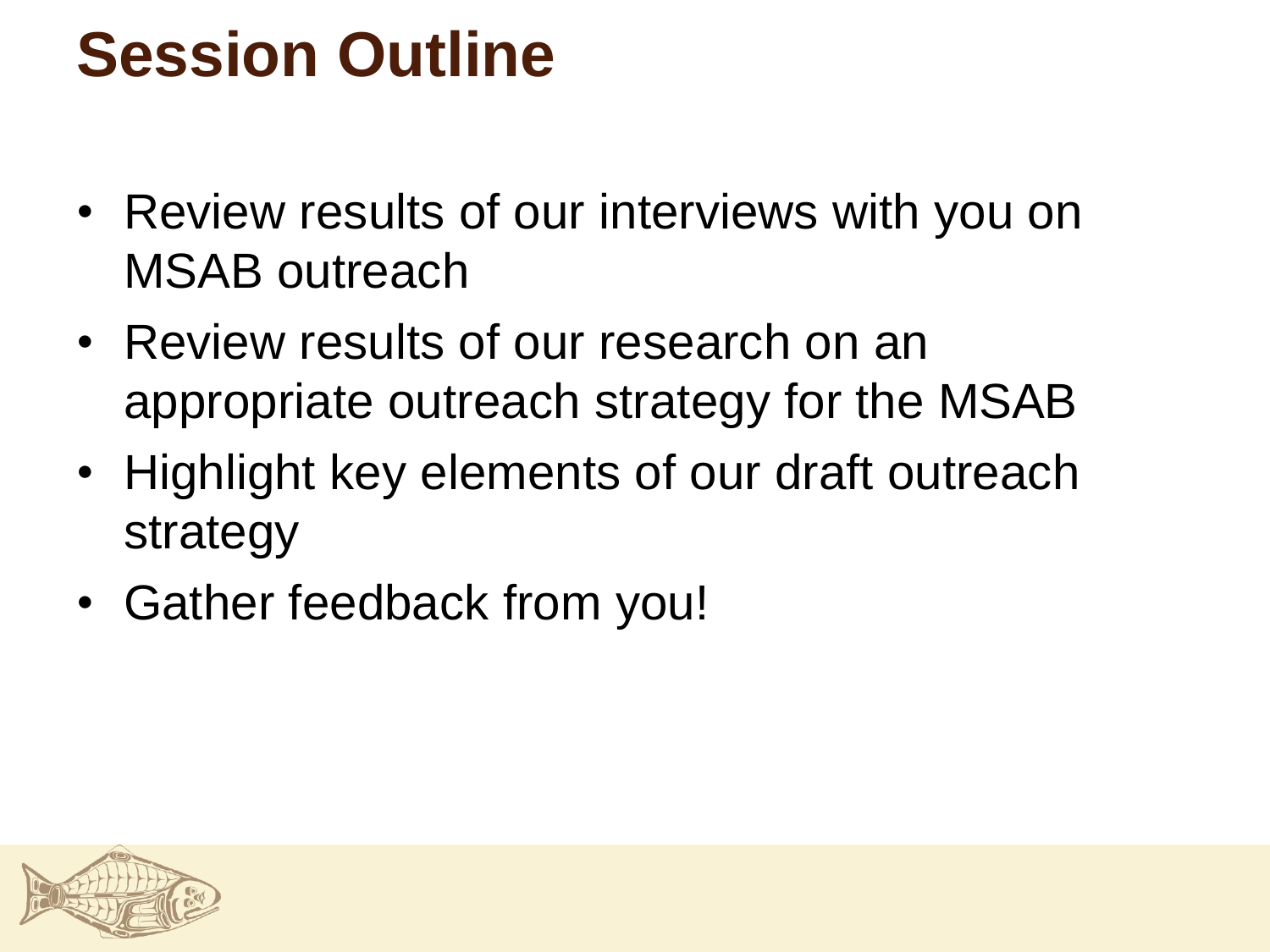# **What We Did**

#### **MSAB Interviews**

- Conducted interviews with respect to:
	- Outreach activities and effectiveness
	- Challenges to date with outreach
	- Ideas for improving outreach

#### **Research**

- Reviewed outreach strategy plans with respect to:
	- Target audiences
	- Outreach tools
	- Implementation considerations
	- Outreach evaluation

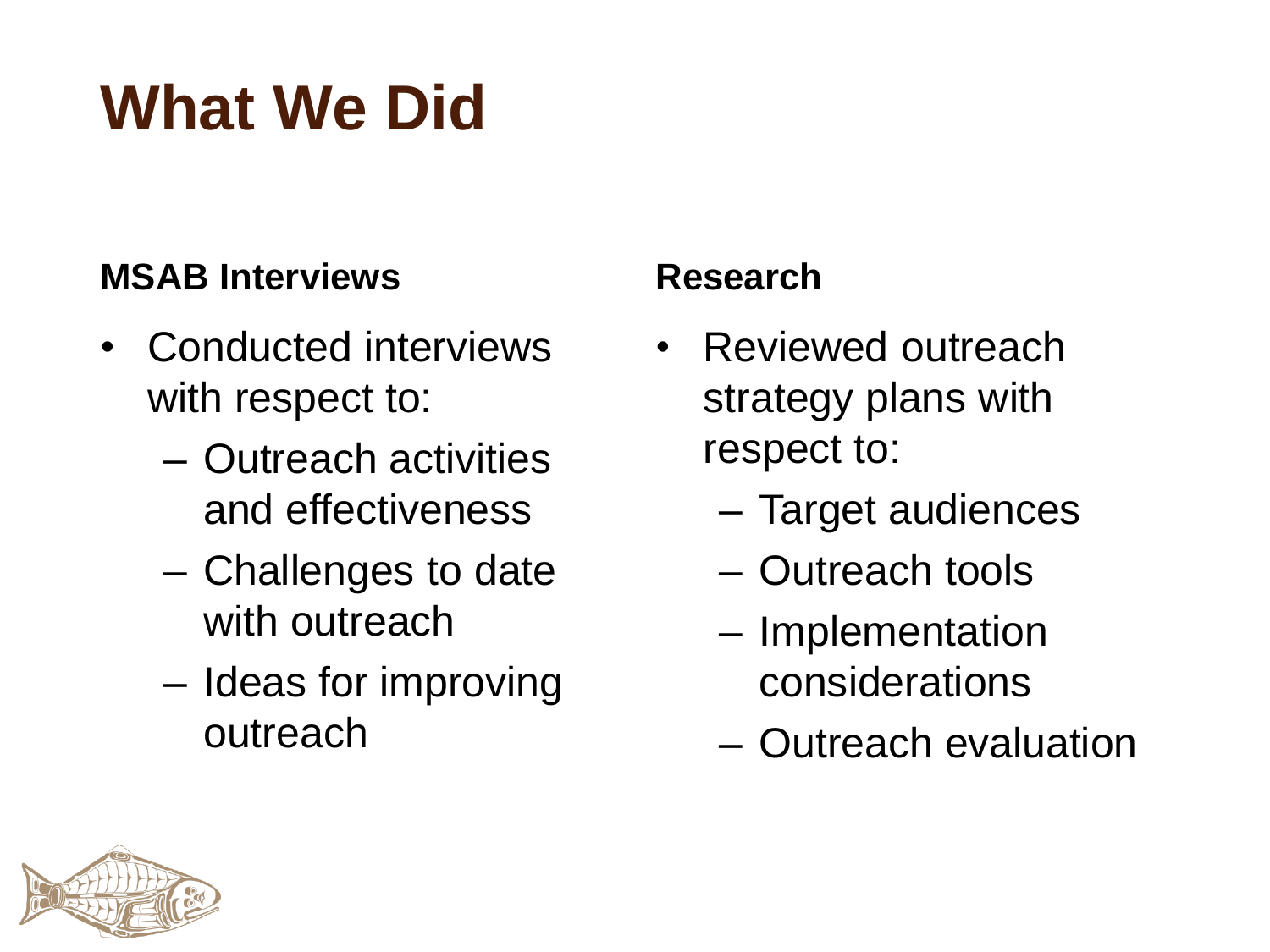## **Interview Results: Current Outreach Activities**

- Informal Conversations with Colleagues (Dock Talk)
- Rep Email Updates:
	- Targeted to respective constituents.
	- Request feedback rarely and feedback rarely received.
- MSAB Website: [www.iphc.info](http://www.iphc.info/)
	- Facilitates communication between advisory bodies;
	- MSE reference docs and meeting recordings;

Notes on website:

- Some important materials are difficult to find;
- Outreach effectiveness difficult to determine.

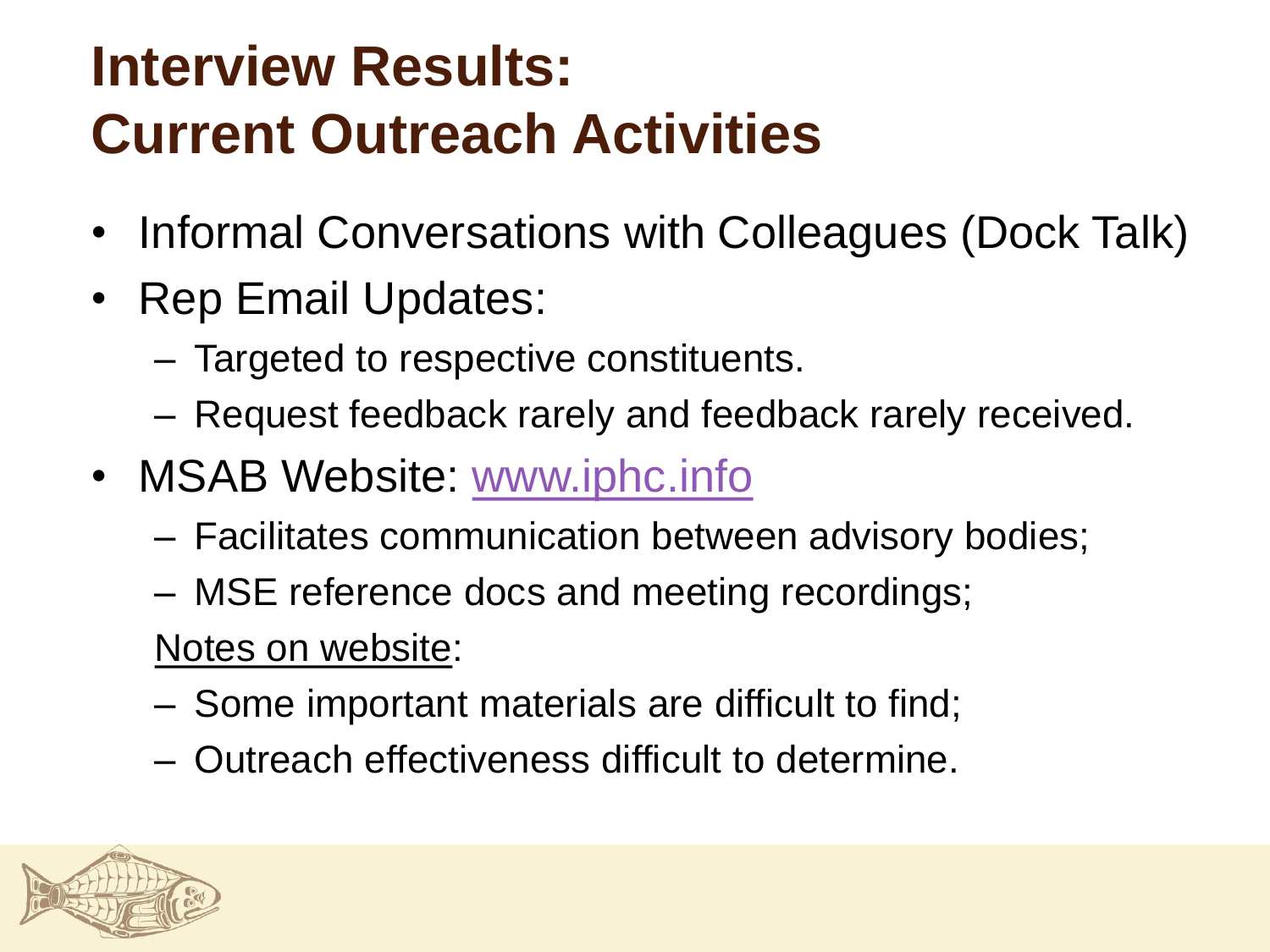## **Interview Results: Current Target Audiences and Outreach Tools**

#### MSAB Reps:

Email updates, conversations with colleagues, website content

- 1. IPHC Committees
	- 1. IPHC Commission
	- 2. Conference Board
	- 3. Processor Advisory Group
	- 4. Scientific Review Board

#### 2. MSAB Constituents

- 1. Fisheries Management Councils
- 2. Commercial Fishers
- 3. Processors
- 4. Aboriginal Organizations
- 5. Recreational and Sport Fishers

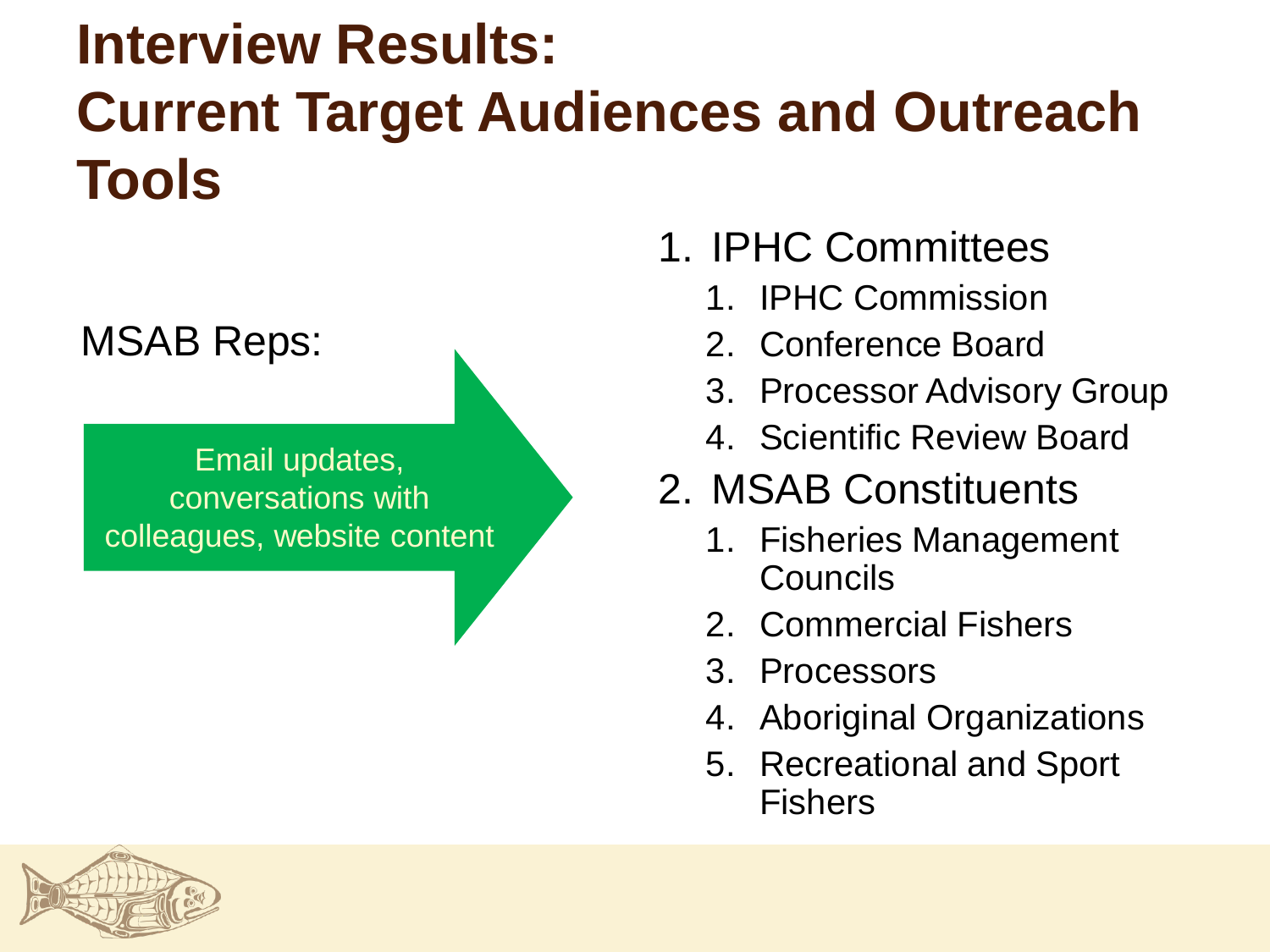## **Interview Results: Challenges with Outreach to Date**

- Challenging to describe what MSAB is doing
- Many constituents are looking for "the answer"
- Varying levels of technical expertise on MSAB and within constituent base
- At times outreach message needs to be tailored to recipient group
- Number and structure of US fisheries councils can make feedback more challenging for US

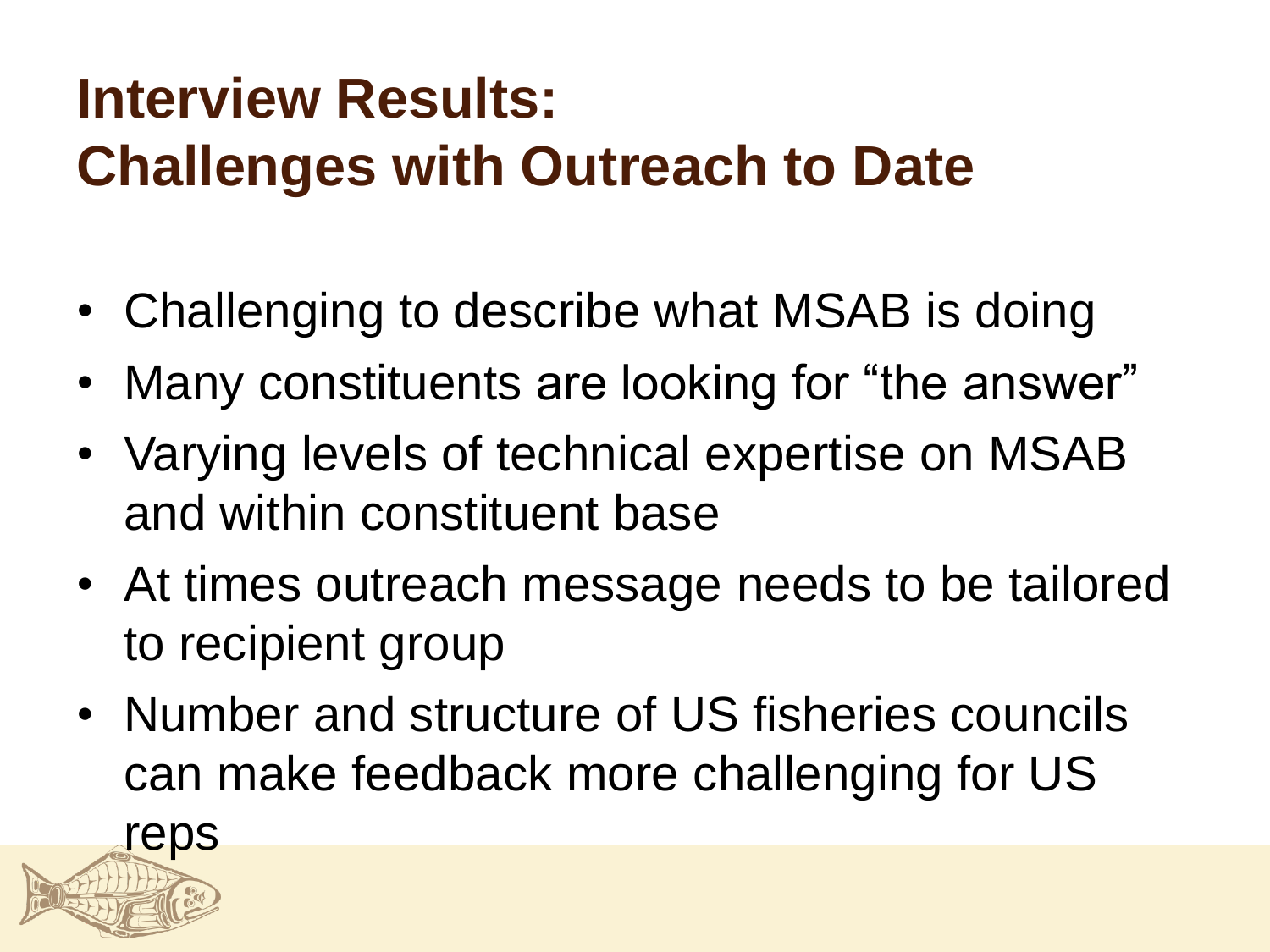# **Interview Results: Regarding Outreach Objectives**

- Communicate MSAB / MSE process and progress to IPHC stakeholders on a consistent basis
	- Use clear and concise language (avoid jargon)
	- Keep costs to a minimum
	- Reach important stakeholders
	- Receive and incorporate feedback when needed
- Outreach should be able to answer:
	- The Five W's Who, What, Where, When, Why
	- How does the MSE process fit with the processes of the other advisory bodies?
	- How are MSAB decisions made and how might they inform or contribute to the IPHC decision process?

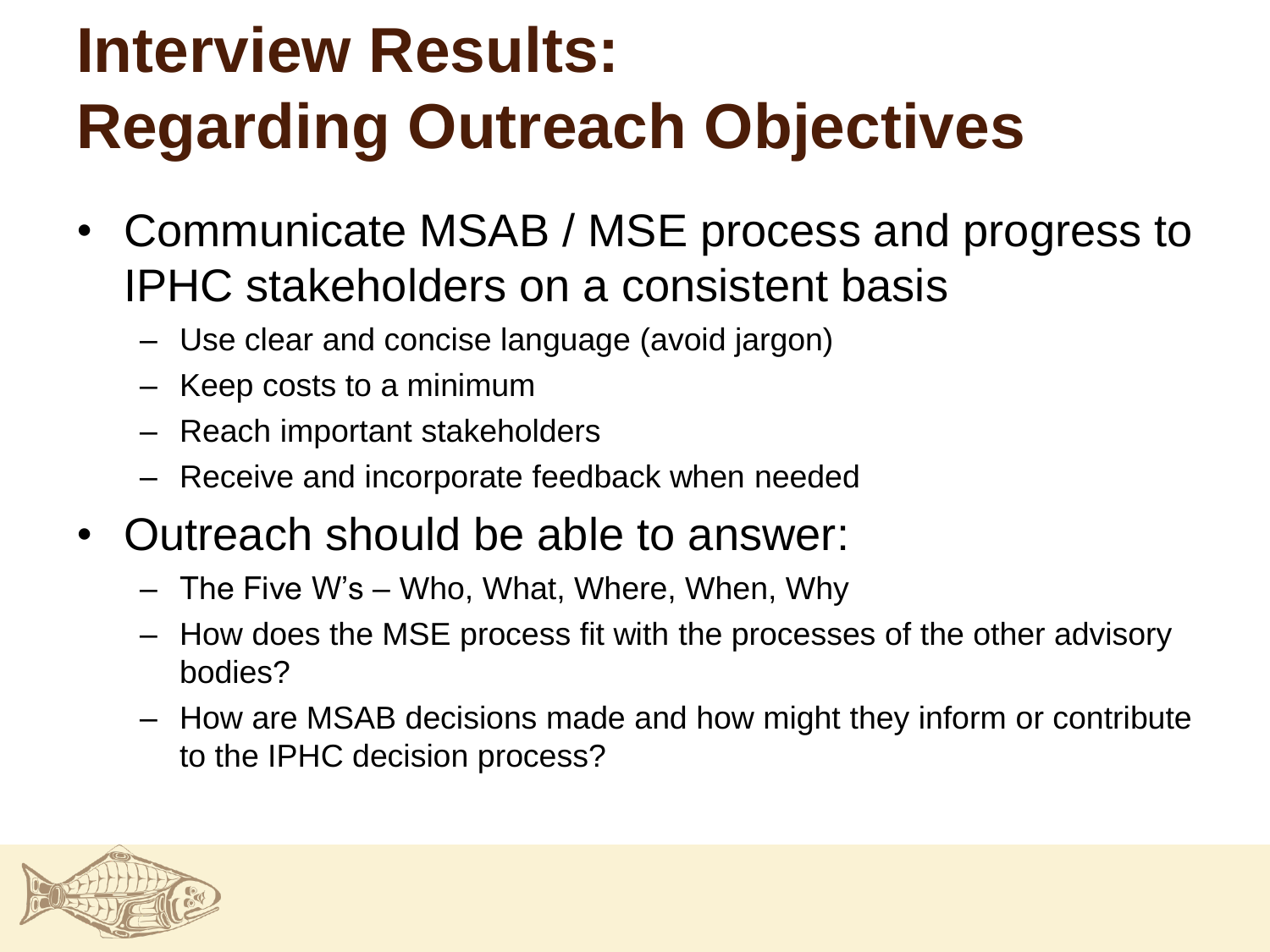## **Interview Results: Suggestions for Improving MSAB Outreach**

- Distribute meeting minutes more quickly
- Target outreach to respective constituent bases where necessary; use consistent approach otherwise
- Identify linkages to other advisory body activities
- IPHC staff provide progress updates between meetings
- Report on progress made and important upcoming milestones
- Develop MSAB/MSE process and modelling quick reference documents

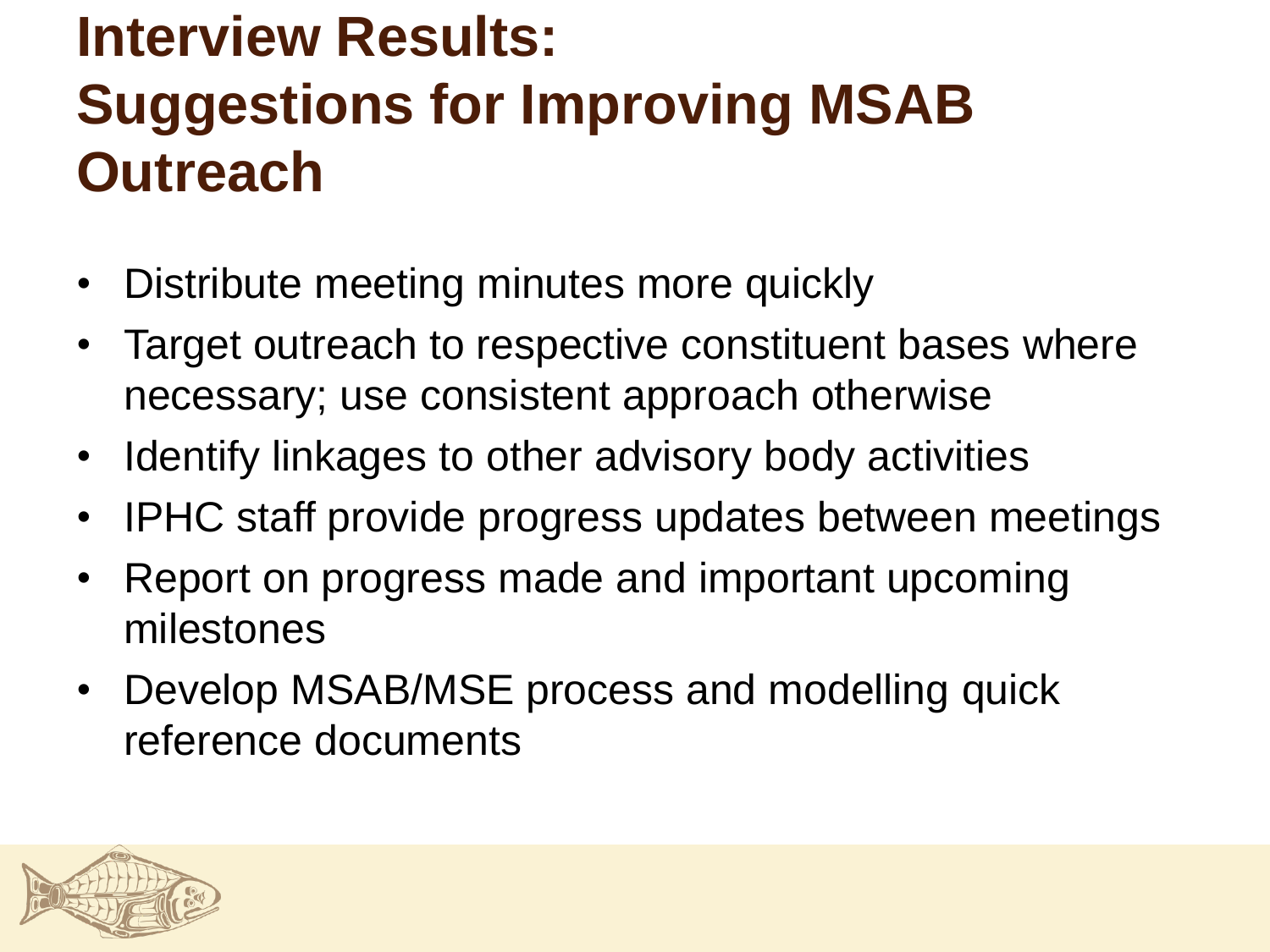# **Research Results**

#### **We reviewed other MSE processes:**

- Pacific Hake Stresses collaboration and stakeholder input
- "Light on the Hill" Article Stresses communication
- CSIRO MSE (Australia) Stresses communication

#### **We also reviewed other outreach strategies:**

- US EPA Storm Water Management Program
- CAN Federal Procurement Ombudsman
- ONT Health Ministry
- Centre for Chemical Process Safety
- UNC: BMPs in climate change mitigation planning

#### **Good Outreach = strategy + content + tools + relationships**

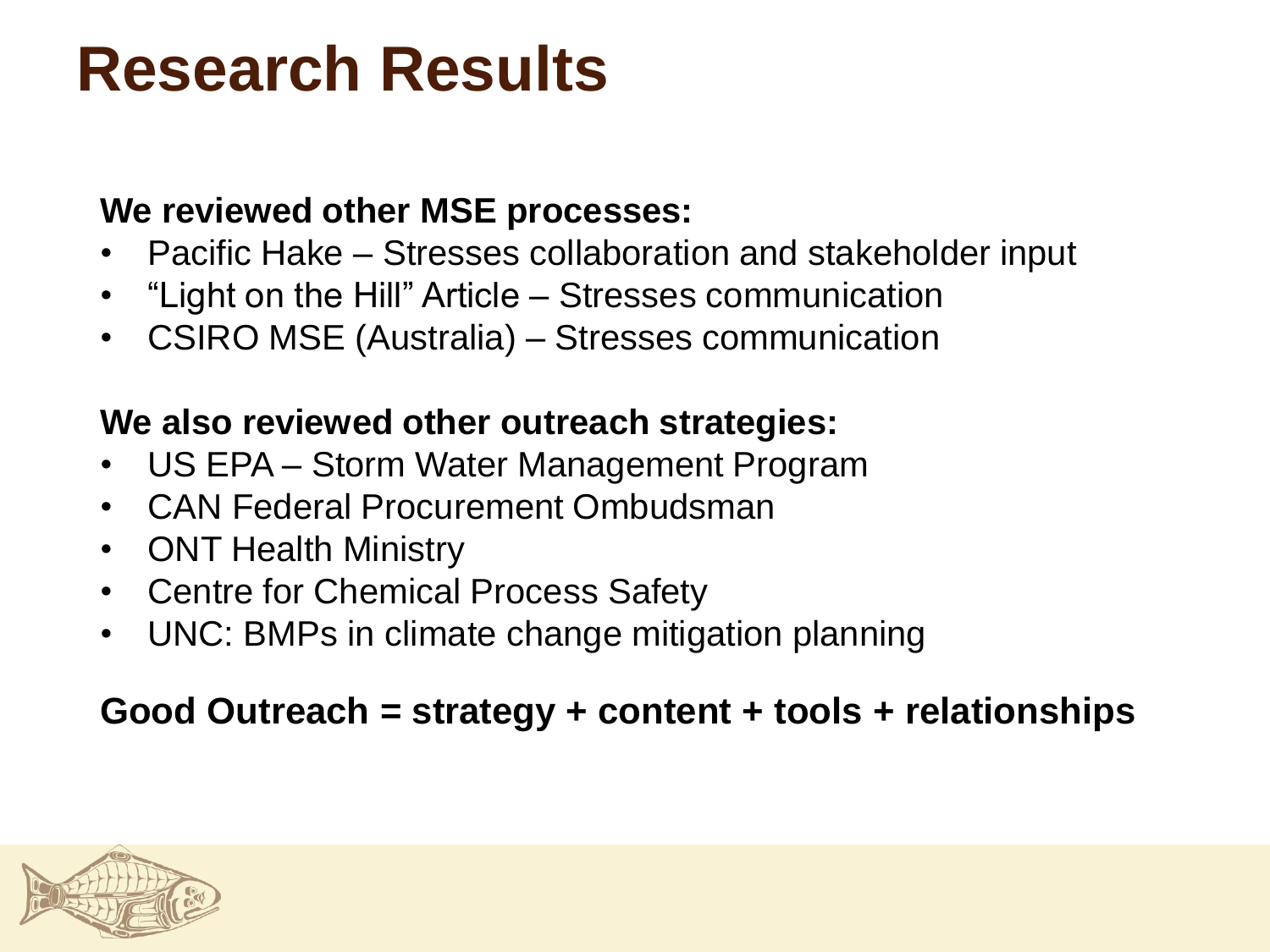# **Draft Outreach Strategy – Content**

- 1. Outreach objectives
- 2. Target audience
- 3. Outreach tools
- 4. Implementation plan
- 5. Next steps

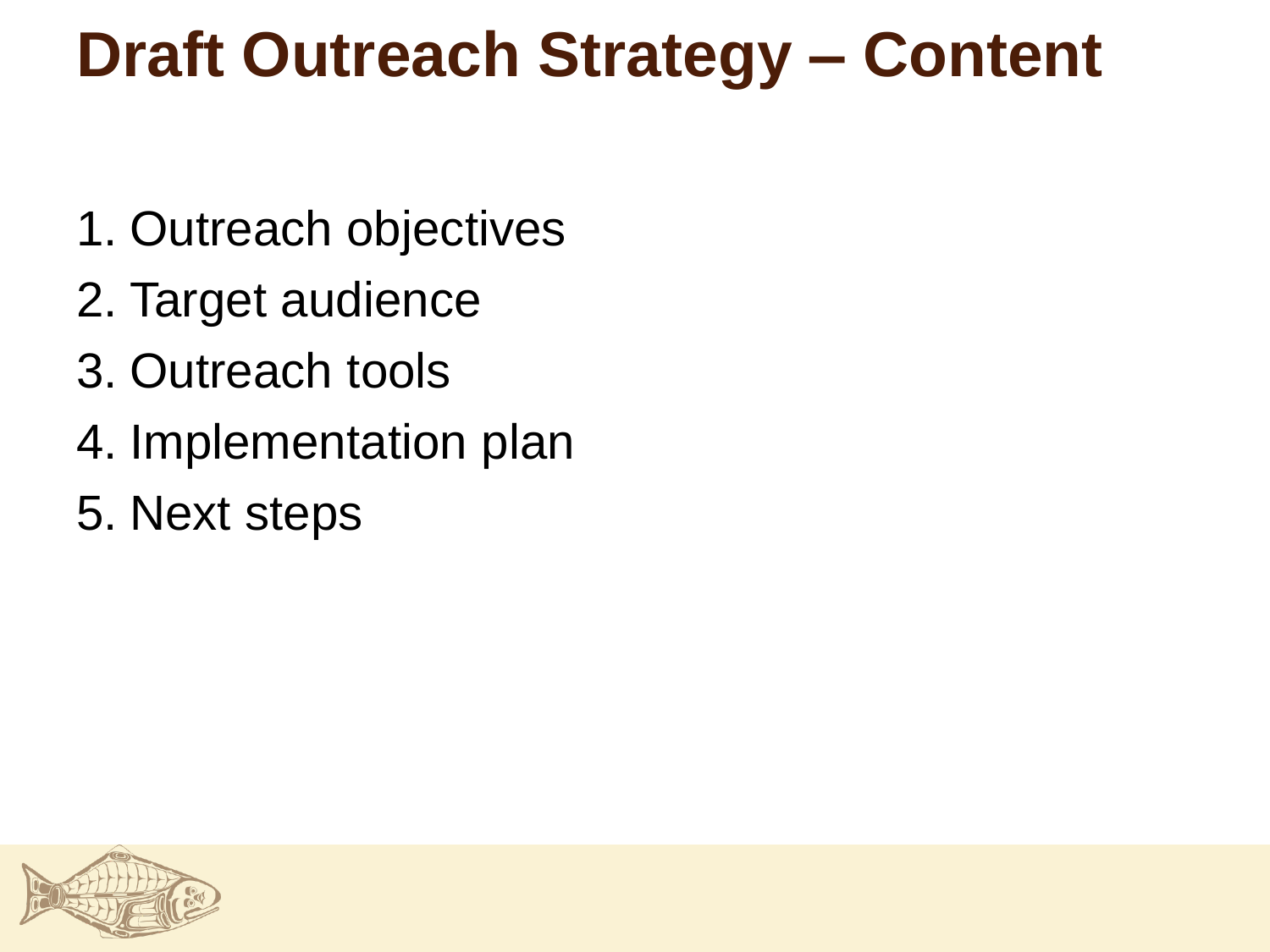# **Draft Outreach Objectives**

- Inform IPHC advisory bodies and staff of MSAB activities and progress in a timely and consistent manner
- Promote understanding among IPHC stakeholders of the MSE Process
- Seek constituent input on important issues for further consideration by the MSAB
- Engage with stakeholders by being responsive to constituent feedback.

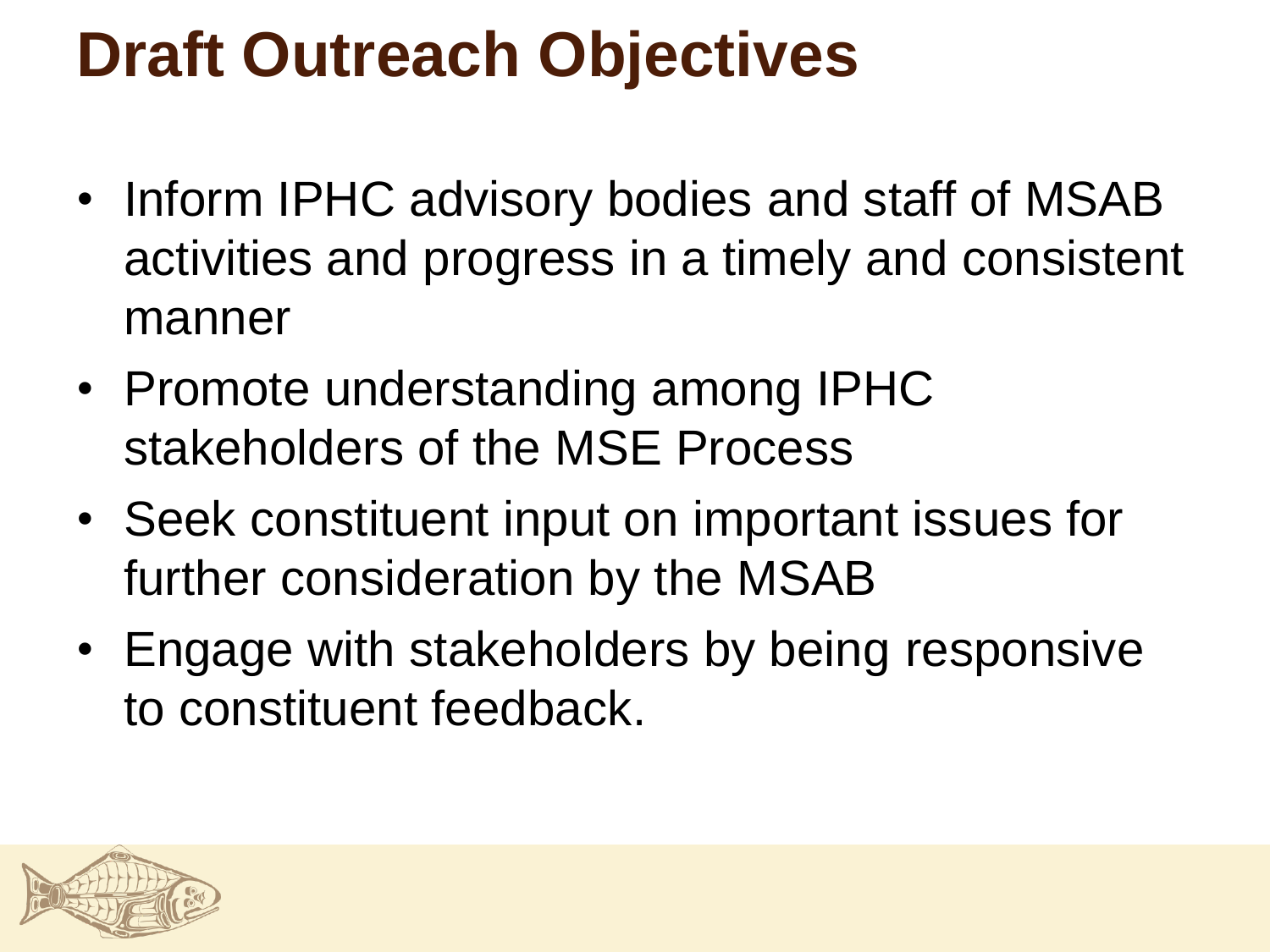### **Effectively There are Three Approaches to Outreach**

- Actively Inform
- Passively Inform
- Gather Input

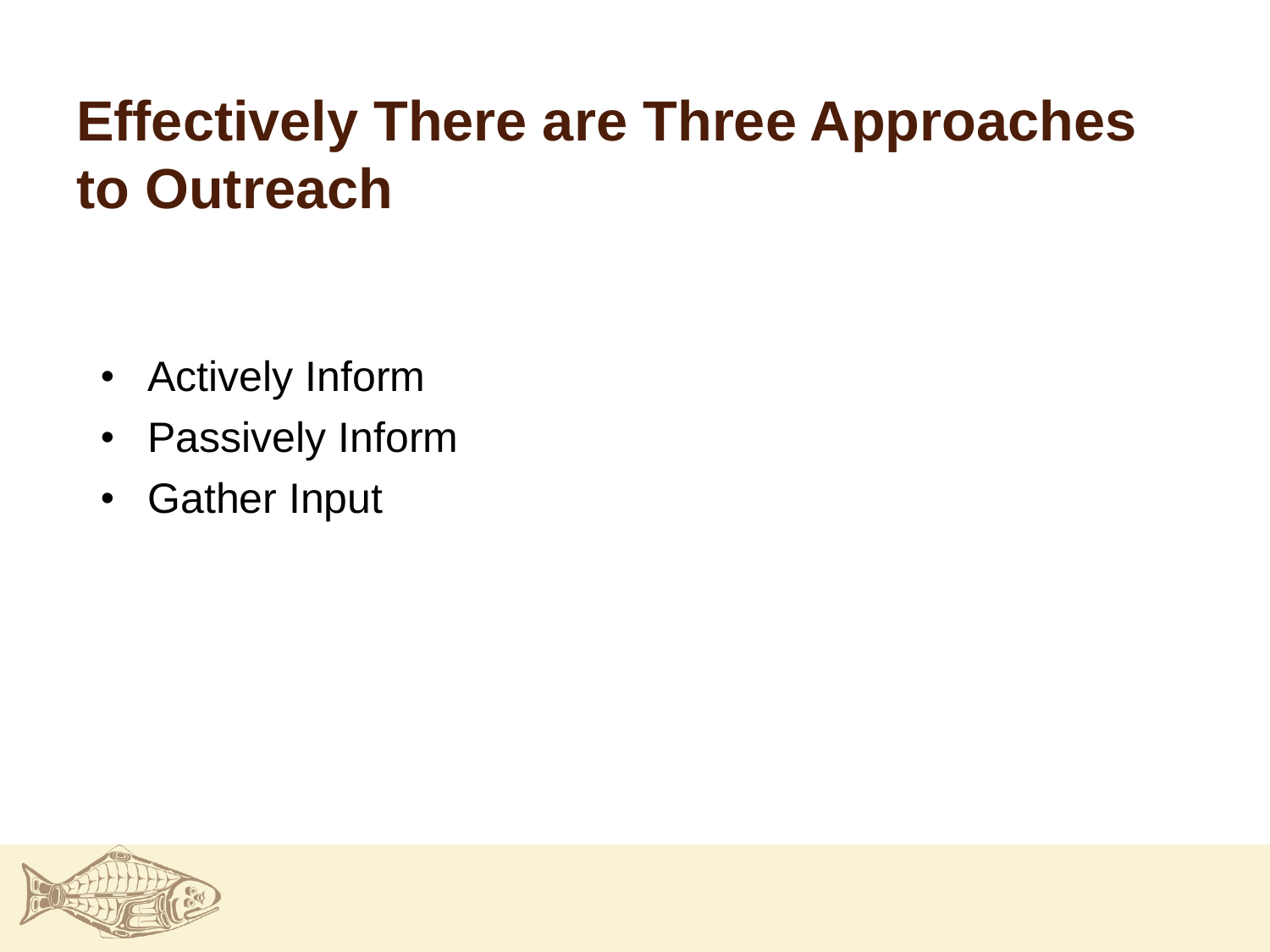## **Proposed Approach by Target Audience**

| <b>Target Audience</b>                    | <b>Active</b> | <b>Passive</b> | <b>Input</b> |
|-------------------------------------------|---------------|----------------|--------------|
| <b>IPHC (Commissioners and Staff)</b>     | $\checkmark$  |                |              |
| <b>Conference Board</b>                   | $\checkmark$  |                |              |
| <b>Processor Advisory Group</b>           | $\checkmark$  |                |              |
| <b>Scientific Review Board</b>            |               |                |              |
| Fisheries Mgmt. Councils (E.g. NPFMC)     | $\checkmark$  |                |              |
| <b>Commercial Fishers</b>                 |               | $\checkmark$   |              |
| <b>Processors</b>                         |               | $\checkmark$   |              |
| First Nations (CAN) / Tribal Orgs. (US)   |               |                |              |
| <b>Recreational / Sport Fisheries</b>     |               | $\checkmark$   |              |
| NOAA (US) / DFO (CAN)                     | $\checkmark$  |                |              |
| Other agencies, groups, or organizations? |               |                |              |

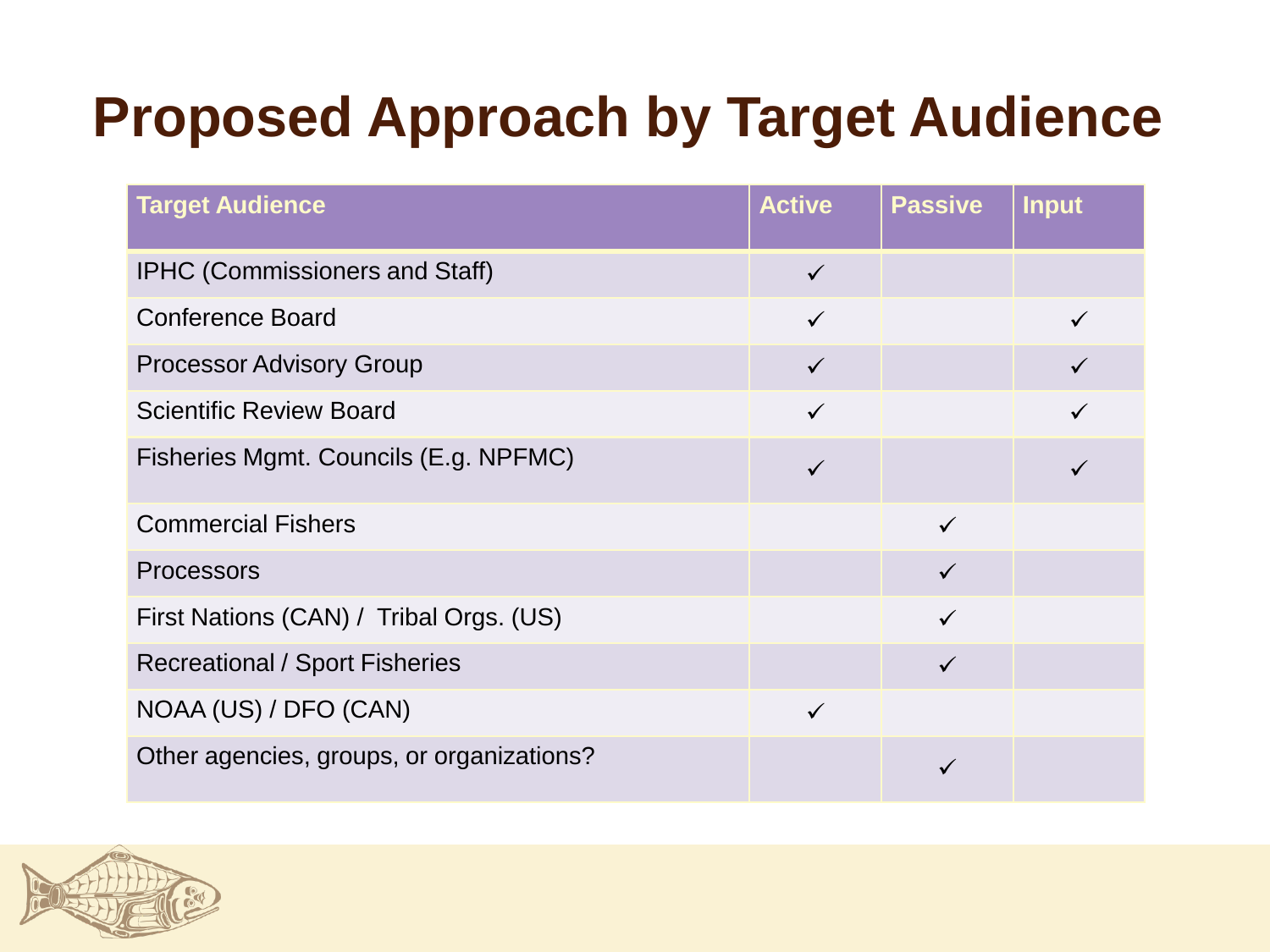# **Outreach Tools: Suggested modifications**

### • **MSAB Meeting Minutes:**

- Develop Executive Summary minutes
- Existing format: keep and publish to website

### • **Informal Updates w/ Colleagues (dock talk)**

- Use key messages from executive summary
- Encourage feedback and make commitment to bring forward to MSAB

### • **Rep Email Updates**

– Reps may adopt similar format to email updates

### • **MSAB Website**

– Modify structure and improve clarity of content

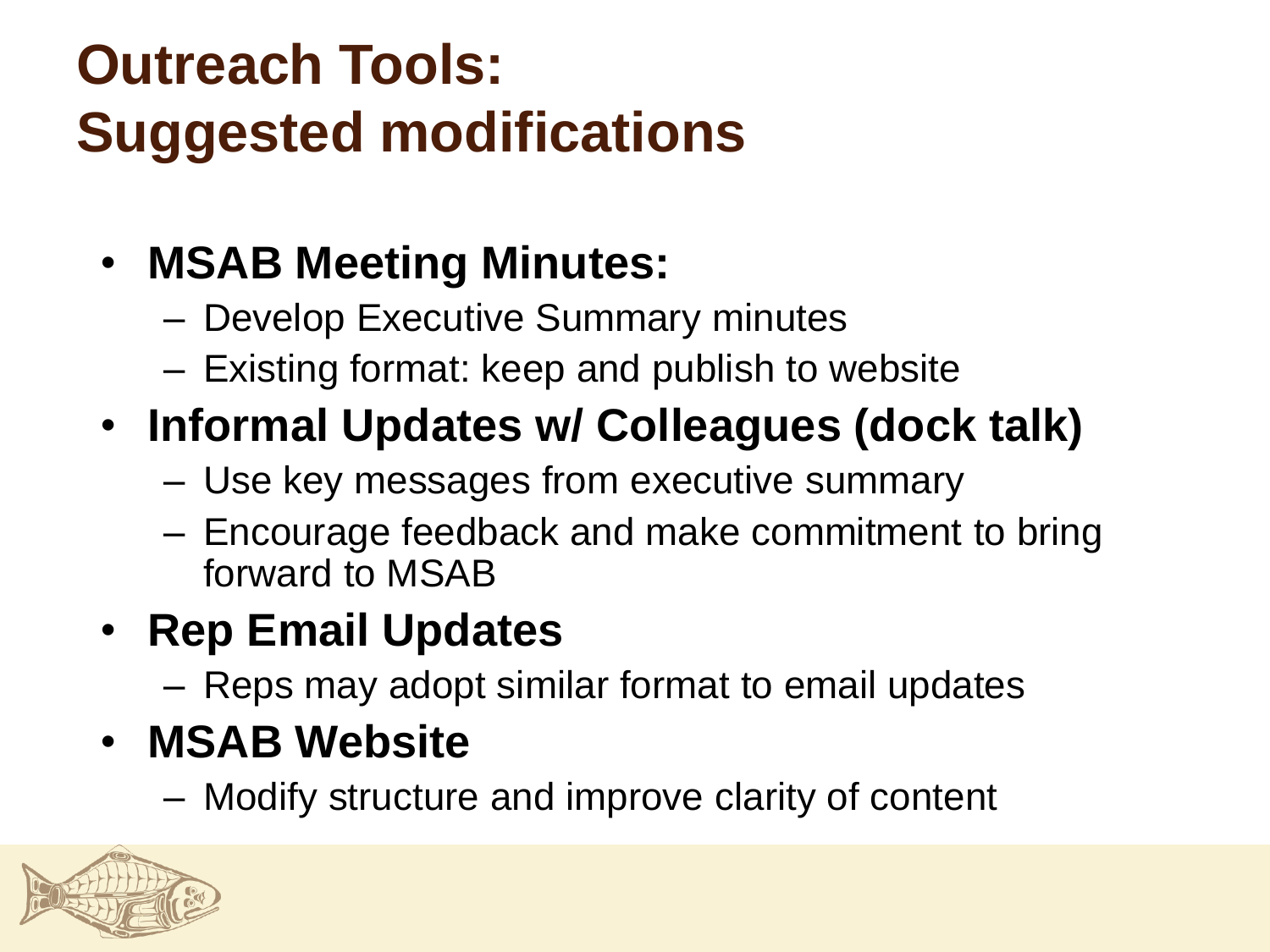## **Outreach Tools: Suggested additional**

#### • **MSAB Documents**

- MSAB Terms of Reference collate existing documents and presentations
- MSE Shiny Model Manual develop layperson manual outlining steps, assumptions, limitations, and include example scenarios (FAQ style).

### • **Constituent Feedback Surveys**

- Online or through emailed feedback documents
- Use in limited instances for targeted feedback (e.g. ground truth MPs)

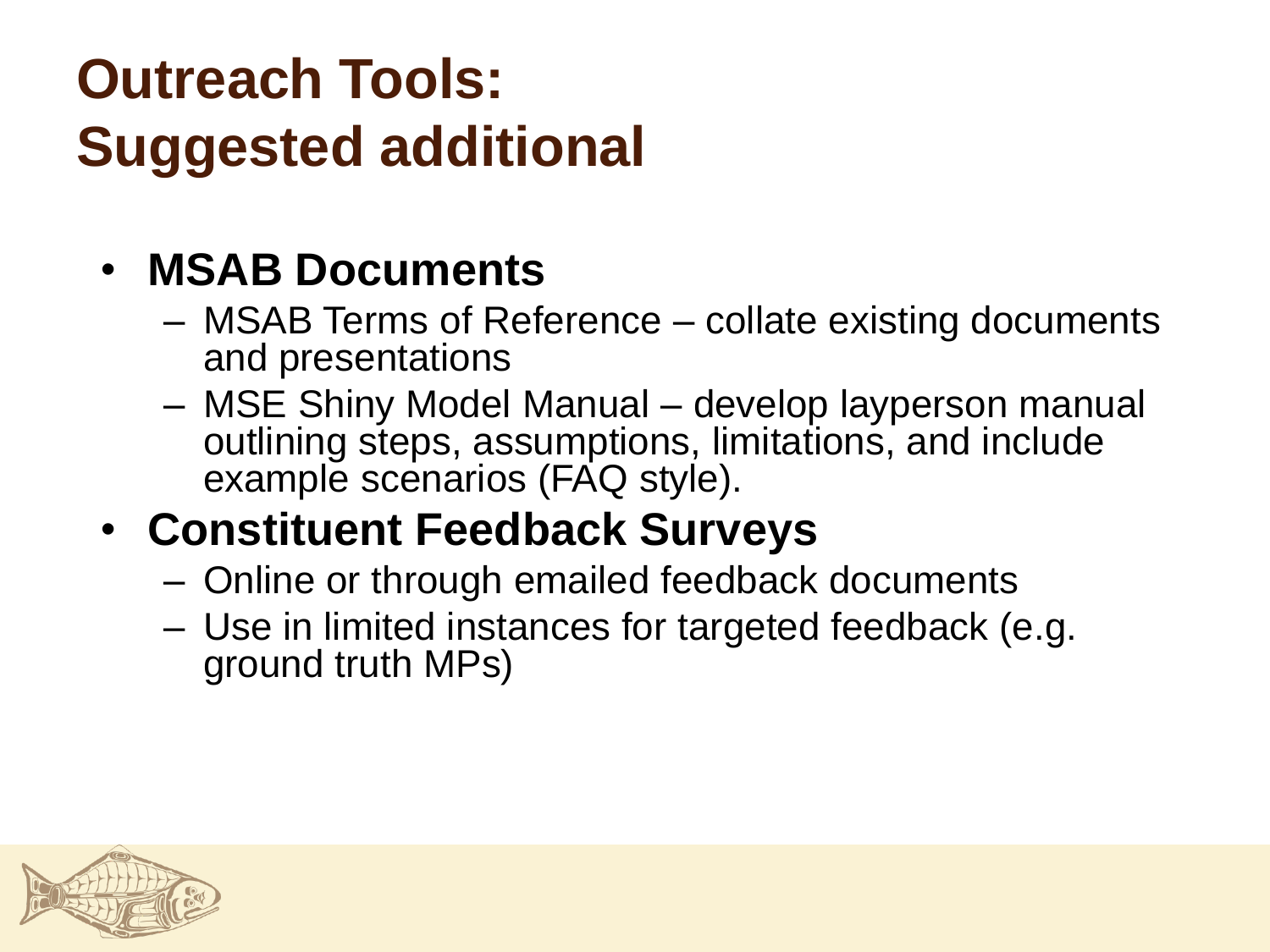# **Outreach Tools: For your consideration**

- **MSAB Open House Meetings**
	- IPHC staff present MSE results to public for structured feedback
	- When something exciting to show… perhaps one in Seattle and one in Vancouver

### • **Social Media**

- Everybody is doing it… however…
- Resource intensive and dubious utility for MSE

### • **Presentation Support for IPHC Staff**

– In-kind or contracted support to develop MSAB presentations and materials for IPHC AGM or similar high profile meetings.

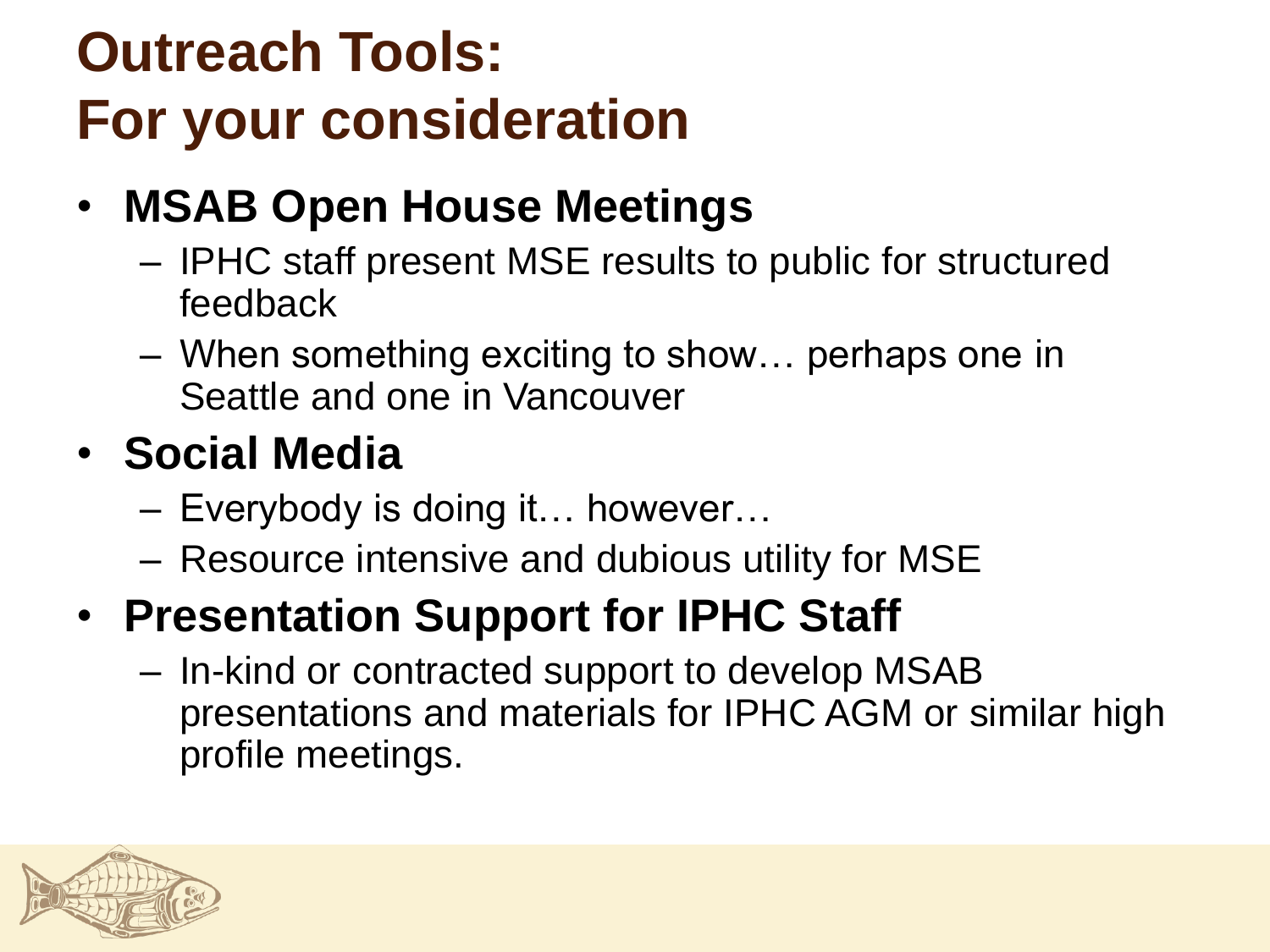## **Outreach Strategy Scope: Three options to consider**

### • **Status Quo**

– Website, Email Updates, and Dock Talk

### • **Moderate Effort**

– Same as above with addition of: Exec. Summary Meeting Minutes; MSAB ToR; Shiny Model Manual; and Constituent Surveys (if needed).

### • **High Effort**

- Same as moderate effort with addition of: MSAB Open House; Presentation Support; and Social Media.
- Also includes formal outreach evaluation

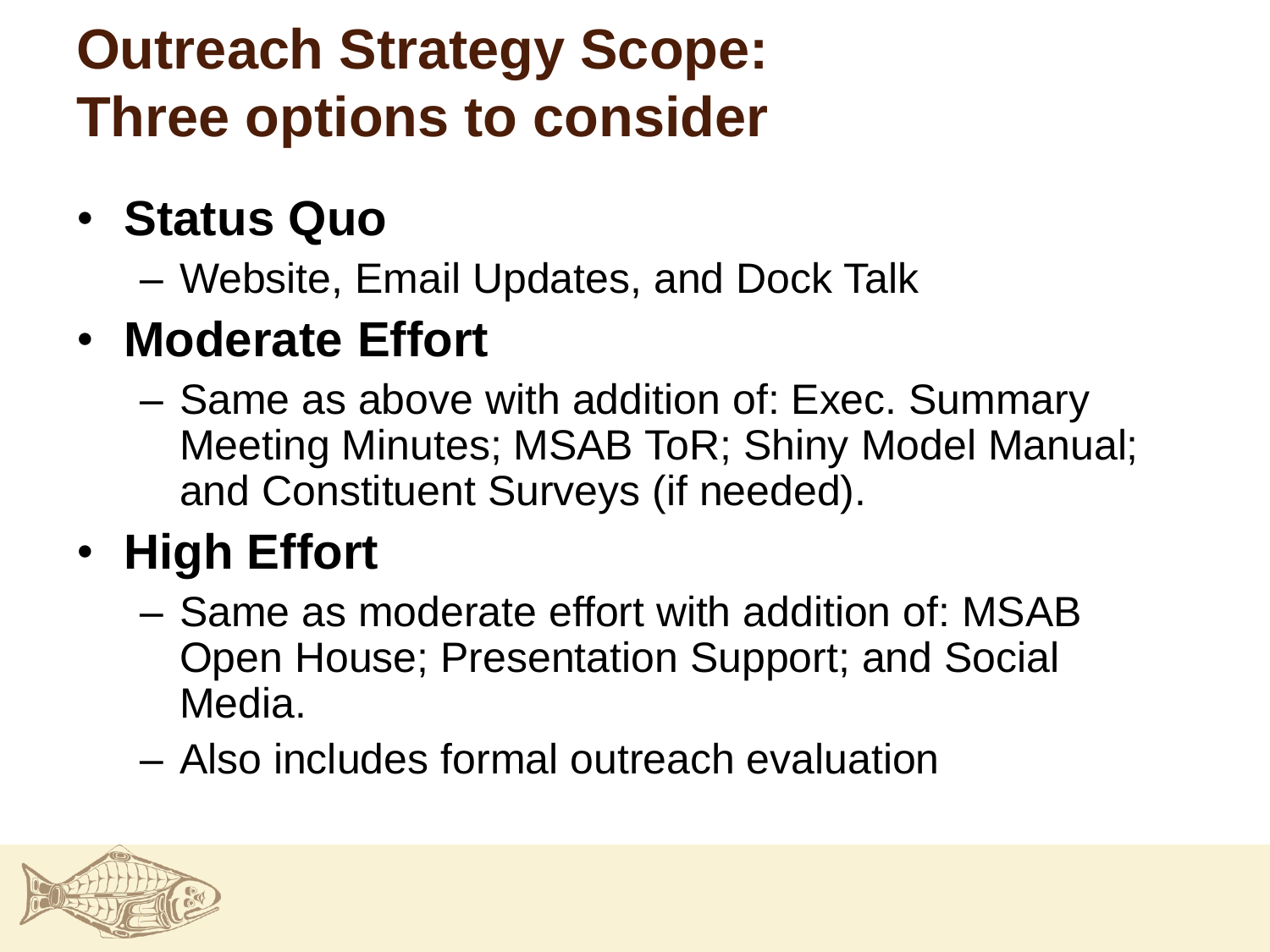## **Outreach Strategy: Draft Implementation Plan**

- Confirm outreach objectives, target audiences, and recommended option
- Make website structural updates
- Draft templates for outreach
- Draft MSAB Summary docs and post to website
- Evaluate need for feedback on MSE process and model outputs
- Develop targeted survey (as required)
- (Develop evaluation metrics and evaluate outreach with respect to outreach objectives) ?

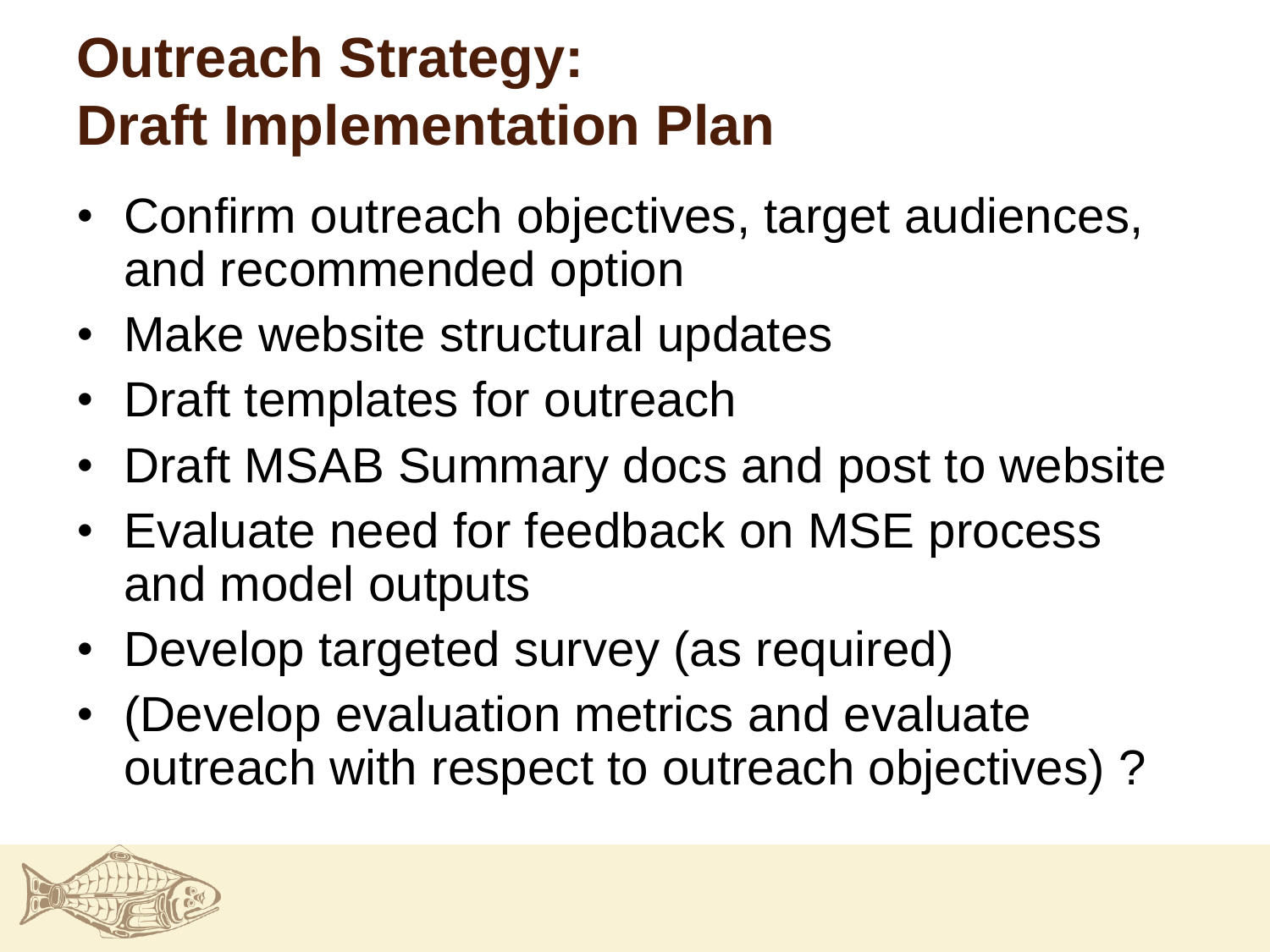## **Outreach Strategy: Proposed Next Steps**

- 1. Compass to adjust proposed outreach strategy based on your feedback
- 2. We will include our draft outreach strategy with our meeting summary as a separate document
- 3. MSAB to reflect further on outreach, then to begin implementation.

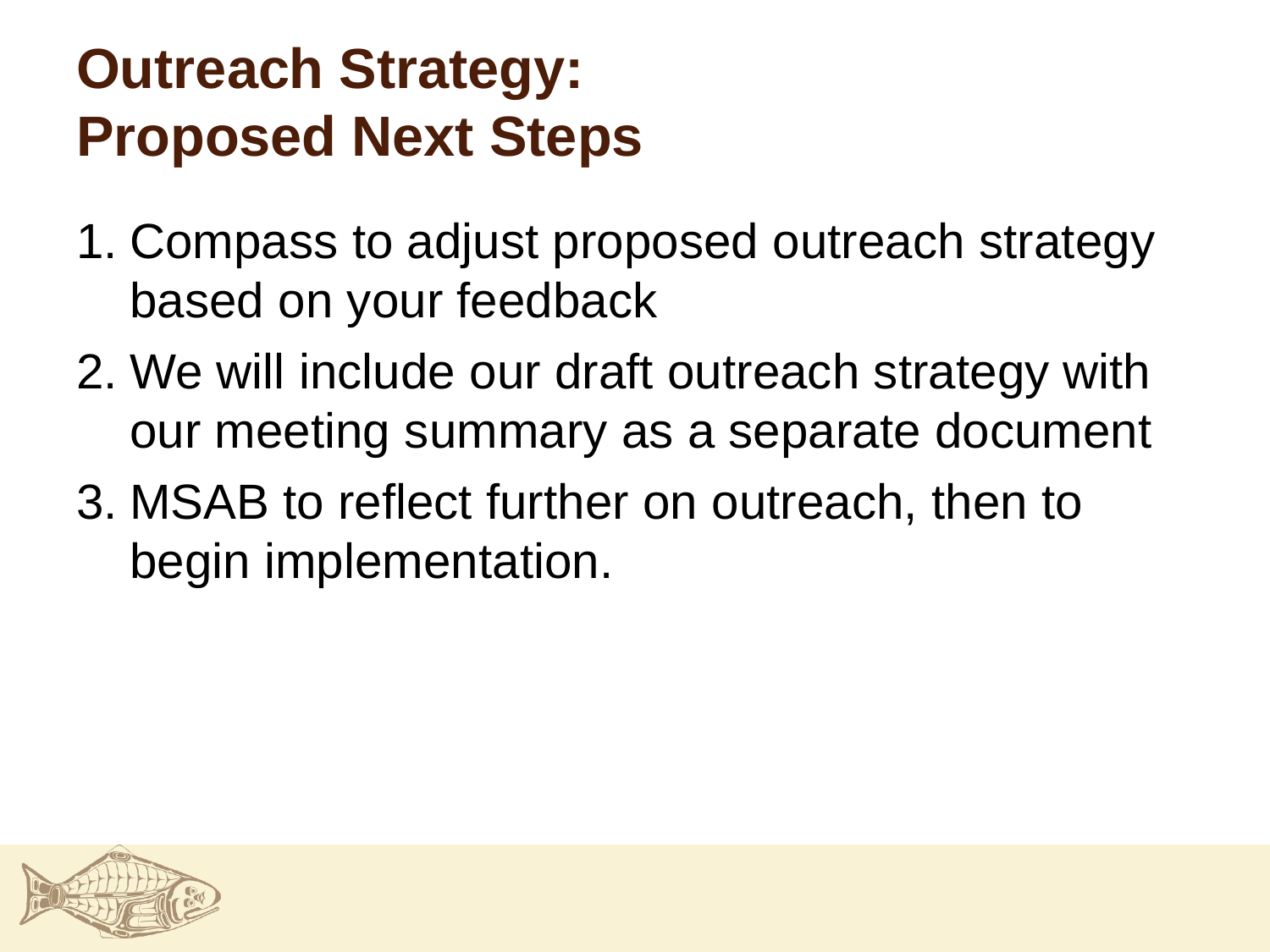# **Next Steps**

Objectives of Session:

1. Identify and achieve agreement on next steps (what, who, when)

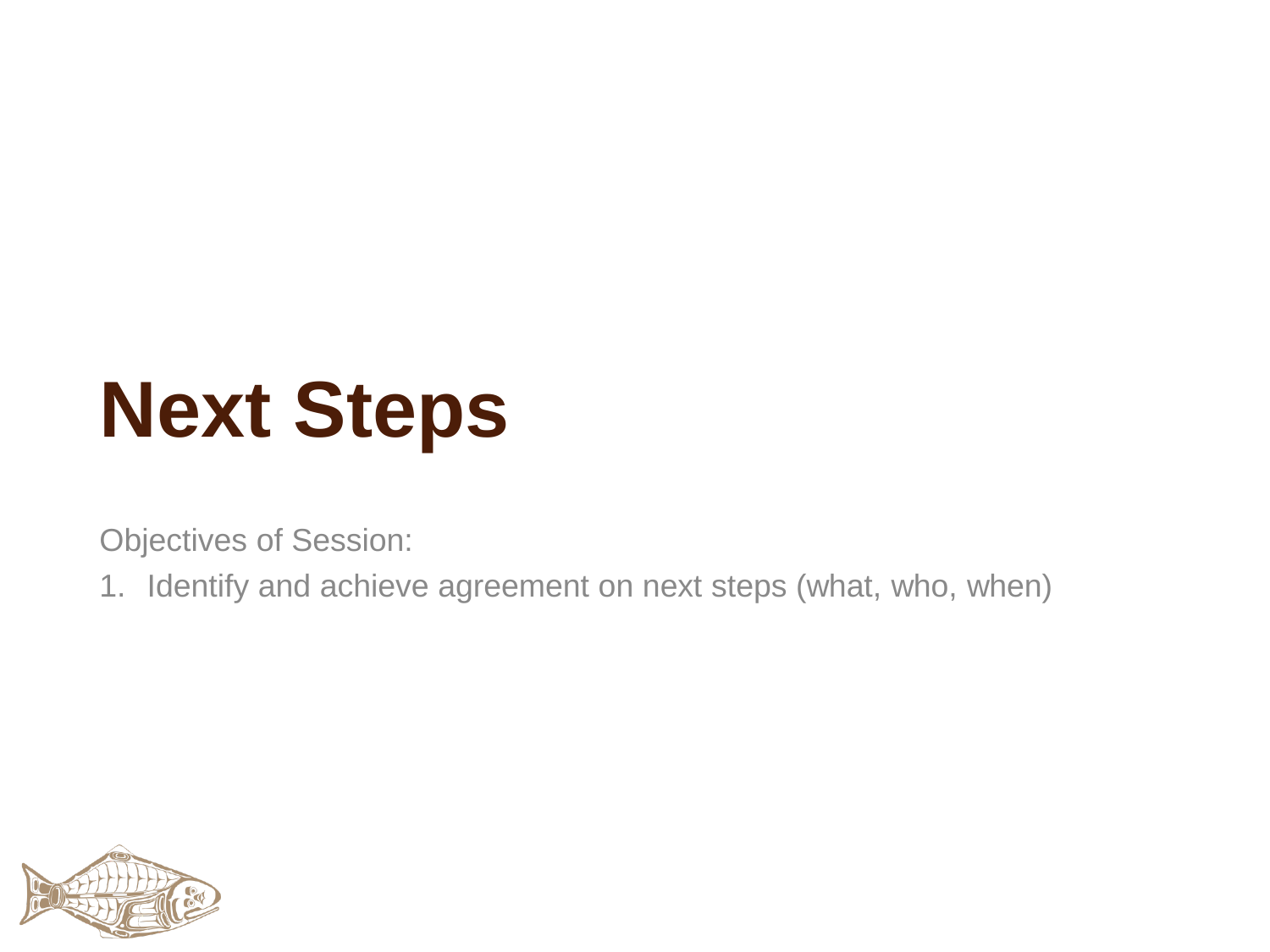# **Next Steps**

- Reporting at next IPHC annual meeting
- Next MSAB meeting date
- Other action items identified over course of our meeting
- (if time permits) future meeting topics, format, etc.

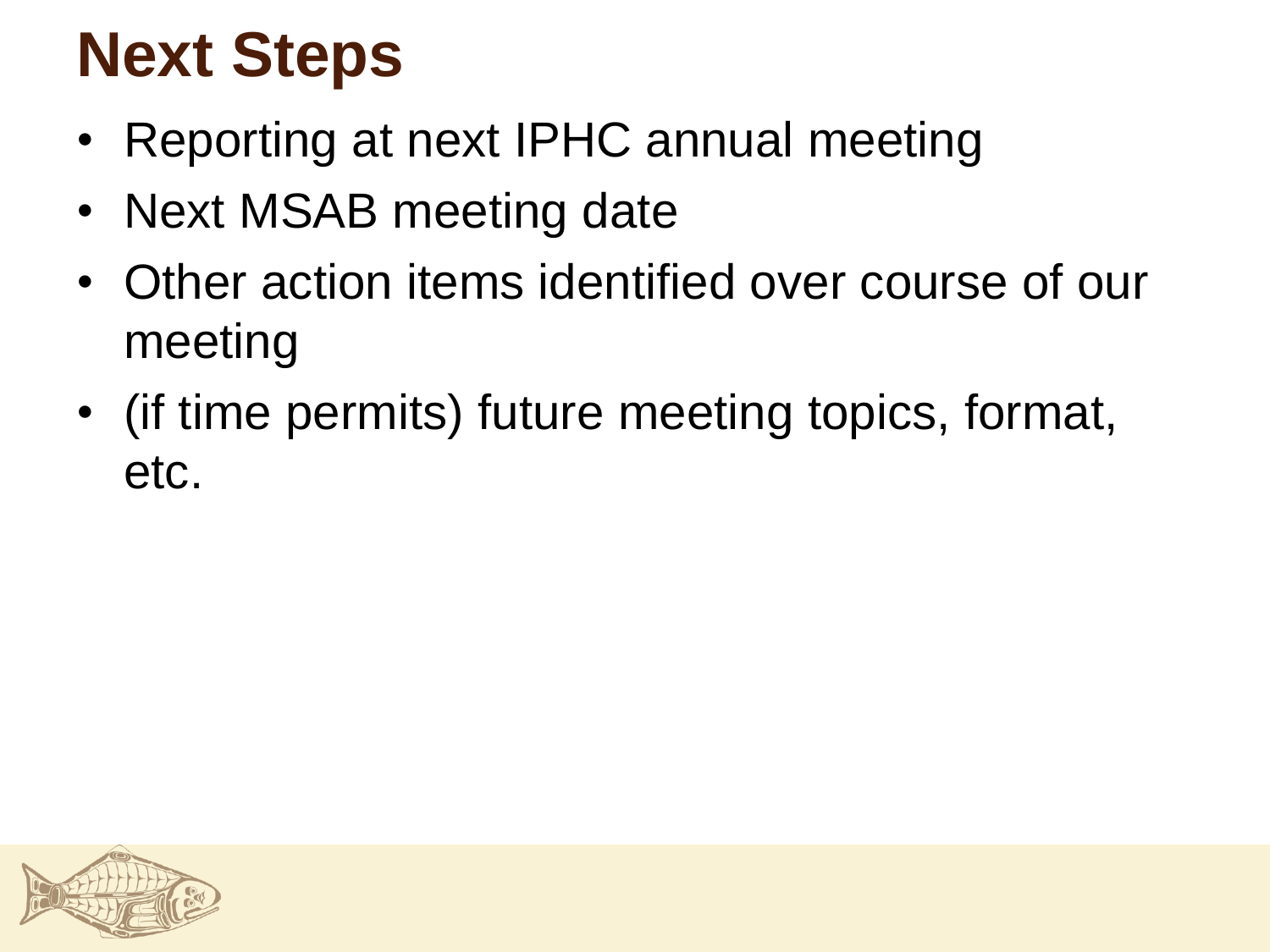# **Review Meeting Objectives**

Objectives of Session:

1. Ensure a common understanding of how well we all performed relative to objectives that were set out for this meeting

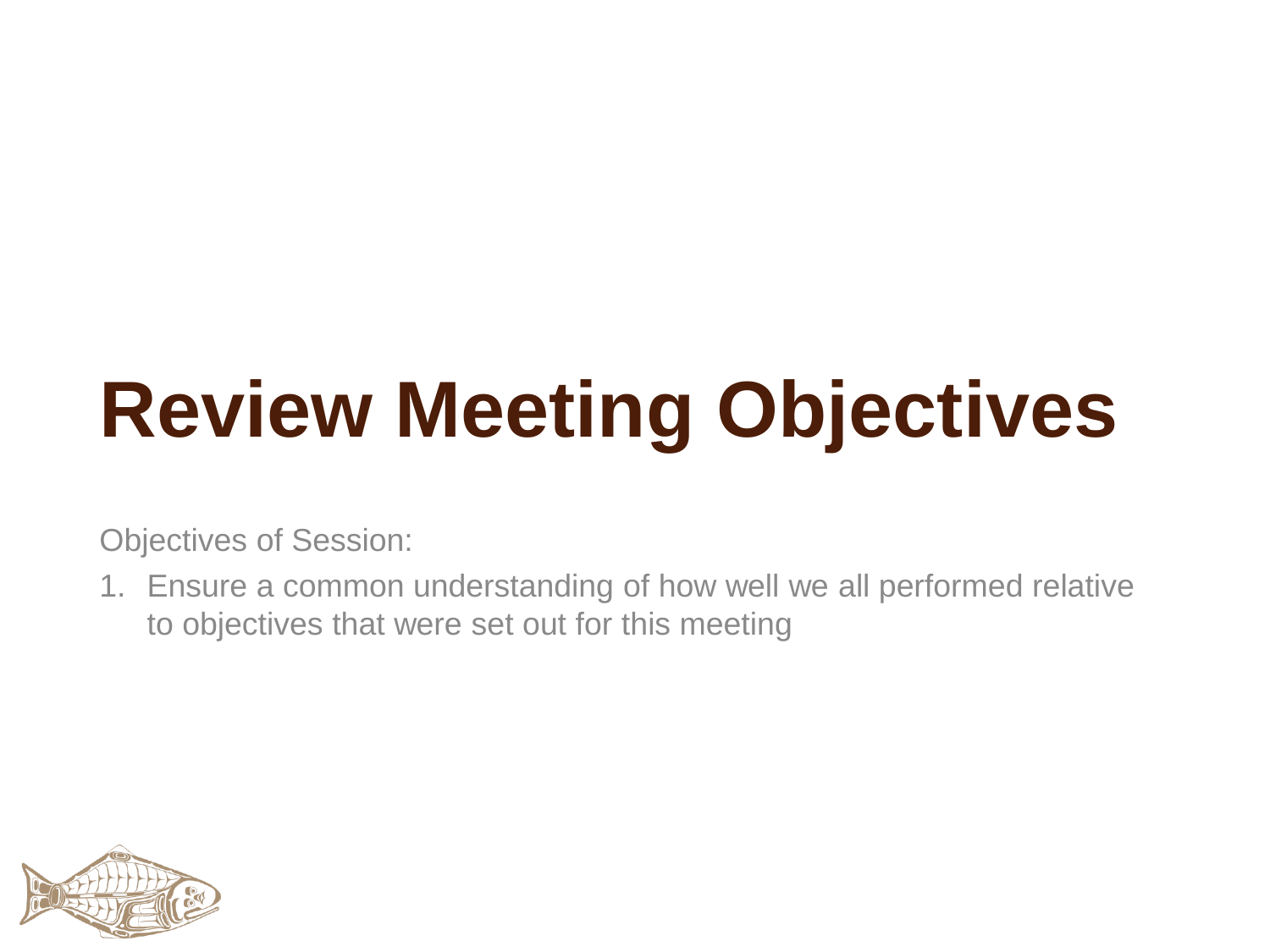# **Key Points of Discussion**

• To be filled out by CJ (with advice from cochairs) Friday at lunch



2015 IPHC Work Meeting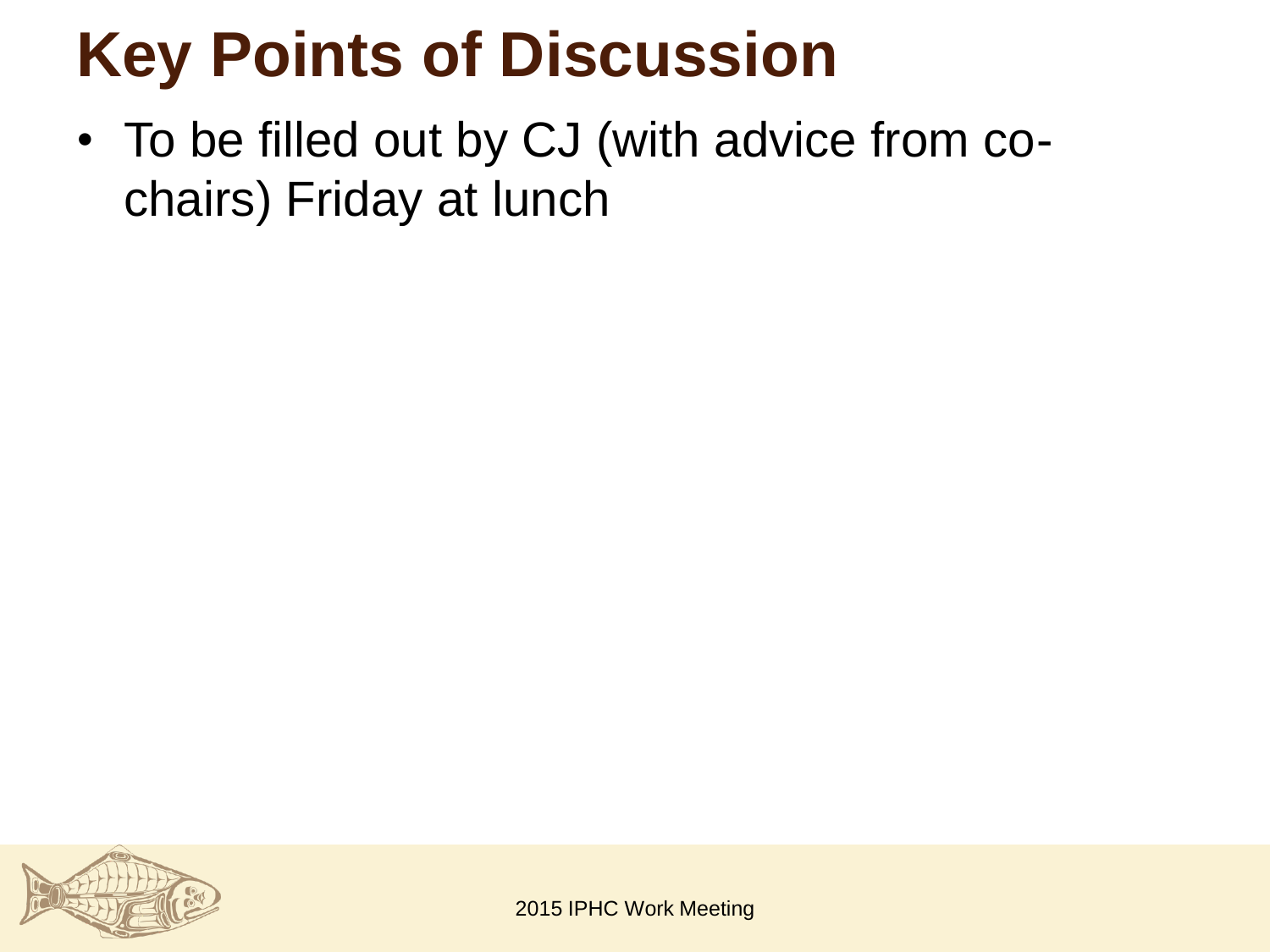# **Major Decisions and Outcomes**

• To be filled out by CJ (with advice from cochairs) Friday at lunch



2015 IPHC Work Meeting